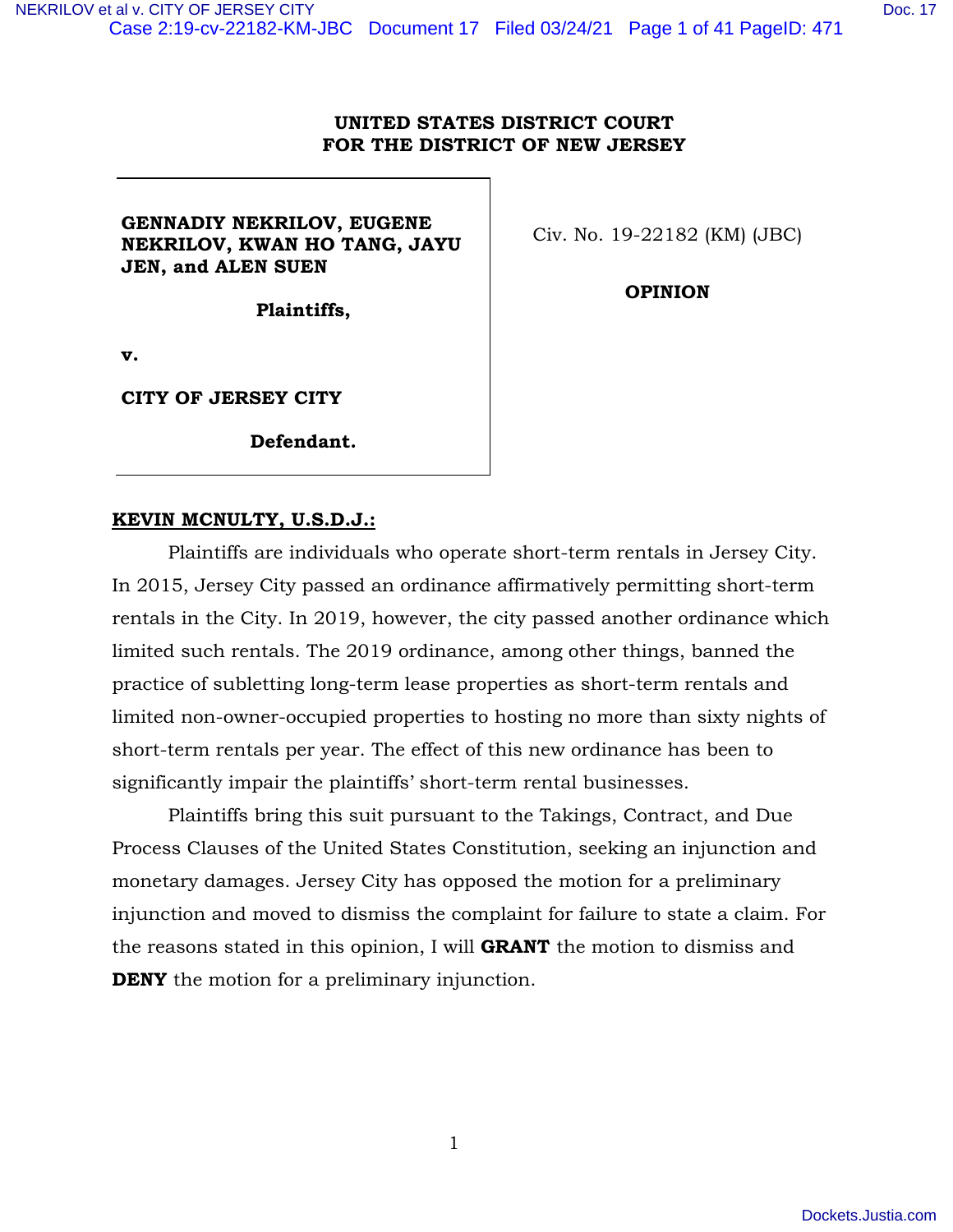#### **I. BACKGROUND[1](#page-1-0)[2](#page-1-1)**

Plaintiffs operate short-term rentals which they market through online home-sharing platforms. Home-sharing platforms permit individuals to lease or sublease properties they own for days, weeks, or months at a time. (Compl. ¶ 18.) The property owner creates a listing on the home-sharing platform offering the property as a rental, and prospective tenants are then able to select the listing and enter a short-term rental contract with the property owner. The platforms do not offer their own properties, but rather function as brokers, and collect commissions for transactions executed by their users.

Short-term rentals offered through home-sharing platforms tend to compete with hotels, but offer a more residential setting, because they are typically located in residential properties in neighborhoods. (*Id.* ¶¶ 17–18.) The largest home-rental platform is Airbnb, which Plaintiffs used to rent out their properties in this case. (*Id.* ¶ 19.) There are numerous other home-sharing platforms, however, which are equally subject to Jersey City's short-term rental restrictions.

## **A. Plaintiffs**

Plaintiffs all operated numerous short-term Airbnb residences in Jersey City. They did so via two methods. The first was that each plaintiff purchased a

<span id="page-1-0"></span><sup>1</sup> Certain key items from the record will be abbreviated as follows:

DE  $=$  Docket entry number in this case

Compl. = Complaint (DE 1)

<span id="page-1-1"></span><sup>2</sup> Facts cited below, unless otherwise noted, are derived from the Complaint and thus are accepted as true, with all reasonable inferences drawn in the plaintiffs' favor. *New Jersey Carpenters & the Trustees Thereof v. Tishman Const Corp. of New Jersey*, 760 F.3d 297, 302 (3d Cir. 2014). Additionally, attached as Appendix A is a chart which sets forth the economics of each property owned by the plaintiffs; all information in that Appendix is derived from the Complaint, but placed in chart form for ease of comprehension.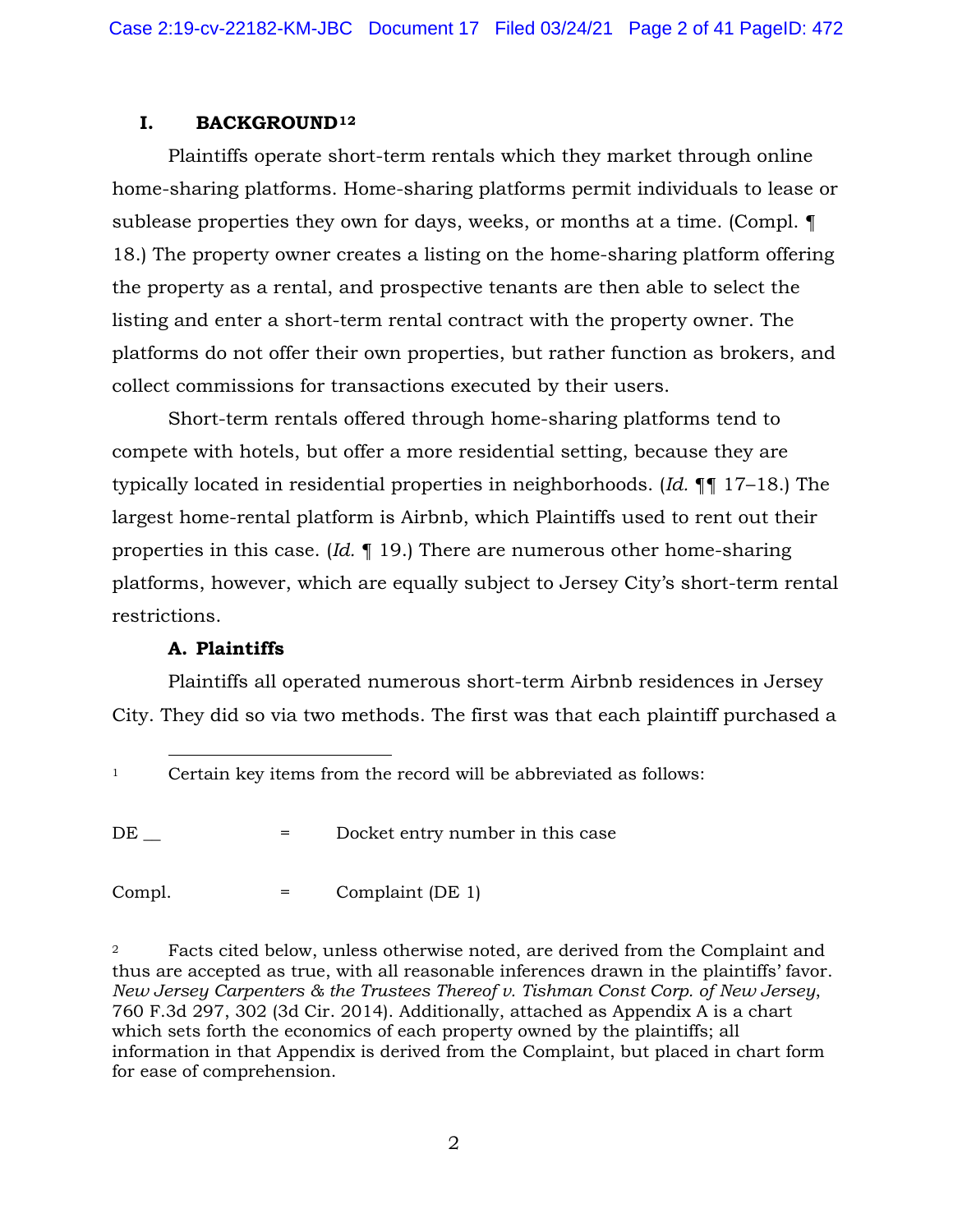property (or properties) and offered short-term rentals of that property through Airbnb. (*Id.* ¶¶ 121, 132 (Gennadiy and Eugene Nekrilov), ¶ 204 (Kwan Ho Tang and Jayu Jen), ¶¶ 251, 255 (Alan Suen).) The second was that the Nekrilovs, Tang, and Jen, but not Alan Suen, all entered into long-term leases with other property owners and then, with those property owners' permission, sublet those leases as short-term rentals through Airbnb. (*Id.* ¶¶ 111–15 145–152, 189, 194.)

The plaintiffs each allege that they chose Jersey City as a location to focus their short-term rental business due to the City's enactment of ordinances permitting short-term rentals and its efforts to advertise those ordinances. (*Id.* ¶¶ 105, 185, 233–35.) They claim that they are unable to make a profit from their owned and leased properties unless they are permitted to continue exploiting them as short-term rentals.

#### **B. Jersey City's Rental Ordinances**

Jersey City has passed two rental ordinances relevant to this dispute. The first, in 2015, legalized short-term rentals in the City, subject to certain conditions; the second, in 2019, imposed quite significant restrictions on such rentals.

Steven Fulop was elected Jersey City's mayor in 2013. (*Id.* ¶ 28.) After his election, Mayor Fulop began a public relations campaign designed to draw development and young professionals into the city. (*Id.* ¶¶ 29–30.) As a part of his development plan, the Mayor supported an ordinance which would affirmatively permit home-sharing platforms such as Airbnb in Jersey City. (*Id.* ¶ 33.) The ordinance was to be the first of its kind in New Jersey. (*Id.* ¶ 34.) The ordinance, Ord. 15.137, stated:

- 1. Short Term Rentals are permitted as an accessory use to a permitted principal residential use in all zoning districts and redevelopment plan areas where residential uses are permitted.
	- a. The person offering a Dwelling Unit for Short-Term Rental use must be the owner or lessee of the residence in which the Short-Term Rental activity occurs. Short-Term Rental activity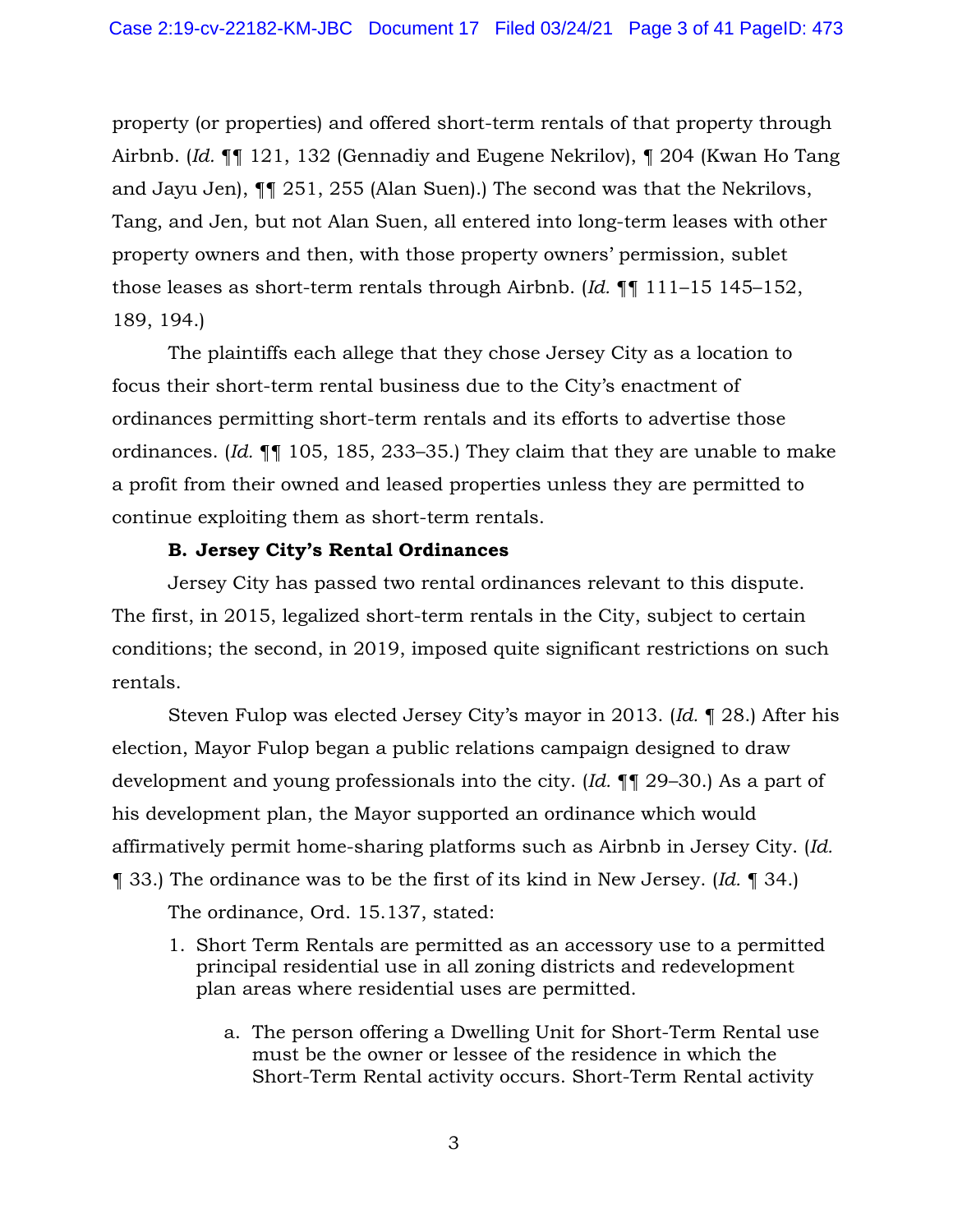may occur in a habitable accessory building located on the same premises as the residence.

- b. No person offering a Dwelling Unit for Short-Term Rental use shall be required to obtain any license for such use . . . unless such person offers more than 5 separate Dwelling Units for Short-Term Rental use in the City. Any person offering more than 5 separate Dwelling Units for Short-Term Rental use in the city must:
	- i. Obtain a license pursuant to Section 254-82 . . . .
	- ii. Ensure that the Short-Term Rental use is clearly incidental to the principal residential uses permitted in the zone where each such Dwelling United is located . . . .

d. The Short-Term Rental use shall be conducted in a manner that does not materially disrupt the residential character of the neighborhood.

Jersey City Ord. 15.137. The proposal of the ordinance was accompanied by a press release. The press release stated that Ordinance 15.137 would "make Jersey City the first city in the Tristate area to formally embrace the popular home-renting platform [Airbnb] by permitting city homeowners and certain lessees to rent their home for less than 30 days." (*Id.* Exh. 3.) The press release also stated that "the measure . . . includes several commonsense protections. It would prohibit homeowners and renters from 'changing the character of the neighborhood.' It would also limit the number of properties one user could rent on the platform to five, so as to prevent the formation of informal 'Airbnb hotels.'" (*Id.*)

. . . .

In addition to the press release, Mayor Fulop made numerous public remarks stating that he would prefer to work with, rather than against, Airbnb, and that he hoped Jersey City would be a leader on home-rental platforms in the Tri-State area. (*Id.* ¶¶ 40–41.) He said Airbnb was the "future" of Jersey City's economy and that "while some people might have concerns about the sharing economy upending old ways of doing business, the best way to address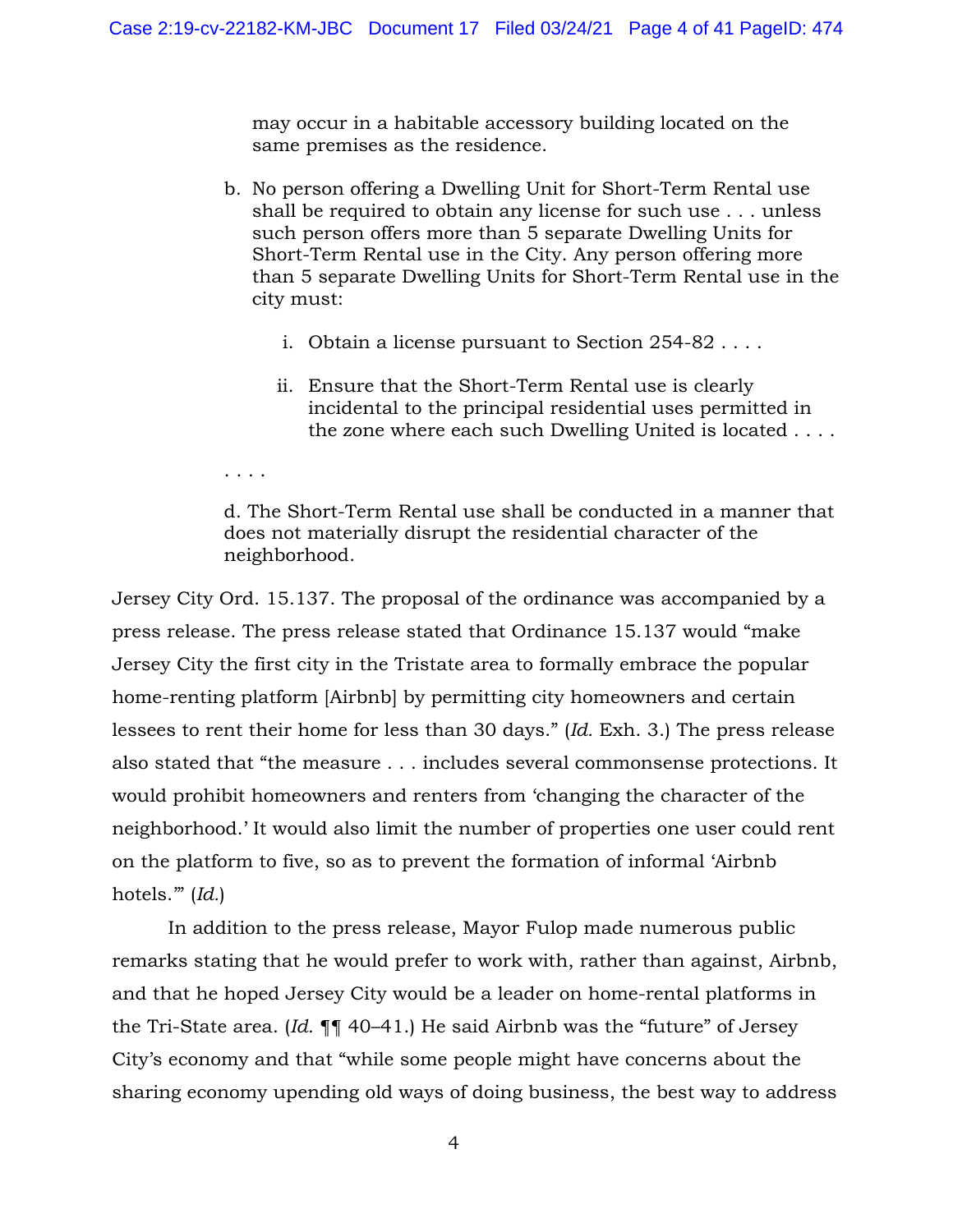those concerns is by engaging with these companies, not pretending they do not exist." (*Id.* ¶ 42.) He wrote an article in Huffington Post stating that Jersey City would embrace Airbnb and "make change our friend." Steven Fulop, *Why Jersey City Will Allow Airbnb*, HuffPost, Oct. 19, 2015,

[https://www.huffpost.com/entry/why-jersey-city-will-allo\\_b\\_8331016.](https://www.huffpost.com/entry/why-jersey-city-will-allo_b_8331016) [3](#page-4-0)

Mayor Fulop observed that permitting Airbnb rentals would allow "middle-class folks [to] earn a bit of extra income by renting out their apartments," noting that the City could not realistically police Airbnb rentals in any event. *Id.* He noted, however, that Ordinance 15.137 included "commonsense ground rules: people can't rent out so many rooms as to create an informal hotel; they can't change the nature of the neighborhood[,]" and Airbnb would be obligated to pay a hotel tax. *Id.* Other Jersey City officials also praised the ordinance as allowing the city to expand its tourism industry. (Compl. ¶¶ 45–46.) The ordinance was unanimously approved by the Jersey City Council on October 28, 2015, and signed into law by Mayor Fulop on October 30, 2015. (*Id.* ¶ 47 & Exh. 2.)

In 2016, Mayor Fulop reportedly approached Airbnb and sought a contribution towards his reelection campaign. Luis Ferre-Sadurni, *Where a \$5 Million War Rages Between Airbnb and the Hotel Industry*, The New York Times, Oct. 30, 2019, [https://www.nytimes.com/2019/10/30/nyregion/jersey-city](https://www.nytimes.com/2019/10/30/nyregion/jersey-city-airbnb-vote.html)[airbnb-vote.html](https://www.nytimes.com/2019/10/30/nyregion/jersey-city-airbnb-vote.html) (referenced in the Complaint at paragraph 58). The next year, Fulop attended a fund-raising event at the company's headquarters in San Francisco. *Id*. A donation apparently was not forthcoming, so Mayor Fulop emailed Airbnb expressing his frustration. *Id.* Twelve days later, Airbnb made a

<span id="page-4-0"></span><sup>3</sup> This article, along with the other articles referenced in this section, were cited by the complaint and as such were incorporated by reference. (Compl. ¶ 43); *In re Asbestos Products Liability Litig.*, 822 F.3d 125, 134 n.7 (3d Cir. 2016) ("In deciding motions under Rule 12(b)(6), courts may consider 'documents integral to or explicitly relied upon in the complaint,' or any 'undisputedly authentic document that a defendant attaches as an exhibit to a motion to dismiss if the plaintiff's claims are based on the document.'") (cleaned up); *see also In re Burlington Coat Factory Sec. Litig.*, 114 F.3d 1410, 1426 (3d Cir. 1997); *PBGC v. White Consol. Indus.*, 998 F.2d 1192, 1196 (3d Cir. 1993)).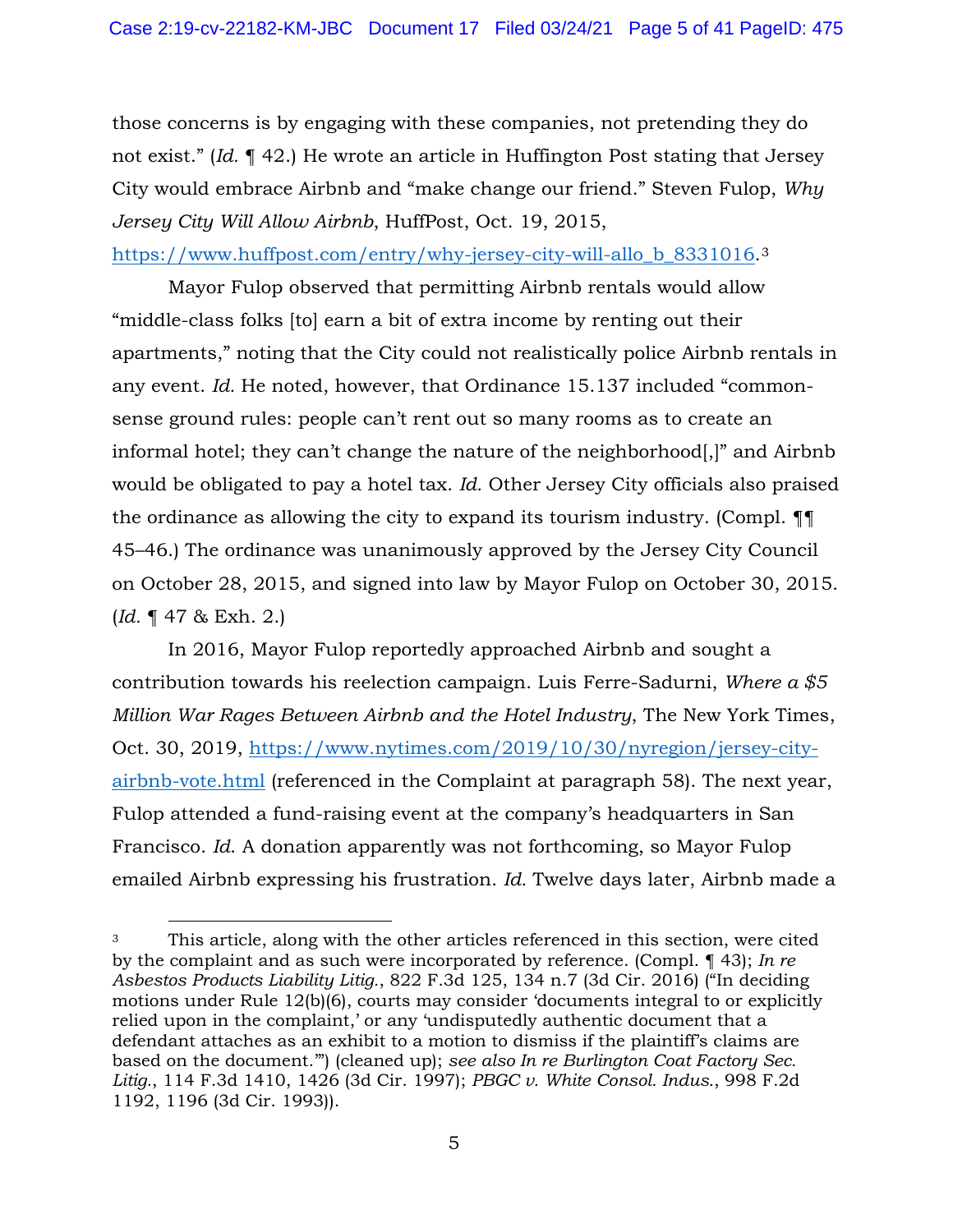\$10,172 contribution. *Id.* Four months after that, the Hotel Trade Council began donating to Mayor Fulop's joint committee, in an amount totaling \$33,200 since late 2017. *Id.* Two years later, Mayor Fulop's office initiated Ordinance 19-077, which imposes significant restrictions on short-term rentals in Jersey City.

Ordinance 19-077, while not banning short-term rentals, imposed important new restrictions. First, it barred short-term rentals in non-owneroccupied dwellings in excess of a total of 60 nights per year. (Compl. Exh. 1.) Second, it no longer permitted short-term rentals as subleases; that is, only property owners were permitted to rent their property on a short-term basis. (*Id.*) To those restrictions, there were some exceptions. As relevant here, the ordinance provided for a transition period of approximately 18 months; through January 1, 2021, it exempted (*i.e.,* allowed) short-term rental bookings initiated prior to its effective date of June 25, 2019. (*Id.*) The Ordinance also imposed permitting and registration fee requirements, and created a Division of Housing Preservation, which was empowered to enforce the short-term rental limitations set out by the ordinance. (*See generally id*.)

The Jersey City Council held a special meeting to vote on Ordinance 19- 077 on June 25, 2019. (*Id.* ¶ 63.) Several members of the City Council spoke in favor of the ordinance at the meeting. Councilman James Solomon stated that he supported the ordinance, for the following reasons:

> [T]here [are] also people who have been harmed by the introduction of Airbnb and there have been people representing trade unions here and I don't apologize for being a proud supporter of unions in a progressive city. That's part of what the word progressive means. And those people can be hurt as well by the introduction of short-term rentals and their expansion.

(*Id.* ¶ 66.)[4](#page-5-0) Councilman Jermaine D. Robinson stated that he understood shortterm rental operators would lose money. That, he stated, was "the last thing

<span id="page-5-0"></span><sup>4</sup> The plaintiffs cite to a video recording of the Council meeting which captures Councilman Solomon's statements, available on Youtube at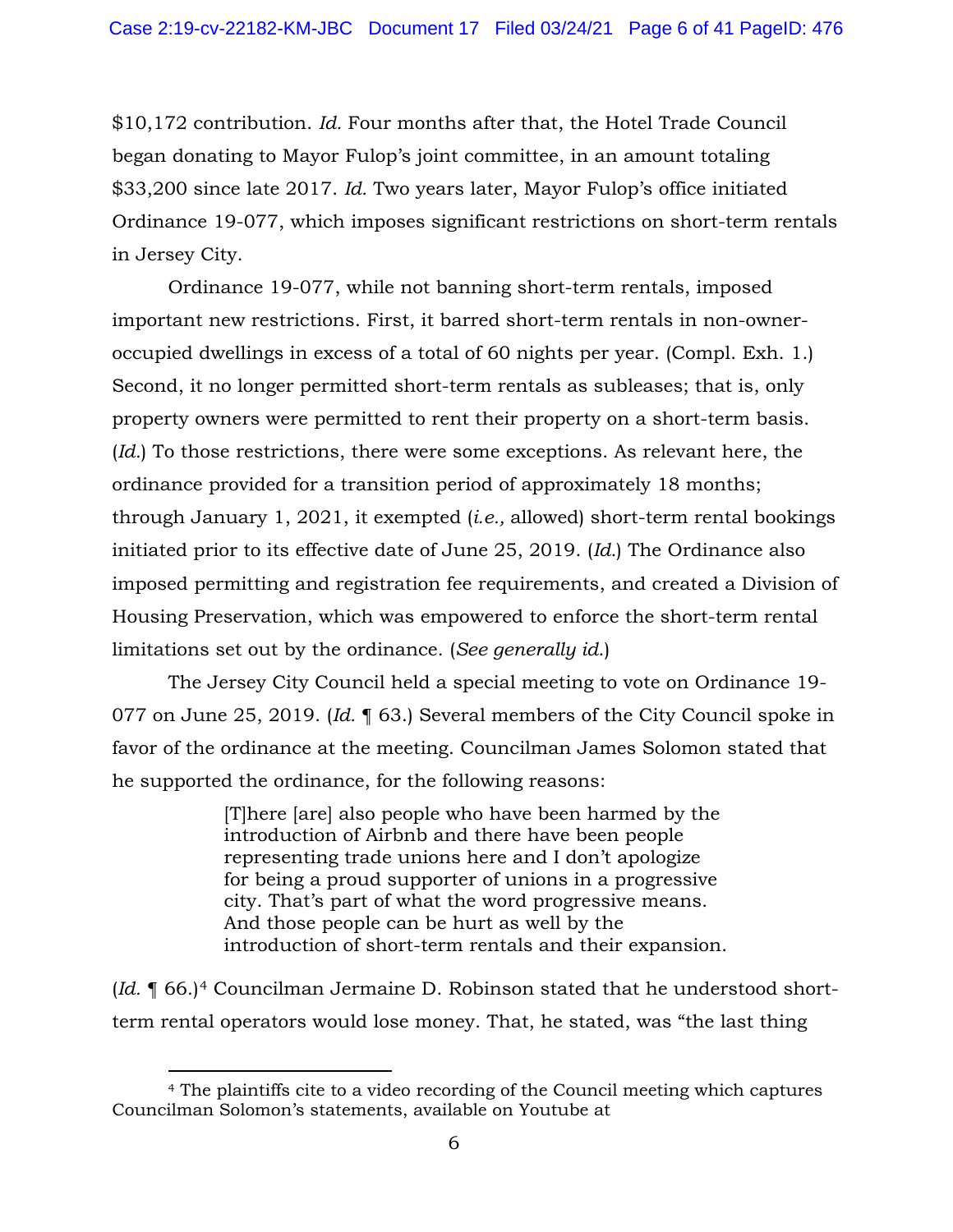that [he] want[ed] to do," and he "apologize[d] to anyone who's going to lose some money. Hopefully this is not going to get out, I mean, get out of hand and that you guys can recoup some of your money." (*Id.* ¶ 67.) The City Council then voted  $7 - 2$  in favor of the ordinance. (*Id.*  $\sqrt{ }$  69.) Three days later, on June 28, 2019, Mayor Fulop signed Ordinance 19-077 into law. (*Id.* ¶ 70.)

#### **C. Effect on the Plaintiffs**

Before Ordinance 19-077 was passed, each plaintiff made significant investments in Jersey City real estate, for use in the business of short-term, Airbnb-style rentals. Some of those investments consisted of purchases of properties. The rest consisted of long-term leases; the terms of those leases are not specifically stated, but the Complaint alleges that most will end in 2020 and 2021. (*See, e.g.*, Compl ¶¶ 111–15, 146, 149, 191, 197.)

Gennadiy and Eugene Nekrilov entered into long-term leases for seventeen different properties, and purchased two properties, to host their short-term rentals. In each property, they earned much more via short-term leases than they could have done by renting them out with long-term leases. In the long-term lease properties, for example, they paid long-term rents totaling \$36,250 per month, and earned an average of \$71,837 per month subletting them short-term. (*See* Appendix A.) The two purchased properties have mortgages of \$2,500 and \$1,725 per month, and they earned \$9,500 and \$5,183 per month as short-term rentals. (Compl. ¶¶ 124, 129, 135, 139.) The Nekrilovs assert that those two purchased properties, if leased out long-term, would earn \$3,800 and \$1,800 monthly. (*Id.* ¶¶ 130, 140.) The Nekrilovs also expended \$60,000 and \$40,000 to renovate the two purchased properties. (*Id.*  ¶¶ 126, 136.)

Kwan Ho Tang and Jayu Jen leased two properties and purchased one, operating short-term rentals out of each. They spent \$6,600 and \$8,900 to

[https://www.youtube.com/watch?v=1aql4y5mRf8&t=30357s.](https://www.youtube.com/watch?v=1aql4y5mRf8&t=30357s) (Compl. ¶ 66.) That recording is incorporated by reference in the complaint and thus forms a part of the record I consider on this motion to dismiss. *In re Asbestos Products Liability Litig.*, 822 F.3d at 134 n.7.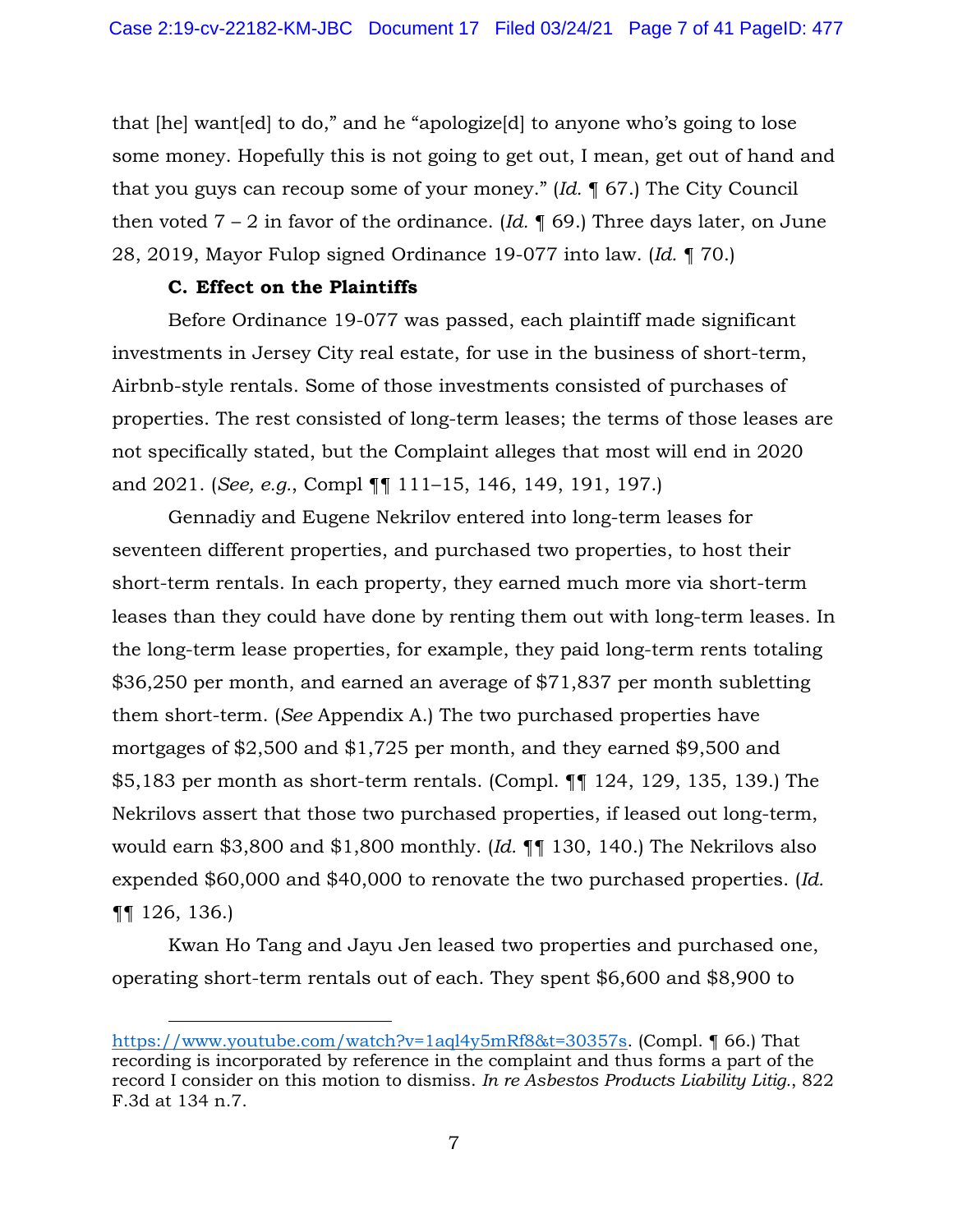furnish the two leased properties and approximately \$40,000 to renovate and furnish the purchased property. (*Id.* ¶¶ 190, 196, 211–12.) The long-term leases, combined, cost \$5,700 per month at market-rate rents, and earned \$9,000 a month in short-term rental income. (*Id.* ¶¶ 189, 190, 195, 197.) The purchased property has a mortgage of \$3,300, earned \$4,500 a month in short-term income, and, according to Tang and Jen, would earn \$2,600 a month as a long-term rental. (*Id.* ¶¶ 208, 215–16.)

Alan Suen purchased two properties out of which he operated short-term rentals. One property has a monthly mortgage payment of \$2,500 and the other has a mortgage of \$3,500. (*Id.* ¶¶ 254, 258.) Suen and his mother made \$383,000 in renovations to the properties, for which they used merchant cash advances and lines of credit, as well as credit card debt. (*Id.* ¶ 263.) They also spent \$40,000 to furnish the properties, again financed with loans and credit cards. (*Id.* ¶ 264.) They have also incurred other costs over the course of renovating the properties in the range of approximately \$130,000. (*Id.* ¶ 270.) The renovations were financed at high interest rates, and the monthly debt payments total approximately \$35,000. (*Id.* ¶ 277.) Suen and his mother earned approximately \$30,000 a month in income in 2019 and claim they will be profitable in the near future. (*Id.* ¶¶ 275, 278.)

A listing of the leases and properties of each plaintiff, and other allegations of the Complaint concerning their profitability, are reduced to a table in Appendix A to this Opinion.

#### **D. Procedural History**

Plaintiffs brought this action on December 31, 2019, seeking various forms of relief, including a declaratory judgment that Ordinance 19-077 is unconstitutional, an injunction against the enforcement of the ordinance, compensatory damages, punitive damages, and attorneys' fees and costs. (Compl. Wherefore Clause.) They allege claims under various provisions of the United States Constitution, including the Takings Clause, the Contract Clause, and the Due Process Clauses of the Fifth and Fourteenth Amendments. (*Id.*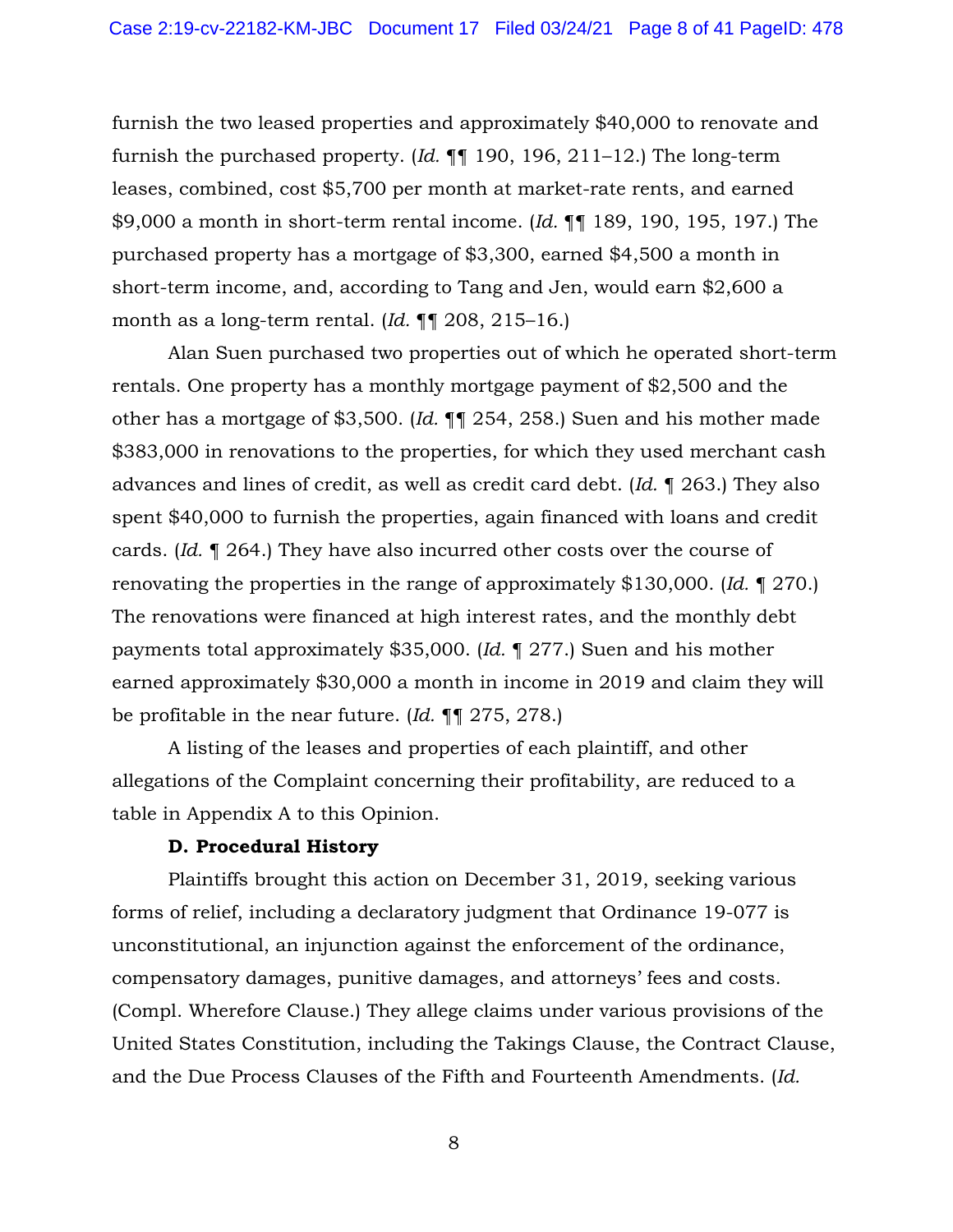Counts One through Four.) Plaintiffs have moved for temporary and preliminary injunctive relief. Defendant Jersey City has filed a motion to dismiss and opposed the motion for injunctive relief. (DE 6.)

## **II. Discussion**

## **a. Standards of Review**

## **i. Rule 12(b)(6) motion**

Federal Rule of Civil Procedure 8(a) does not require that a complaint contain detailed factual allegations. Nevertheless, "a plaintiff's obligation to provide the 'grounds' of his 'entitlement to relief' requires more than labels and conclusions, and a formulaic recitation of the elements of a cause of action will not do." *Bell Atl. Corp. v. Twombly*, 550 U.S. 544, 555 (2007); *see Phillips v. Cnty. of Allegheny*, 515 F.3d 224, 232 (3d Cir. 2008) (Rule 8 "requires a 'showing' rather than a blanket assertion of an entitlement to relief." (citation omitted)). Thus, the complaint's factual allegations must be sufficient to raise a plaintiff's right to relief above a speculative level, so that a claim is "plausible on its face." *Twombly*, 550 U.S. at 570; *see also West Run Student Hous. Assocs., LLC v. Huntington Nat. Bank*, 712 F.3d 165, 169 (3d Cir. 2013).

That facial-plausibility standard is met "when the plaintiff pleads factual content that allows the court to draw the reasonable inference that the defendant is liable for the misconduct alleged." *Ashcroft v. Iqbal*, 556 U.S. 662, 678 (2009) (citing *Twombly*, 550 U.S. at 556). While "[t]he plausibility standard is not akin to a 'probability requirement' . . . it asks for more than a sheer possibility." *Id.*

Rule 12(b)(6) provides for the dismissal of a complaint if it fails to state a claim upon which relief can be granted. The defendant, as the moving party, bears the burden of showing that no claim has been stated*. Animal Science Products, Inc. v. China Minmetals Corp.*, 654 F.3d 462, 469 n.9 (3d Cir. 2011). For the purposes of a motion to dismiss, the facts alleged in the complaint are accepted as true and all reasonable inferences are drawn in favor of the plaintiff. *New Jersey Carpenters*, 760 F.3d at 302.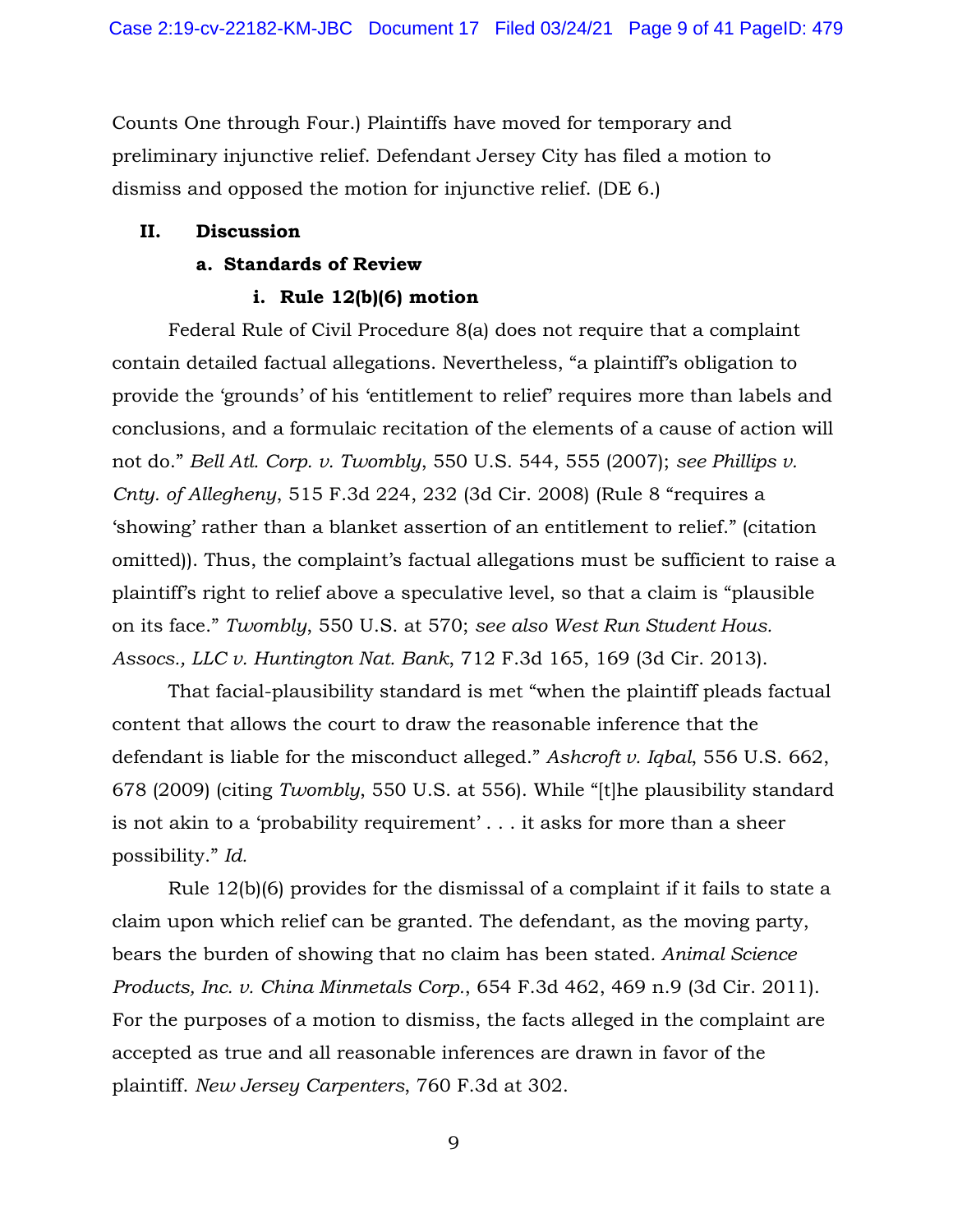#### **ii. Preliminary Injunction**

"Preliminary injunctive relief is an 'extraordinary remedy, which should be granted only in limited circumstances.'" *Ferring Pharms., Inc. v. Watson Pharms., Inc.*, 765 F.3d 205, 210 (3d Cir. 2014) (quoting *Novartis Consumer Health, Inc. v. Johnson & Johnson-Merck Consumer Pharms. Co.*, 290 F.3d 578, 586 (3d Cir. 2002)). The decision to grant or deny a preliminary injunction is within the Court's discretion. *See Am. Express Travel Related Servs., Inc. v. Sidamon—Eristoff*, 669 F.3d 359, 366 (3d Cir. 2012). The primary purpose of preliminary injunctive relief is "maintenance of the status quo until a decision on the merits of a case is rendered." *Acierno v. New Castle Cty.*, 40 F.3d 645, 647 (3d Cir. 1994).

In order to obtain a preliminary injunction, the moving party must show the following:

(1) a reasonable probability of eventual success in the litigation, and (2) that it will be irreparably injured . . . if relief is not granted. . . . [In addition,] the district court, in considering whether to grant a preliminary injunction, should take into account, when they are relevant, (3) the possibility of harm to other interested persons from the grant or denial of the injunction, and (4) the public interest.

*Reilly v. City of Harrisburg*, 858 F.3d 173, 176 (3d Cir. 2017) (alteration in original) (quoting *Del. River Port Auth. v. Transamerican Trailer Transport, Inc.*, 501 F.2d 917, 919-20 (3d Cir. 1974)). The movant bears the burden of establishing "the threshold for the first two 'most critical' factors . . . . If these gateway factors are met, a court then considers the remaining two factors and determines in its sound discretion if all four factors, taken together, balance in favor of granting the requested preliminary relief." *Id.* at 179.

#### **b. Takings Clause**

The Takings Clause of the Fifth Amendment to the United States Constitution provides that "private property [shall not] be taken for public use,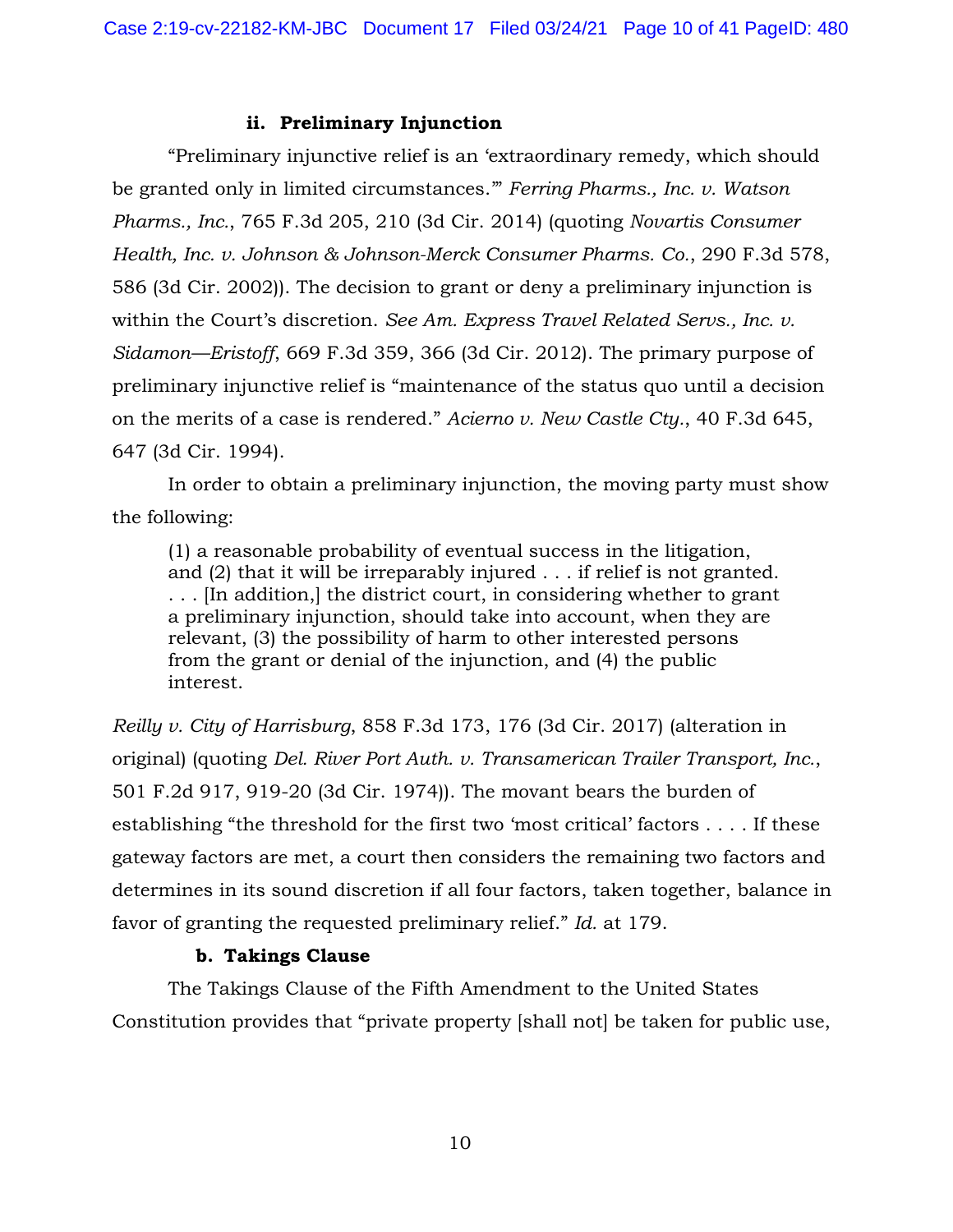without just compensation." U.S. Const. amend. V.<sup>[5](#page-10-0)</sup> Under that provision, I am tasked with a two-step process: First, I must find that the plaintiffs have asserted a "legally cognizable property interest." *Park Restoration, LLC v. Erie Ins. Exch.*, 855 F.3d 519, 526 (3d Cir. 2017) (quoting *Prometheus Radio Project v. FCC*, 373 F.3d 372, 428–29 (3d Cir. 2004)). Second, I evaluate the plaintiff's claim that their property was taken from them, asking: "(1) was there a taking?; (2) was that taking for public use?; (3) did the claimant receive just compensation?" *Id.* at 525. Though "[t]he paradigmatic taking requiring just compensation is a direct government appropriation or physical invasion of private property," government regulation "may, in some instances, be so onerous that its effect is tantamount to a direct appropriation or ouster," and "such 'regulatory takings' may be compensable under the Fifth Amendment." *Lingle v. Chevron U.S.A., Inc.*, 544 U.S. 528, 537 (2005).

No physical invasion has taken place here; the claim is clearly one of a regulatory taking. For a regulatory taking, there are two distinct tests. The first is the so-called "per se" taking identified in *Lucas v. South Carolina Coastal Council*, 505 U.S. 1003, 1015 (1992), pursuant to which "a regulation which 'denies all economically beneficial or productive use of land' will require compensation under the Takings Clause" unless the challenged limitations "inhere . . . in the restrictions that background principles of the State's law of property and nuisance already placed upon land ownership." *Murr v. Wisconsin*, 137 S. Ct. 1933, 1937 (2017); *see also Lucas*, 505 U.S. at 1015, 1029. This is a difficult test to satisfy: the court must find that the regulation forces the plaintiffs to "leave [their] property economically idle." 505 U.S. at 1019.

The second regulatory taking test is a more fluid evaluation known as the *Penn Central* test, which evaluates the alleged taking based on "a complex of

<span id="page-10-0"></span><sup>5</sup> The Takings Clause applies to state and local governments through the Fourteenth Amendment. *Chicago, B & Q R., Co. v. City of Chicago*, 166 U.S. 226, 241 (1897).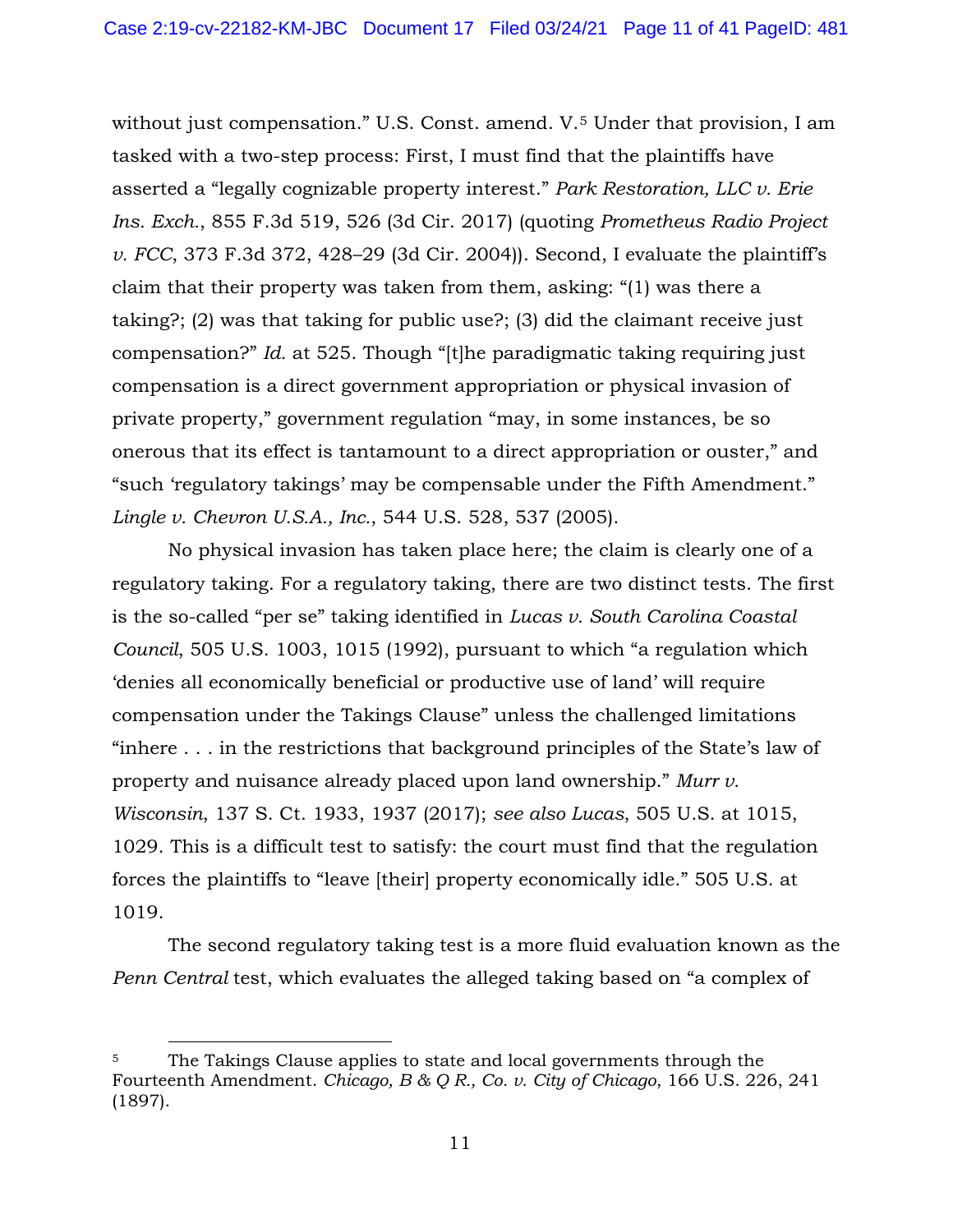factors," including "(1) the economic impact of the regulation on the claimant; (2) the extent to which the regulation has interfered with distinct investmentbacked expectations; and (3) the character of the governmental action." *Murr*, 137 S. Ct. at 1937 (quoting *Palazzolo v. Rhode Island*, 533 U.S. 606, 617 (2001)); *see Penn Central Transp. Co. v. New York City*, 438 U.S. 104, 124 (1978).

#### **i. Legally Cognizable Property Interests**

Before considering the two takings tests, however, I briefly discuss the property rights asserted by the Plaintiffs. Most of them are uncontroversial, including the right to use and enjoyment of their properties held in fee simple interest, the right to use and enjoyment of long-term leases, and the contractual interest in short-term rental bookings which would abrogated by Ordinance 19-077. *See ACRA Turf Club, LLC v. Zanzuccki*, 2012 WL 2864402, 2012 U.S. Dist. LEXIS 96017 at \*29–30 (D.N.J. July 11, 2012); *Lynch v. United States*, 292 U.S. 571, 579 (1934) ("Valid contracts are property, whether the obligor be a private individual, a municipality, a State or the United States.").

Plaintiffs also claim, however, that they have a property interest consisting of their forward-looking right to "pursue their short-term rental businesses in Jersey City." (DE 1-6 at 16; DE 10 at 10.) I disagree. As the Supreme Court held in *College Savings Bank v. Florida Prepaid Postsecondary Education Expense Board*, while "[t]he assets of a business (including its good will) unquestionably are property, and any state taking of those assets is unquestionably a 'deprivation' under the Fourteenth Amendment . . . . business in the sense of *the activity of doing business*, or *the activity of making a profit* is not property in the ordinary sense." 527 U.S. 666, 675 (1999); *see also Antietam Battlefield KOA v. Hogan*, 2020 WL 6777590, 2020 U.S. Dist. LEXIS 215250 at \*14–15 (D. Md. Nov. 18, 2020) (inability to conduct business is not a taking); *AJE Enter. LLC v. Justice*, 2020 WL 6940381, 2020 U.S. Dist. LEXIS 222186 at \*20 (N.D. W. Va. Oct. 27, 2020); *Savage v. Mills*, 478 F. Supp. 3d 16, 31 (D. Me. Aug. 7, 2020) ("To state a taking claim, it is not enough to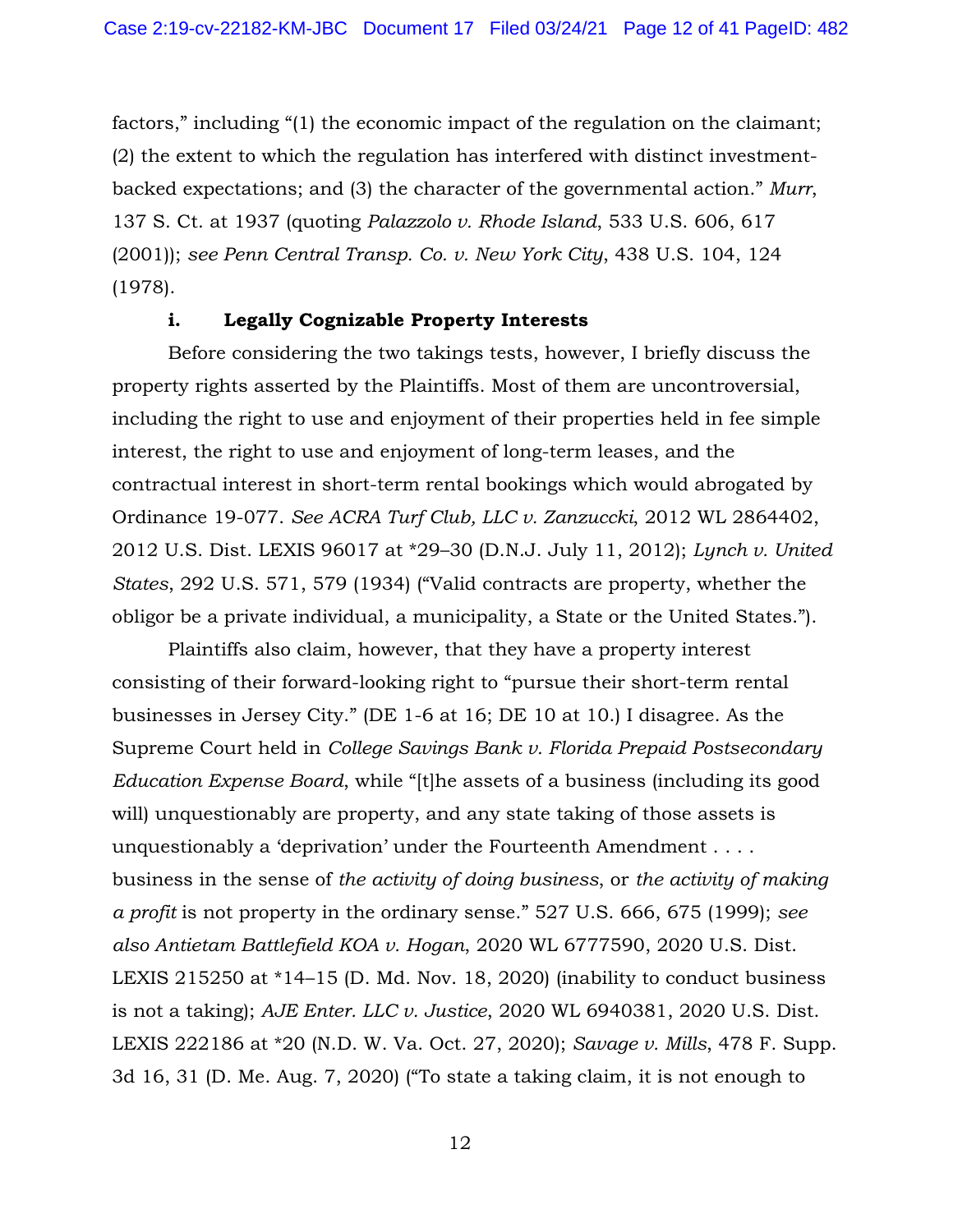allege that government conduct frustrated a business enterprise . . . . Takings jurisprudence is directed at government conduct that denies beneficial use of *property*, meaning things like legal interests in real or personal property, not the liberty interest to engage in business activity."); *Talleywhacker, Inc. v. Cooper*, 465 F. Supp. 3d 523, 541 (E.D. N.C. 2020) ("the assertion of a 'general right to do business' has not been recognized as a constitutionally protected right"); *Tuchman v. Connecticut*, 185 F. Supp. 2d 169, 174–75 (D. Conn. 2002) (ability to engage in a business is not a federally protected property interest).

Plaintiffs cite *Longo v. Reilly*, 35 N.J. Super. 405, 411–12 (App. Div. 1955) and *Di Cristofaro v. Lauren Grove Memorial Park*, 43 N.J. Super. 244, 252–53 (App. Div. 1957) for the propositions that New Jersey courts recognize the "right to pursue one's business, calling, or occupation free from undue interference or molestation," *Di Cristofaro*, 43 N.J. Super. at 253, and that violation of that right is an "actionable infringement of a property right," *Louis Kamm v. Flink*, 113 N.J.L. 582 (N.J. E & A 1934). Those cases were decided in the context of tort law, however, not in the context of the Takings Clause. *Di Cristofaro*, 43 N.J. Super. at 252–53. Not everything recognized as "property" under state law is protected by the Takings Clause. While compensable property interests are often created by state law, *see Phillips v. Washington Legal Foundation*, 524 U.S. 156, 164 (1998), "whether a particular statecreated interest rises to the level of a 'legitimate claim of entitlement' is a question of federal law," *Dibble v. Quinn*, 793 F.3d 803, 808 (7th Cir. 2015) (quoting *Memphis Light, Gas & Water Div. v. Craft*, 436 U.S. 1, 9 (1978)). Recognizing such a sweeping right would unreasonably broaden the scope of the Takings Clause so that it applied to any instance of business regulation, which the courts have steadfastly refused to do. *See In re Premier Auto. Servs., Inc.*, 492 F.3d 274, 283 (4th Cir. 2007) ("The recognition of such a broad 'right to do business' would be akin to that recognized in *Lochner v. New York*, 198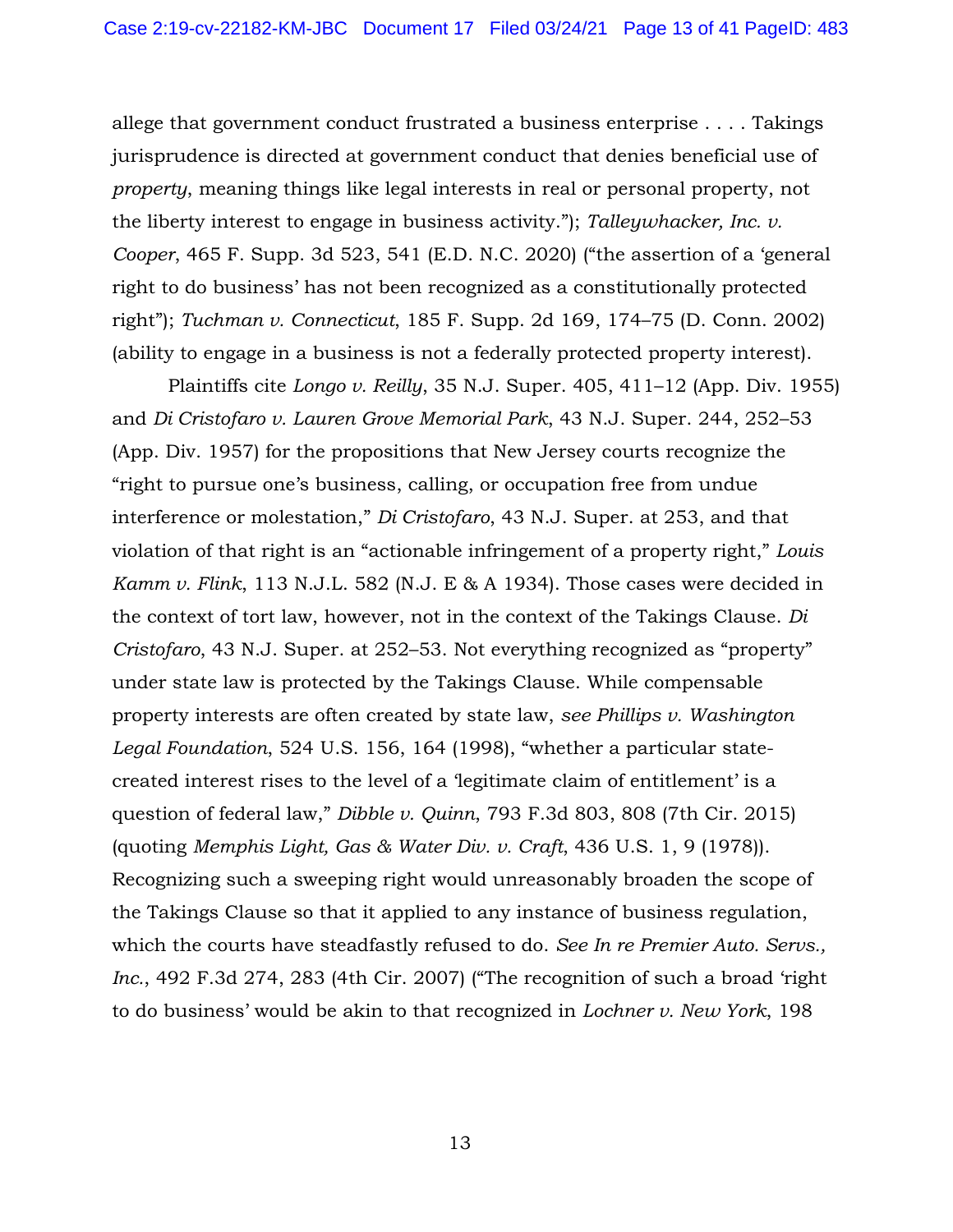U.S. 45 (1905) and its progeny, which the Supreme Court has long since refused to recognize.").[6](#page-13-0)

I thus find that although the traditional rights associated with real estate which plaintiffs assert, enumerated above, are cognizable under the Takings Clause, their ongoing right to pursue a short-term rental business is not.

#### **ii. Per se Taking**

Plaintiffs assert that Jersey City engaged in a regulatory taking under both tests: (a) by denying all economically beneficial use of their property under the *Lucas* test and (b) by causing a partial taking of their property under the *Penn Central* test. In this subsection, I analyze the claim under the "economically beneficial use" test set forth in *Lucas*, 505 U.S. at 1019.

"[A] regulation which denies all economically beneficial or productive use of land will require compensation under the Takings Clause." *Ass'n of N.J. Rifle & Pistol Clubs v. A.G. N.J.*, 910 F.3d 106, 124 (3d Cir. 2018) (quoting *Murr*, 137 S. Ct. at 1942)). Such "total taking[s]" occur where a regulation "declares 'offlimits' all economically productive or beneficial uses" of property. *Id.* (quoting *Lucas*, 505 U.S. at 1030).

Plaintiffs have not lost all economically beneficial use of their property. First, plaintiffs assert that their short-term rental businesses "will be totally lost as a result of Ord. 19-077" and that they have therefore lost all economically beneficial use of their specific property right in the operation of a business. (DE 10 at 11.) As stated in Section II.b.i, *supra*, however, plaintiffs have no protected property right in the ongoing operation of their businesses *per se*. Loss of the practical ability to carry on the business of short-term rentals at a profit is not in itself a taking.

<span id="page-13-0"></span><sup>6</sup> Plaintiffs also assert that *Department of Homeland Security v. Regency of the University of California*, 140 S. Ct. 1891 (2020) established that the government must take into account "legitimate reliance" interests and "expectation interests" on behalf of regulated individuals. (DE 12.) *Regents* concerned the application of the Administrative Procedures Act's "arbitrary and capricious" standard and has no applicability to Takings cases. *See* 140 S. Ct. at 1905, 1913.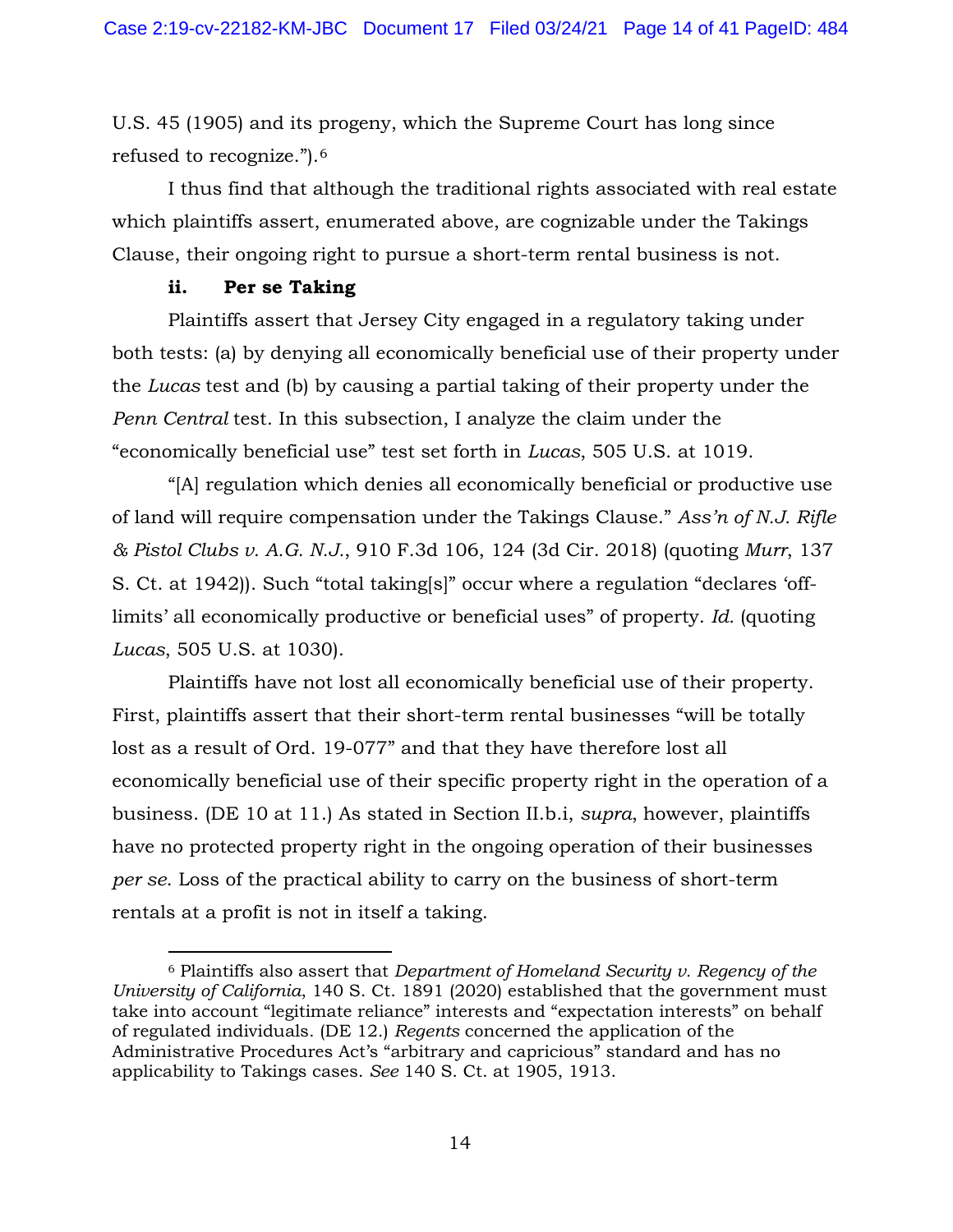Plaintiffs also assert that the short-term rental bookings they had entered into before the Ordinance was passed were abrogated. Ordinance 19- 077, however, provides for a transition period. It exempts bookings entered into before June 25, 2019 (the effective date of the Ordinance) if they were scheduled for a date prior to January 1, 2021, which was then some eighteen months in the future. Jersey City Ord. 19-077. Plaintiffs admit that the vast majority of their "lost" rental bookings fall within that category (*see* DE 10 at 23–24), and hence were not lost at all.

In their opposition to the motion to dismiss, plaintiffs assert that between 10 to 20 bookings per plaintiff did not fall within that transitional exemption. (*Id.*) Ordinance 19-077, however, is not a total ban. It permits up to 60 nights per year of short-term rentals at non-owner-occupied properties. Jersey City Ord. 19-077. Plaintiffs offer no allegations to support the conclusion that their 10–20 bookings total more than 60 total nights in a year. Thus, I cannot conclude that any of these bookings were abrogated by the Ordinance.

I turn to the plaintiffs' properties which are not owned, but held under long-term leases. Plaintiffs do not specifically plead how long the terms on these leases are, except where they note that most will end in 2020 and 2021. (*See, e.g.*, Compl ¶¶ 111–15, 146, 149, 191, 197.) Nothing in Ordinance 19-077 causes a total loss of plaintiffs' long-term leases. The long-term leases themselves are not abrogated by the 2019 ordinance. Nor is their economic value destroyed. Plaintiffs still have use of the leased properties. For example, they may occupy the properties for their own purposes; if not, they may use them for businesses other than short-term leasing; if not, they may sublease the properties to others. That is a viable, residual economic use of the properties. *See Greenblatt v. Klein*, 2015 U.S. Dist. LEXIS 28769 at \*16 (D.N.J. Mar. 9, 2015) (the "alleged regulatory taking has not denied [plaintiffs] all economically beneficial uses of their property—there is no reason why Plaintiffs could not continue to use or rent it"). Such options might not be as profitable as short-term rentals, but the property is clearly not rendered "economically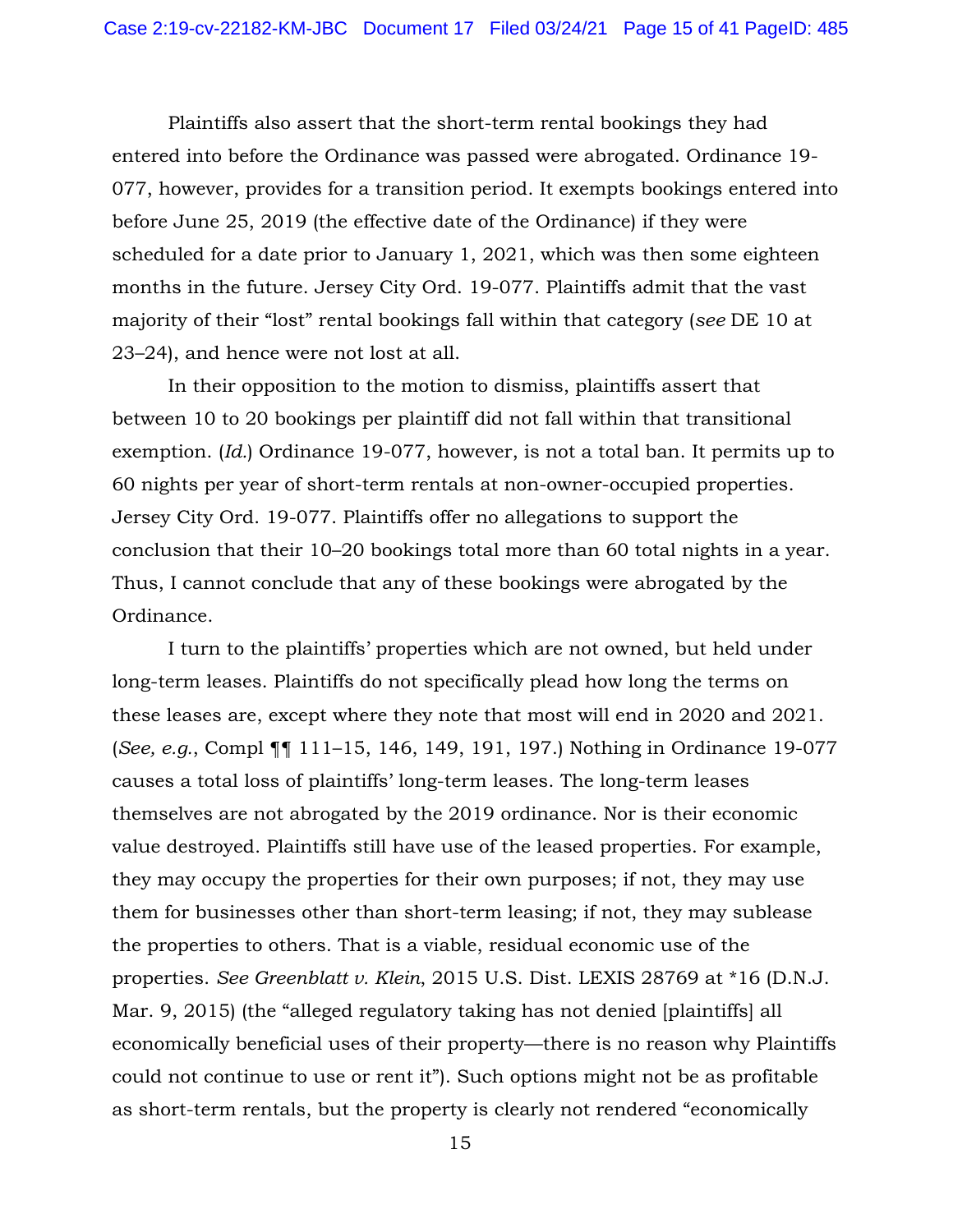idle." *Lucas*, 505 U.S. at 1019; *see also Iron Bar, LLC v. Dougherty*, 2021 WL 363706, 2021 U.S. Dist. LEXIS 20416 at \*17 (D.N.J. Feb. 3, 2021) (revocation of liquor license was not a *Lucas* taking where the building could be set to other uses).[7](#page-15-0)

More broadly, the plaintiffs have not been deprived of all economically beneficial use of their real estate property. Those properties retain numerous economic uses: the plaintiffs can sell them, rent them as long-term leases, or use them as homes.

Plaintiffs assert, however, that they have nevertheless been deprived of the *profitable* use of their properties. (DE 10 at 12.) That claim might be viewed in two ways: first, that there has been a total taking of the expected profits from short-term rentals, and second, that the property has no economically viable use apart from such short-term rental profits.

Some cases have recognized a limited expectation interest in profits and acknowledge that the deprivation of such interests can be a taking. *Williamson County Reg'l Planning Comm'n v Hamilton Bank*, 473 U.S. 172, 191 n.12 (1985) (property owner sought compensation for its expectation interest where it built a golf course and installed water and sewer connections for large development, but was then constrained by zoning changes to a small development which would not support the initial expenditures). Here, however, such an interest is, at best, just one of the bundle of property rights that the plaintiffs hold in their long-term leases and fee simple holdings. *Andrus v. Allard*, 444 U.S. 51, 65–66 (1979) (no taking where government seizes only one "strand" in the bundle of property rights; prohibition on business of selling artifacts not a total taking where owners "retain the rights to possess and transport their property, and to donate or devise" it); *see also Penn Cent.*, 438 U.S. at 130–31 ("'Taking'

<span id="page-15-0"></span><sup>7</sup> The Nekrilovs complain that their landlords have refused or may refuse to renew their long-term leases. (DE 16 at 2) Such refusals do not disturb a vested right and would not deprive them of an identified property interest. *See Webb's Fabulous Pharms. v. Beckwith*, 449 U.S. 155, 161 (1980) ("a mere unilateral expectation or an abstract need is not a property interest entitled to protection"). Non-renewal would also, of course, relieve them of the expense of paying rent.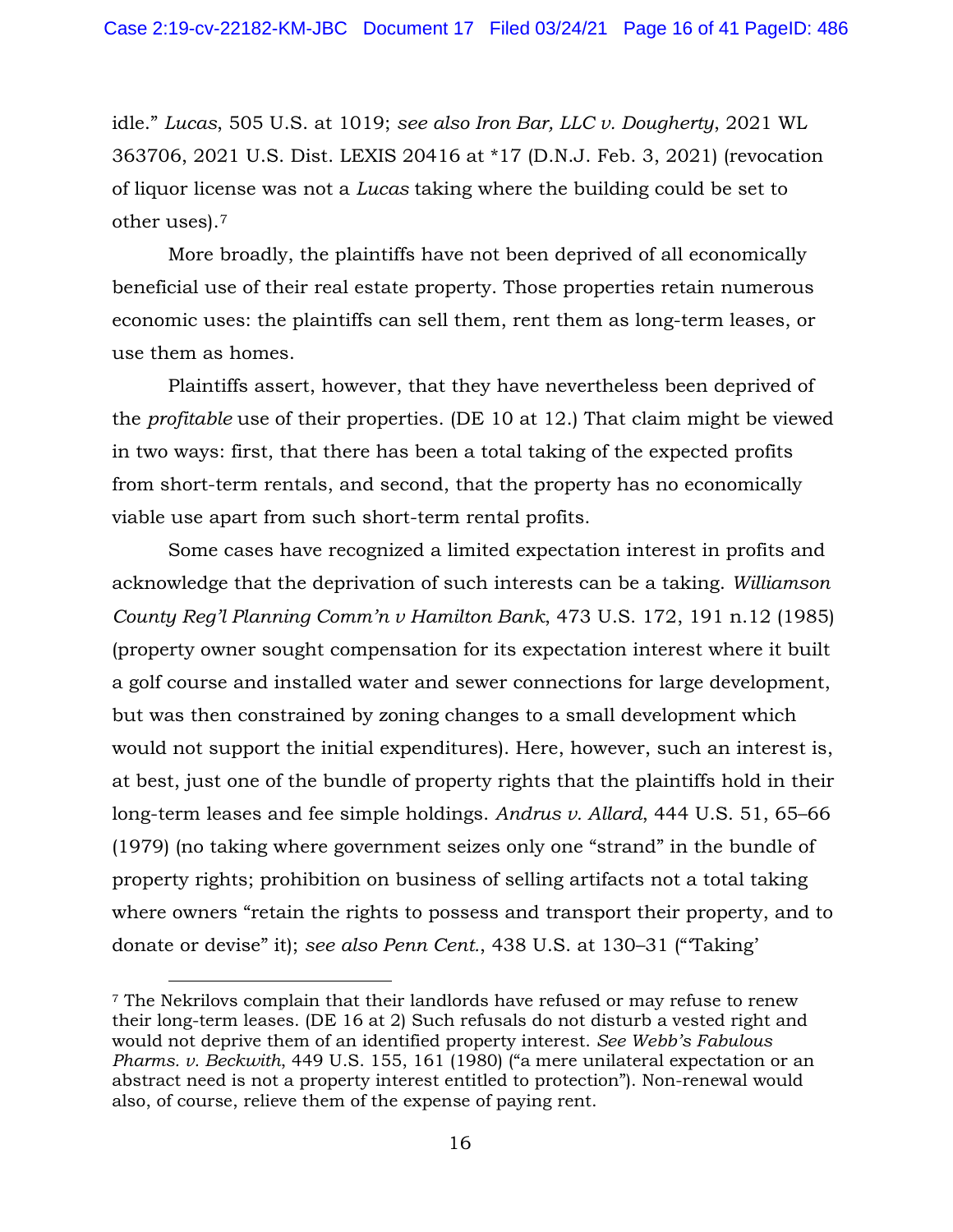jurisprudence does not divide a single parcel into discrete segments and attempt to determine whether rights in a particular segment have been entirely abrogated . . . . [t]his Court focuses rather both on the character of the action and the nature and extent of the interference with rights in the parcel as a whole . . . ."); *see also Crow-New Jersey 23 Ltd. P'Ship v. Clinton*, 718 F. Supp. 378, 383–84 (D.N.J. 1989) (though "the loss of an expectation interest may be a predicate for a takings claim," such a claim is alone insufficient to establish that the plaintiffs have been "deprived . . . of economically viable use" and thus constitutes "mere diminution in the value of land . . . [which] does not constitute a taking."). This argument may, however, be more relevant within the *Penn Central* framework. *See* Section II.b.iii, *infra*.

The second part of plaintiffs' claim trades on the interpretation of the phrase "economically viable use." The argument would be that a property is not "economically viable" unless plaintiffs can make a profit on it; a losing investment, they say, is not an "economically viable" one. (DE 1-6 at 24 (claiming no "'reasonable economic' use" for properties because they cannot receive a "reasonable return on their investments"); DE 10 at 11.) This approach, however, finds little support in *Lucas*, which explains that an "economically viable use" exists unless a property is rendered "economically idle." 505 U.S. 1019; *see also Park Ave. Tower Assocs. v. New York*, 746 F.2d 135, 139 (2d Cir. 1984) ("The crucial inquiry . . . is not whether the regulation permits plaintiffs to use the property in a 'profitable' manner, but whether the property use allowed by the regulation is sufficiently desirable to permit property owners to 'sell the property to someone for that use.'") (quoting *Sadowsky v. New York*, 732 F.2d 312, 318 (2d Cir. 1984)); *Greystone Hotel Co. v. City of New York*, 13 F. Supp. 2d 524, 528 (S.D.N.Y. 1998) ("lack of a profit does not establish a regulatory taking").

The vast majority of takings jurisprudence examines . . . not lost profits but the lost value of the taken property . . . . When the Supreme Court has assessed the economic impact of a regulatory taking, it has talked almost exclusively in terms of lost value rather than lost profits . . . . Additionally, other federal circuits and the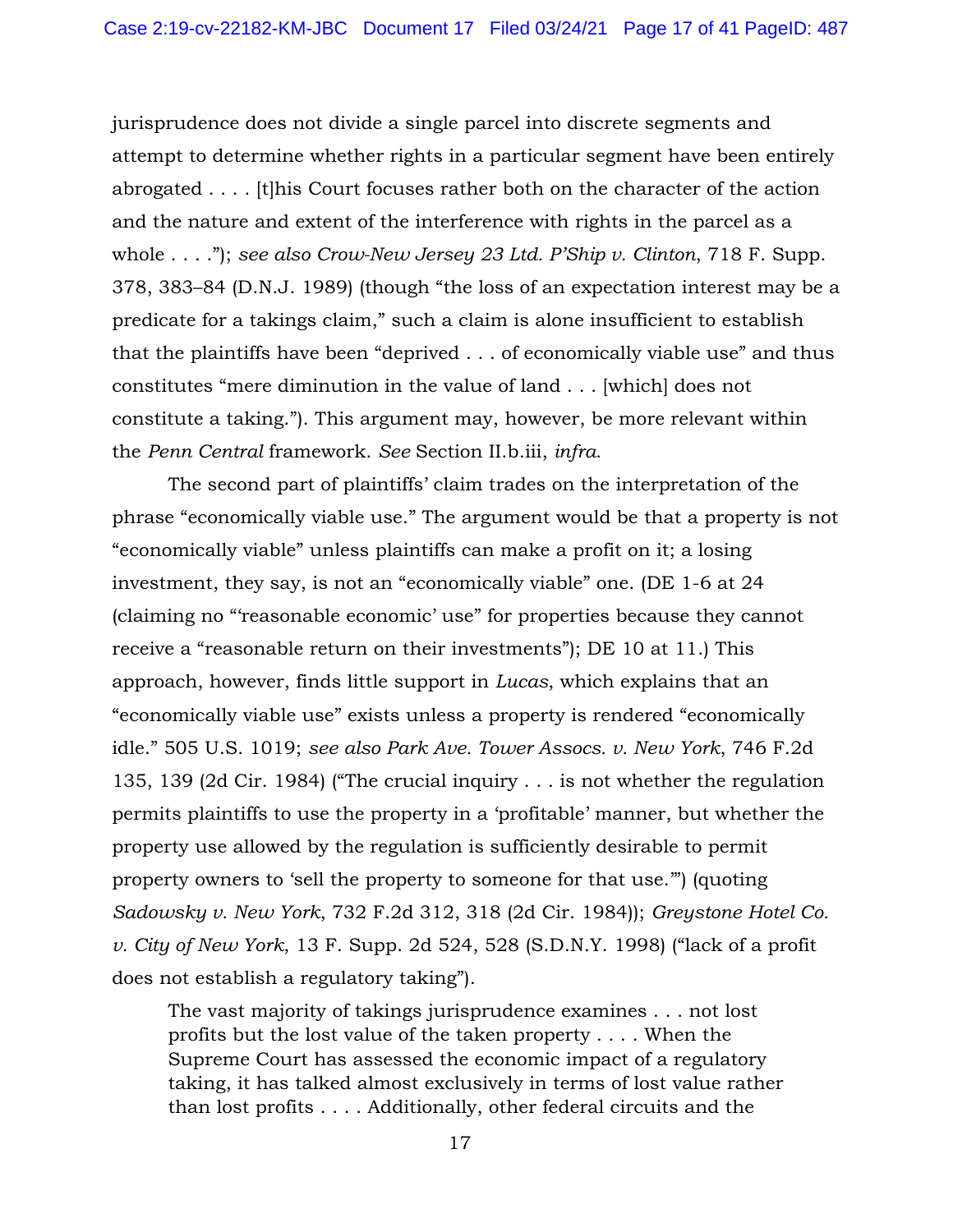state courts often take this approach . . . . Thus, when a court considers only a profits-based approach, this precedent provides limited guidance and constrains a factfinder's ability to provide a complete and fair assessment of the economic impact" of a regulation.

*Rose Acre Farms, Inc. v. United States*, 559 F.3d 1260, 1268–69 (Fed. Cir. 2009) Again, however, this argument may have more traction within the *Penn Central*  framework*.*

There are plainly other economic uses to which plaintiffs can put their property. They have not adequately pled a *Lucas per se* taking claim.

## **iii.** *Penn Central* **Factors**

Absent a *per se* taking, plaintiffs may attempt to show that their property was taken under the more fluid factors set out in *Penn Central*. Those factors are

(1) the economic impact of the regulation on the claimant; (2) the extent to which the regulation has interfered with distinct investment-backed expectations; and (3) the character of the governmental action.

*Murr*, 137 S. Ct. at 1943; *Penn Central*, 438 U.S. at 124.

The function of the *Penn Central* test is to "identify regulatory actions that are functionally equivalent to the classic taking in which government directly appropriates private property or ousts the owner from his domain. Accordingly, each of these tests focuses directly upon the severity of the burden that government imposes upon private property rights . . . . the *Penn Central*  inquiry turns in large part, albeit not exclusively, upon the magnitude of a regulation's economic impact and the degree to which it interferes with legitimate property interests." *Lingle*, 544 U.S. at 539–40.

The government's regulatory authority is broad, and the availability of relief under *Penn Central* is correspondingly narrow. "'[A] regulatory limitation on the right to use and receive profits from property will not necessarily or even usually establish that there has been a taking.'" *Pinewood Estates of Michigan*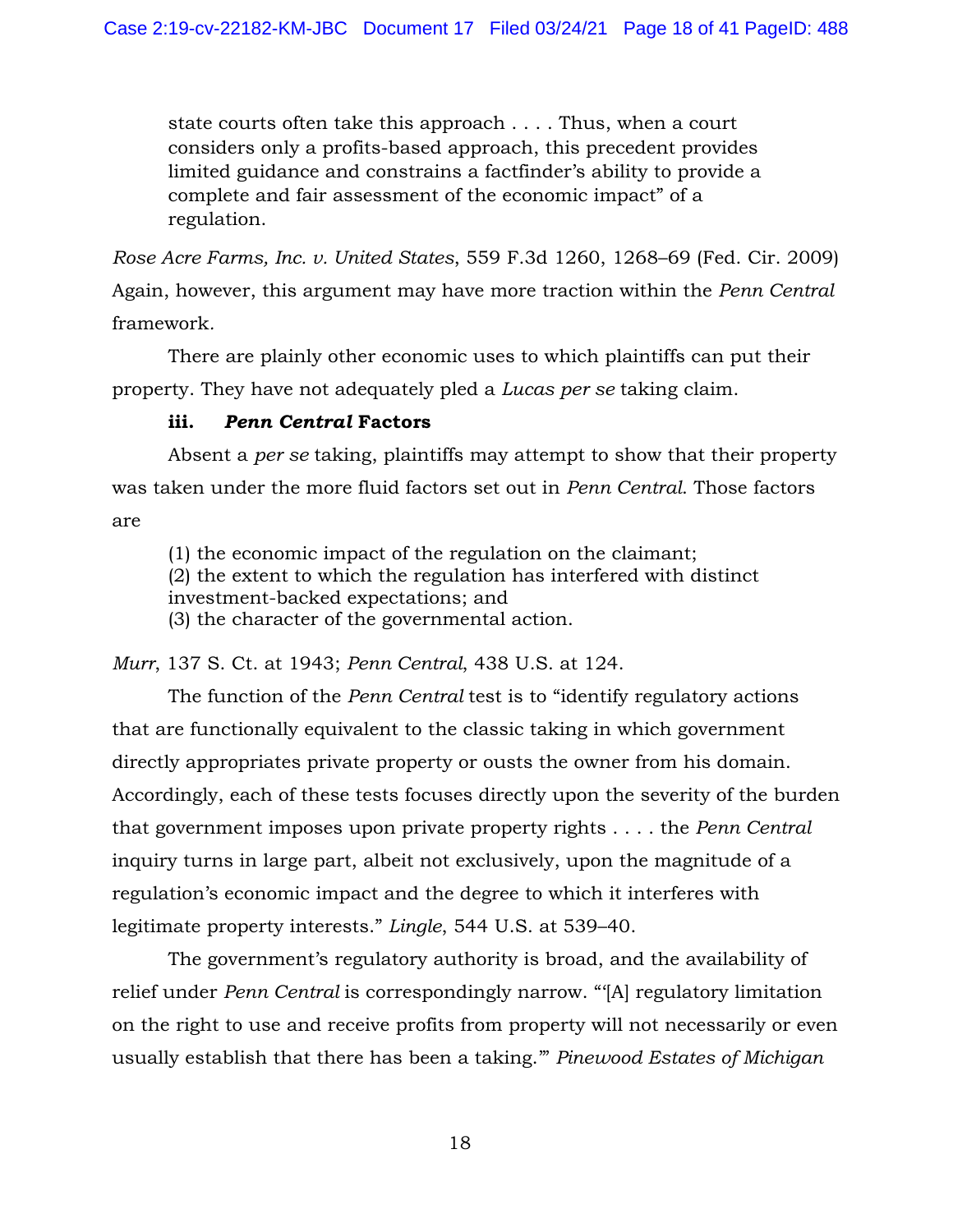*v. Barnegat Township Leveling Bd.*, 898 F.2d 347, 351 (3d Cir. 1990) (quoting *Loretto v. Teleprompter Manhattan CATV Corp.*, 458 U.S. 419, 434–35 (1982)). "[T]he submission that appellants may establish a 'taking' simply by showing that they have been denied the ability to exploit a property interest that they heretofore had believed was available for development is quite simply untenable." *Penn Central*, 438 U.S. at 130. Thus, courts tend to reject takings claims where a law imposes restrictions "substantially related to the promotion of the general welfare" and which, while ruling out some uses, nevertheless "permit reasonable beneficial use." *Rogin v. Bensalem Township*, 616 F.2d 680, 691 (3d Cir. 1980). In particular, states are afforded "broad power to regulate housing conditions in general and the landlord-tenant relationship in particular without paying compensation for all economic injuries that such regulation entails." *Yee v. City of Escondido*, 503 U.S. 519, 528–29 (1992).

#### 1. The Economic Impact of the Regulation on the Plaintiffs

There is no question that Ordinance 19-077 adversely impacts the plaintiffs by denying them profits, or even profitability, from the short-term rental business. Nevertheless, a regulation which merely "adversely affect[s] economic values" is not sufficient to constitute a taking. *New Jersey v. United States*, 91 F.3d 463, 468 (3d Cir. 1996). "'[E]ven a substantial reduction of the attractiveness of the property to potential purchasers' generally does 'not entitle an owner to compensation under the Fifth Amendment.'" *Woodbridge Ctr. Realty, L.P. v. Twp. Council*, 2016 WL 1243952, 2016 U.S. Dist. LEXIS 41874 at \*9 (D.N.J. Mar. 30, 2016). Thus, in *Rogin v. Bensalem*, the Third Circuit considered a property in Bensalem Township which the plaintiff purchased for \$3 million. 616 F.2d at 692. Bensalem then implemented a new amendment to the zoning law which reduced the value of the property to \$2 million. *Id.* The Third Circuit found that a one-million dollar loss did not weigh in favor of finding a taking, reasoning that the economic impact was not sufficiently "drastic[]." *Id. Rogin* relied on decisions by the United States Supreme Court which found no taking where a challenged law had reduced the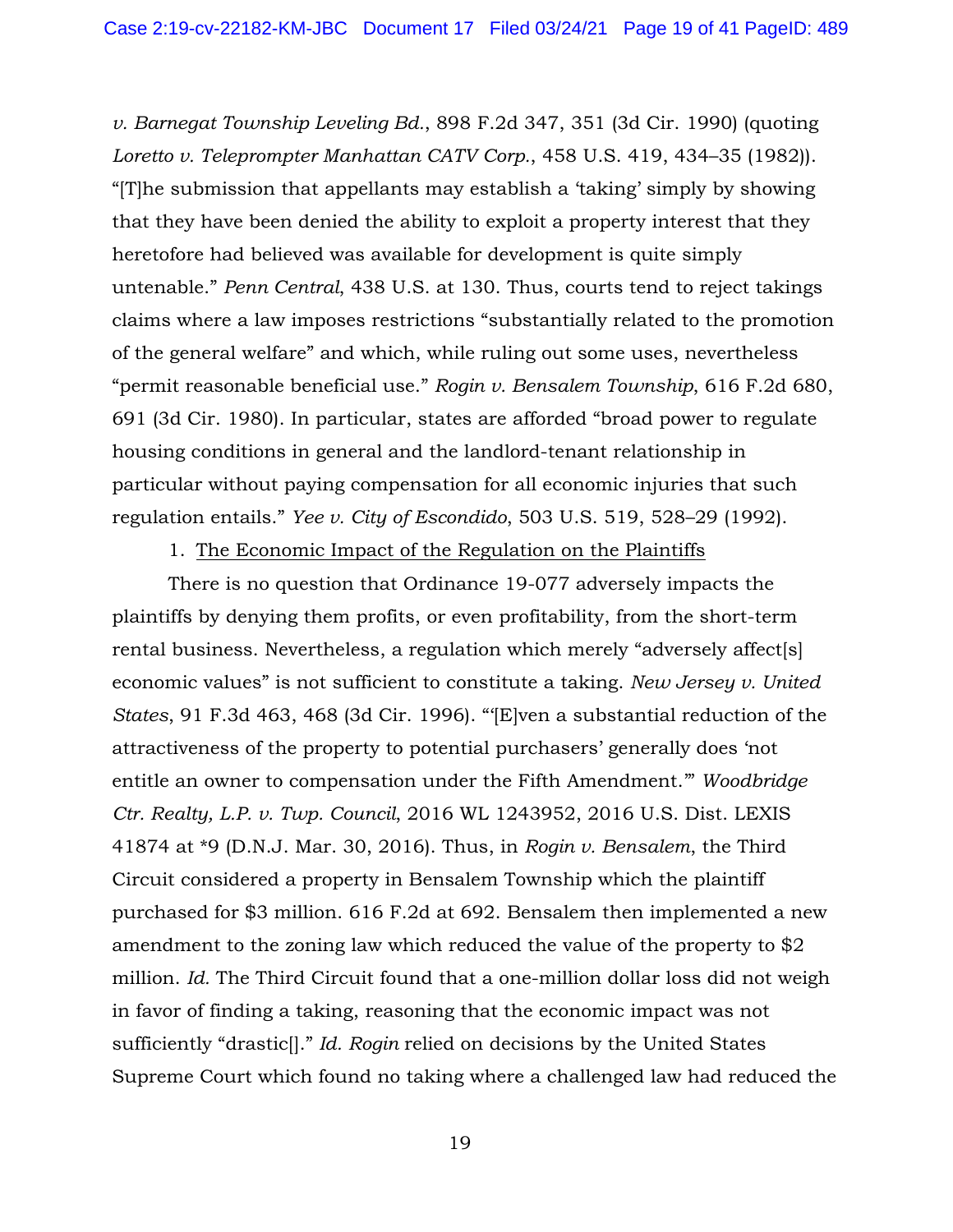value of land by as much as seventy-five or eighty-seven percent. *See Village of Euclid v. Ambler Realty Co.*, 272 U.S. 365 (1926) (75% diminution); *Hadacheck v. Sebastian*, 239 U.S. 394 (1915) (87.5% diminution). Similarly, in *Penn Central* itself, Penn Central had entered into a 50-year lease by which it would permit a United Kingdom corporation to build a multistory office building above Penn Station Terminal, 438 U.S. at 116. Penn Central stood to earn \$1 million annually during construction of the building and at least \$3 million annually thereafter. *Id.* The City of New York, however, designated Penn Station Terminal as a historic landmark, depriving Penn Central of that revenue stream. *Id.* at 115–16.

Plaintiffs have not alleged the precise amount of diminution of value of their property. It appears that their purchased properties and long-term leases, if rented out under long-term leases or subleases, might earn between one-half and one-third of what they could have earned as short-term rentals. (*See*  Appendix A.) Thus, even if the properties' value derived solely from their ability to earn income as short-term rentals, I could conclude that the properties have lost between 50% and 66% of their value. Even that estimated diminution in value, however, does not qualify as a "drastic" reduction under the Third Circuit and Supreme Court precedents.[8](#page-19-0)

I thus find that this factor weighs against finding a taking.

Plaintiffs suggest an alternative measure of evaluating their loss. The practical impact of Ordinance 19-077, they say, has been to eliminate their

<span id="page-19-0"></span><sup>8</sup> Nor, critically, does it equate to an equivalent drop in the value of the property. A theoretical willing purchaser would pay a price reflecting its suitability for purposes other than Airbnb-style rentals. Indeed, a purchaser who intended to own and occupy the property might pay a premium; the 2019 Ordinance exempts owner-occupiers from its most stringent restrictions. Thus the properties may be worth more in other hands than they are in the hands of plaintiffs.

More generally, of course, the value of a property in Jersey City depends on a variety of factors, such as desirable location, convenient commuting, and scarcity of other nearby housing opportunities.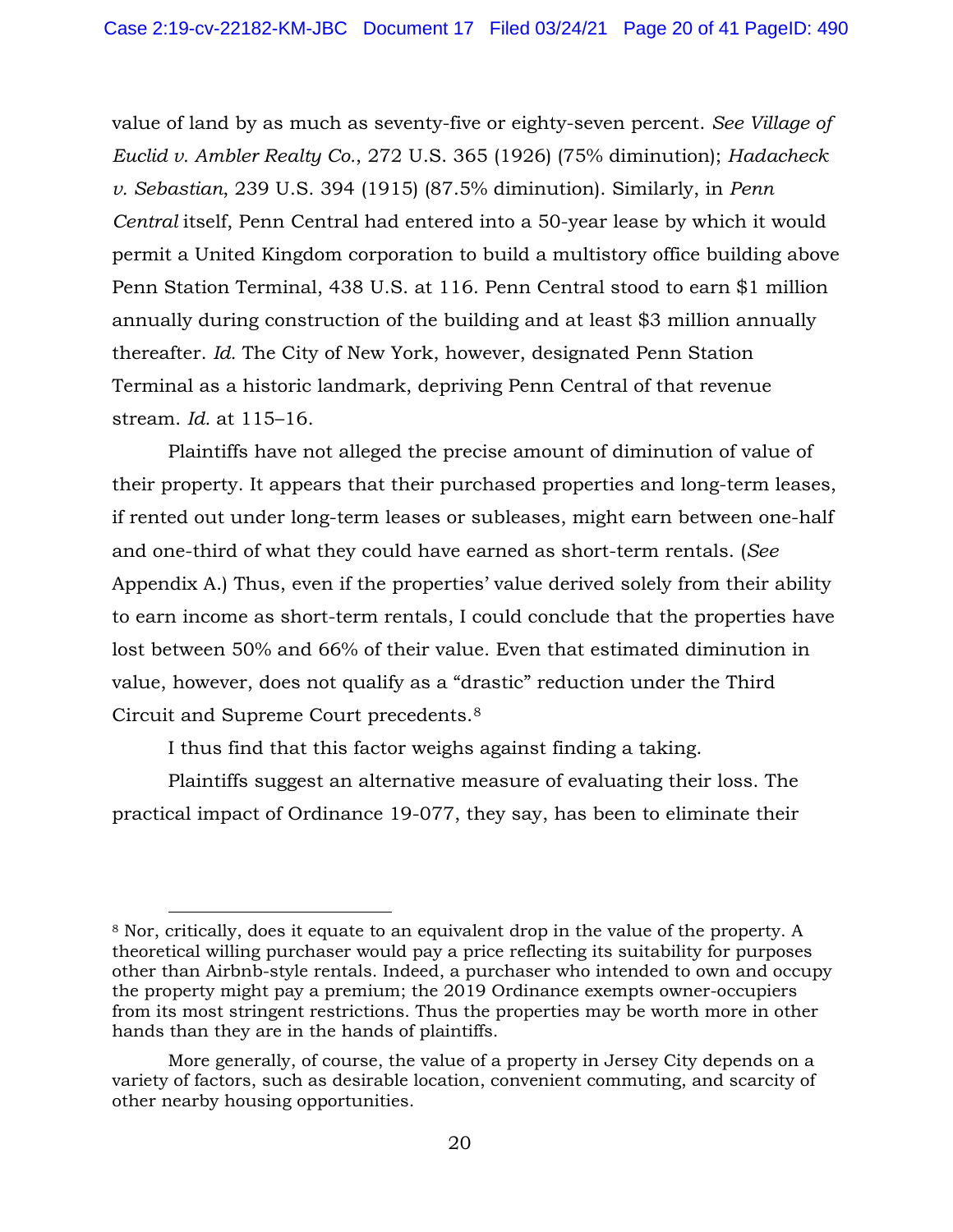ability to turn a profit on their properties and long-term leases, thus denying them a "reasonable return on their investments." (DE 1-6 at 24; DE 10 at 11.)

The typical method a court uses in evaluating the impact of a taking is diminution in property value, not profits, although the two are surely not unrelated. *United States v. 68.94 Acres of Land*, 918 F.2d 389, 393 n.3 (3d Cir. 1990) ("just compensation is measured by the difference between the market value of the entire holding immediately before the taking and the remaining market value immediately thereafter of the portion of property rights not taken."); *Rose Acre Farms*, 559 F.3d at 1268–69. The Third Circuit has, however, occasionally relied on profitable uses of the property in determining the economic impact of a regulation. *Pace Resources, Inc. v. Shrewsbury Township*, 808 F.2d 1023, 1031 (3d Cir. 1987) (rezoning reduced value of acreage from \$495,600 to \$52,000, but no taking found); *but see id.* at 1031 & n.4 (Pace "has not been deprived of *all* economically viable uses of this property" because "[t]he rezoned value of \$1,400 per acre compares favorably with Pace's original \$515.07 per acre investment."). Similarly, *Penn Central*  itself favorably noted that the landmark restriction in that case would "permit[] Penn Central not only to profit from the Terminal but also to obtain a 'reasonable return' on its investment." 438 U.S. at 136; *see also Vasquez v. Foxx*, 895 F.3d 515, 525 (7th Cir. 2018).

Nevertheless, the profit measure of economic impact is a disfavored basis for finding a taking. In *Andrus v. Allard,* the Supreme Court explained:

> [L]oss of future profits – unaccompanied by any physical property restriction – provides a slender reed upon which to rest a takings claim. Prediction of profitability is essentially a matter of reasoned speculation that courts are not especially competent to perform. Further, perhaps because of its very uncertainty, the interest in anticipated gains has traditionally been viewed as less compelling than other property-related interests.

444 U.S. at 66; *see also Phillips v. Wash. Legal Found.*, 524 U.S. 156, 168 (1998) (same); *Help Hoboken Housing v. Hoboken*, 650 F. Supp. 793, 798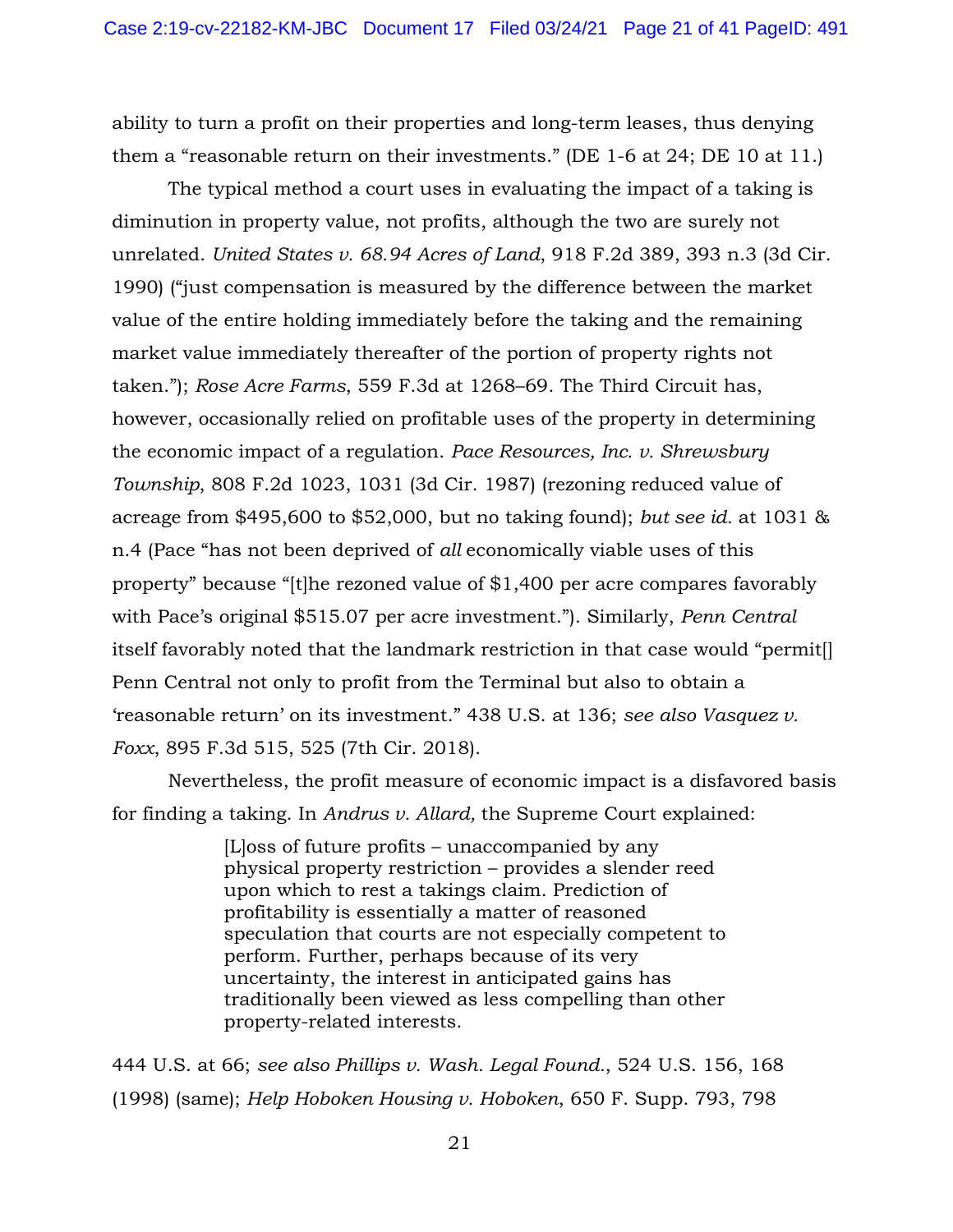(D.N.J. 1986) (same). Claims based on expectation interests are "fraught with the difficulty of determining whether the reduced expectation rises to the level of a taking." *Crow-New Jersey 23*, 718 F. Supp. at 383. Thus, plaintiffs face the challenge of establishing that the reduction to their expectation interest is not "completely speculative." *Help Hoboken*, 650 F. Supp. at 798.

 I find plaintiffs' projected lost profits, whatever their significance, to be relatively speculative. It is not clear what plaintiffs' profits would have been: Suen, for instance, has not yet turned a profit on his investments and it is unclear whether he ever will. The Nekrilovs, Tang, and Jen, who have earned profits on their investments, cannot be certain that such profits would continue into the future. Even if Ordinance 19-077 had never gone into effect, the profitability of their busines would depend on factors such as the entrance of other short-term rental operators into the market, reviews by tenants who rented their properties, whether Jersey City increased its property taxes, whether Airbnb demanded a greater share of their earnings per booking, or whether Jersey City retains its reputation as a trendy location near New York City. As this past year has demonstrated, completely unexpected occurrences can have unpredictable impacts on the profitability of rental properties. Plaintiffs acknowledge as much in their recent update letter. (DE 16 at 1 ("while, from March through May, the demand for short-term rentals dropped significantly due to the COVID-19 crises, demand actually bounced back from then going forward (and is currently very close to the level that existed prior to the COVID-19 crisis)")). These contingencies demonstrate the speculative nature of any expectation interest the plaintiffs could assert. In short, it is unrealistic to treat the 2019 Ordinance as if it were the only thing standing between the plaintiffs and guaranteed profitability.

 Nor is it clear that the plaintiffs will *not* be able to earn a profit from selling the properties they own. Plaintiffs improved their properties via renovations. Jersey City, a short commute from New York City, has a notoriously tight housing market, to the point that it apparently has not been harmed by the coronavirus pandemic. (*Id.*) There will certainly be parties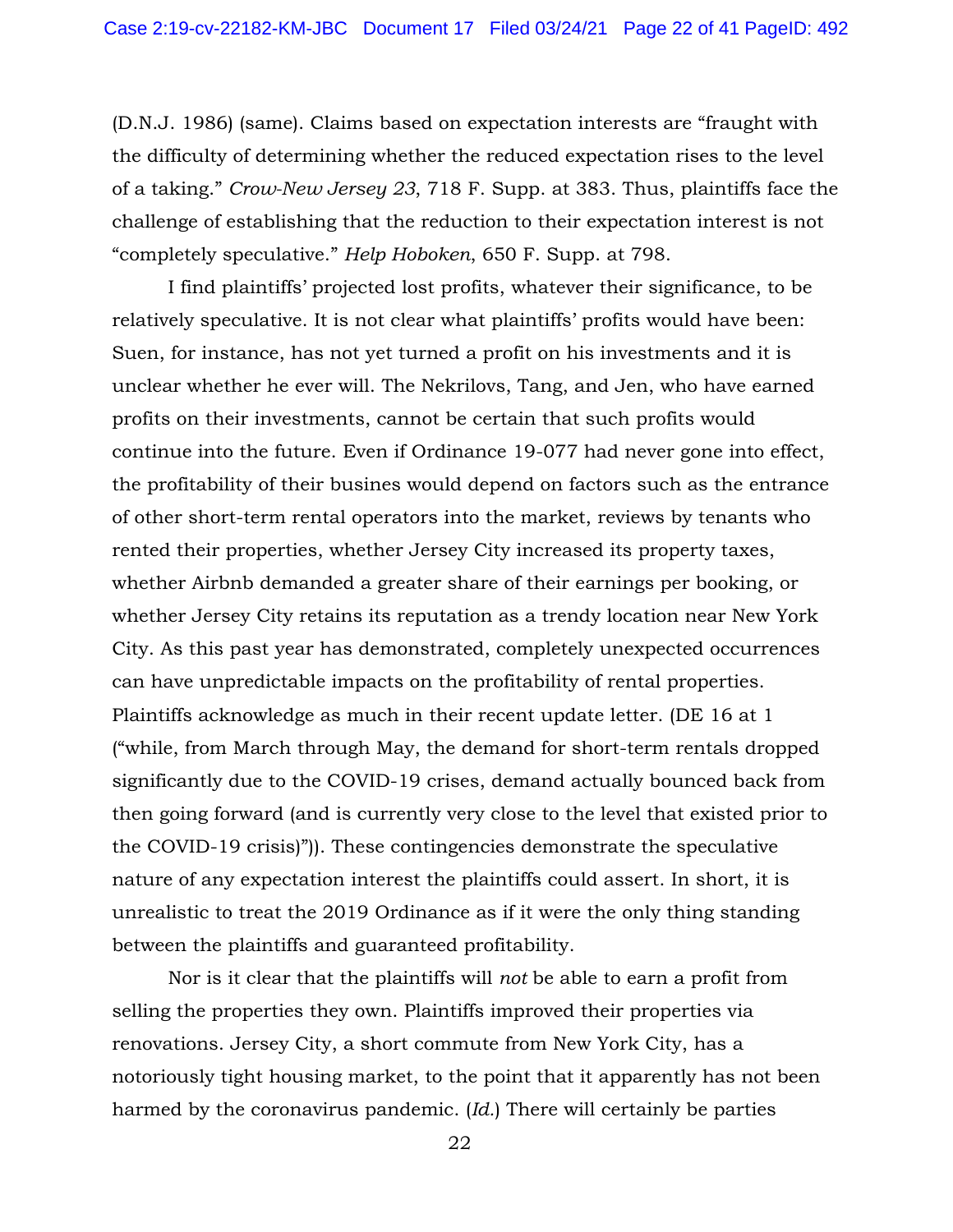interested in purchasing plaintiffs' property, but plaintiffs fail to allege—or bring forth any facts—supporting the proposition that they could not sell the property to those parties for a profit or at least largely breaking even. Plaintiffs sidestep the issue by asserting that selling the property is not an "economic use." (DE 1-6 at 21 n.10 (citing *Lost Tree Village Corp. v. U.S.*, 787 F.3d 1111, 1117 (Fed. Cir. 2015).) In that case, however, the Federal Circuit only concluded that sale of land is not an economic use where land has "no underlying economic uses." 787 F.3d at 1117 (explaining that not "all sales qualify as economic uses."). Here, however, plaintiffs retain numerous economic uses of their property, including renting it out as a long-term lease, renting it as a short-term rental for 60 days a year, or occupying it. And the value of the property to a willing buyer—even if only a theoretical one—remains the ultimate measure of the property's value.

Finally, focusing on the properties held under long-term leases, it is far from clear, based on the allegations in the Complaint, that the plaintiffs will lose money. They acknowledge that the leases were rented at market-rate prices. If they are trapped in a long-term lease, they could presumably sublet the premises at similar prices. The allegations do not suffice to support an inference that any loss will be "drastic."

I take into account the likelihood that Ordinance 19-077 will deny revenues that plaintiffs hoped to reap from the short-term rental business. Their allegations do not, however, take into account alternative means of exploiting the properties, such as sale of the owned properties, subleases of the lease properties, and alternative business or personal uses of the properties. A Takings claim requires more than an allegation that the plaintiff has carried on a particular kind of business at the property and can no longer do so, or can no longer do so at a profit. The plaintiffs have not alleged sufficient facts to show a diminution in their property values sufficient to weigh in favor of a finding of a taking.

2. The Extent to Which Ordinance 19-077 Has Interfered With Plaintiffs' Distinct Investment-Backed Expectations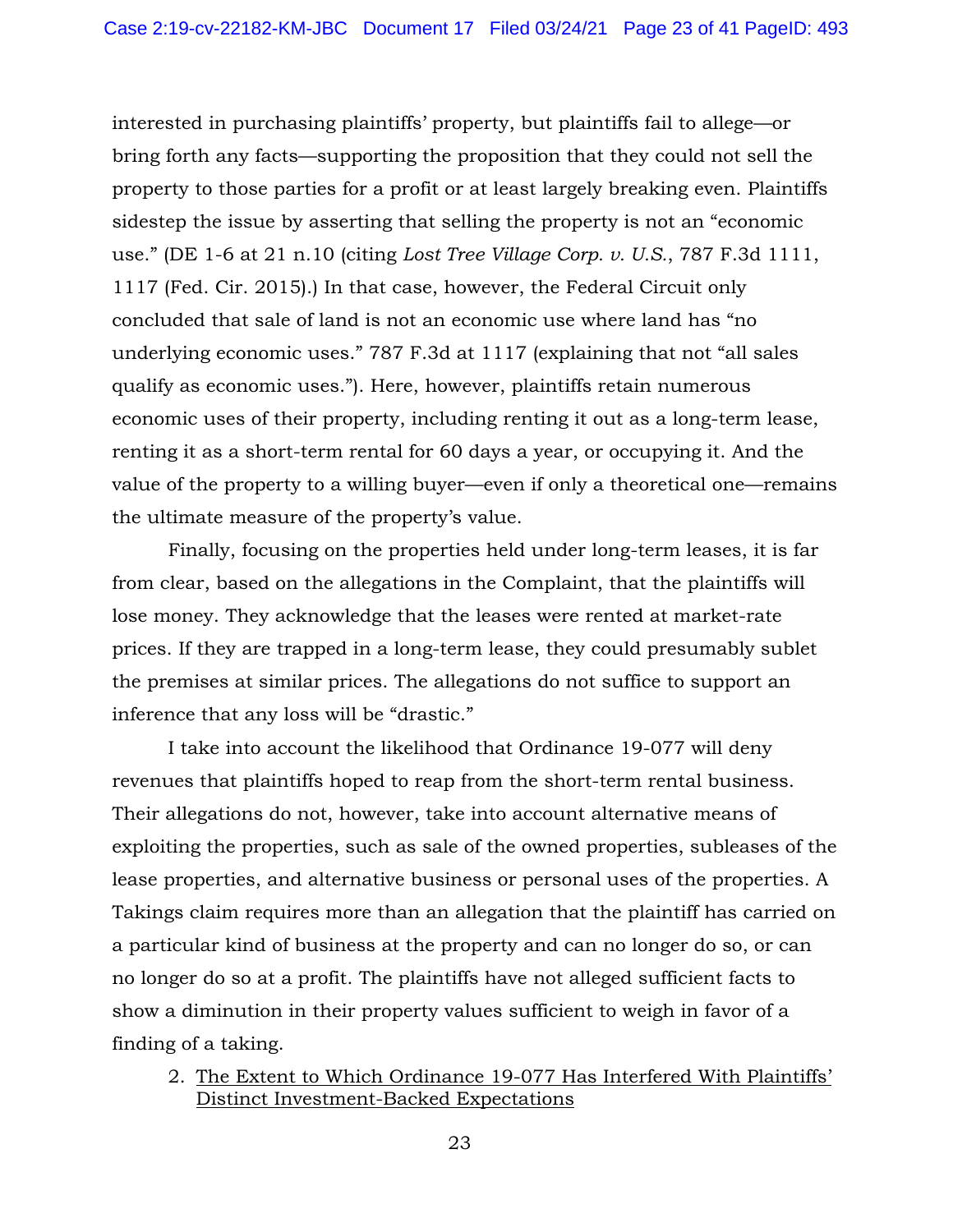Next, I consider the overlapping factor of plaintiffs' reasonable, investment-backed expectations in connection with the properties.[9](#page-23-0) Though this factor presents a closer question, I also conclude it does not weigh in favor of finding a taking. Jersey City's regulation of short-term rentals has indeed been inconsistent. I cannot conclude, however, that the plaintiffs have some entitlement to operate short-term rentals with minimal regulation merely because the City permitted it previously.

Laws change, and there is no general right to governmental consistency over time. "[D]istinct, investment-backed expectations are reasonable only if they take into account the power of the state to regulate in the public interest." *Id.* at 1033. Also relevant to the determination of reasonable investmentbacked expectations are "the law in force in the State in which the property is located," *Ark. Game & Fish Comm'n v. United States*, 568 U.S. 23, 38 (2012) (citing *Lucas*, 505 U.S. at 1027–29)), as well as whether the government invited the activity with promises that certain property rights would be protected, *Ruckelshaus v. Monsanto Co.*, 467 U.S. 986, 1010–1013 (1984) (taking where statute explicitly assured that trade secrets submitted to EPA would be kept confidential but subsequent enactment would remove confidentiality). Nevertheless, "[t]he general expectation of regulatory change is no less present where the value of the property interest is derived from the regulation itself." *Newark Cab Ass'n v. City of Newark*, 901 F.3d 146 (3d Cir. 2018).

Plaintiffs assert that Ordinance 15.137 gave them reasonable investment-backed expectations that short-term, Airbnb-style rentals would be allowed in Jersey City. (DE 10 at 13, 15.) As previously mentioned, that Ordinance permitted short-term rentals "as an accessory use to a permitted principal residential use in all zoning districts and redevelopment plan areas

<span id="page-23-0"></span><sup>9</sup> Plaintiffs assert that this factor "takes precedence" in the *Penn Central*  analysis (DE 1-6 at 18), but "[i]nvestment-backed expectations, though important, are not talismanic under *Penn Central*." *Palazzolo*, 533 U.S. at 634. They are but "one factor that points toward the answer to the question whether the application of a particular regulation to particular property 'goes too far.'" *Id.*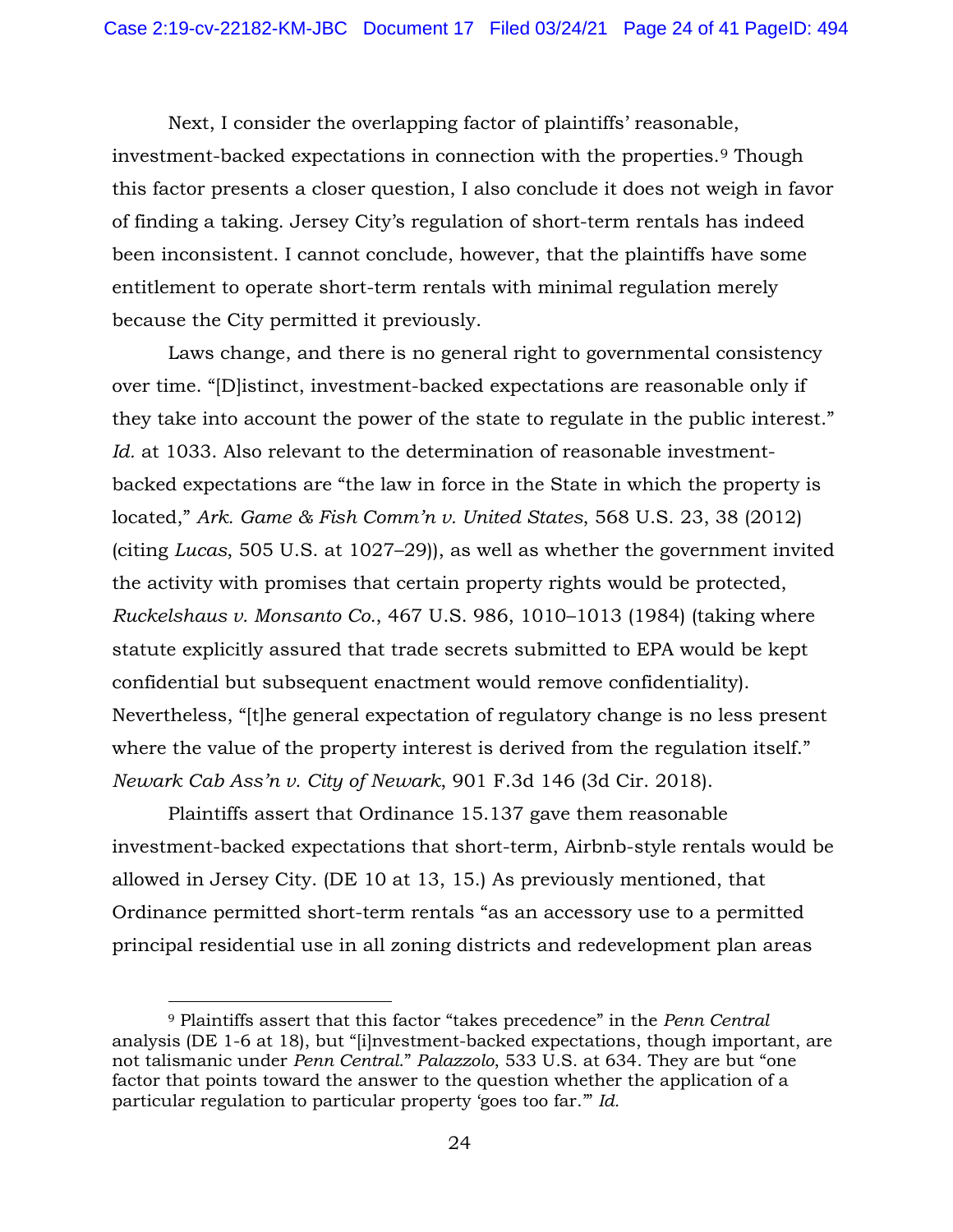where residential uses are permitted," required a license for the use of more than five separate dwelling units, and directed that said rentals be "conducted in a manner that does not materially disrupt the residential character of the neighborhood." Jersey City Ord. 15.137.

Plaintiffs also assert they had reasonable investment-backed expectations of continuing their short-term rental operations because Jersey City officials made numerous statements explaining that they intended to work with, rather than against, home rental platforms such as Airbnb. (DE 10 at 15; Compl. ¶¶ 41.) Specifically, Mayor Fulop stated that Airbnb was the "future" of Jersey City's economy and that, unlike other municipalities, Jersey City would "make change our friend." (*Id.* ¶ 42); Steven Fulop, *Why Jersey City Will Allow Airbnb*.

City officials also, however, offered some qualifying statements. In a press release accompanying the proposal of Ordinance 15.137, the City stated that the ordinance "includes several commonsense protections. It would prohibit homeowners and renters from 'changing the character of the neighborhood.' It would also limit the number of properties one user could rent on the platform to five, so as to prevent the formation of informal 'Airbnb hotels.'" (Compl. Exh. 3.) Mayor Fulop described the purpose of the ordinance as allowing "middle-class folks [to] earn a bit of extra income by renting out their apartments," and explained that "people can't rent out so many rooms as to create an informal hotel; they can't change the nature of the neighborhood." Steven Fulop, *Why Jersey City Will Allow Airbnb*.

This factor also overlaps with the prior analysis of the properties' residual value, assuming short-term rentals are not allowed. Just because "a property has been devoted to a particular use" does not mean "the owner has a reasonable expectation of being able to continue with *that* use absent the payment of compensation." *Pace*, 808 F.2d at 1032 (emphasis added). If the property retains value, then no expectation has been defeated by a regulation that prohibits a *particular* kind of business being carried on there. A court may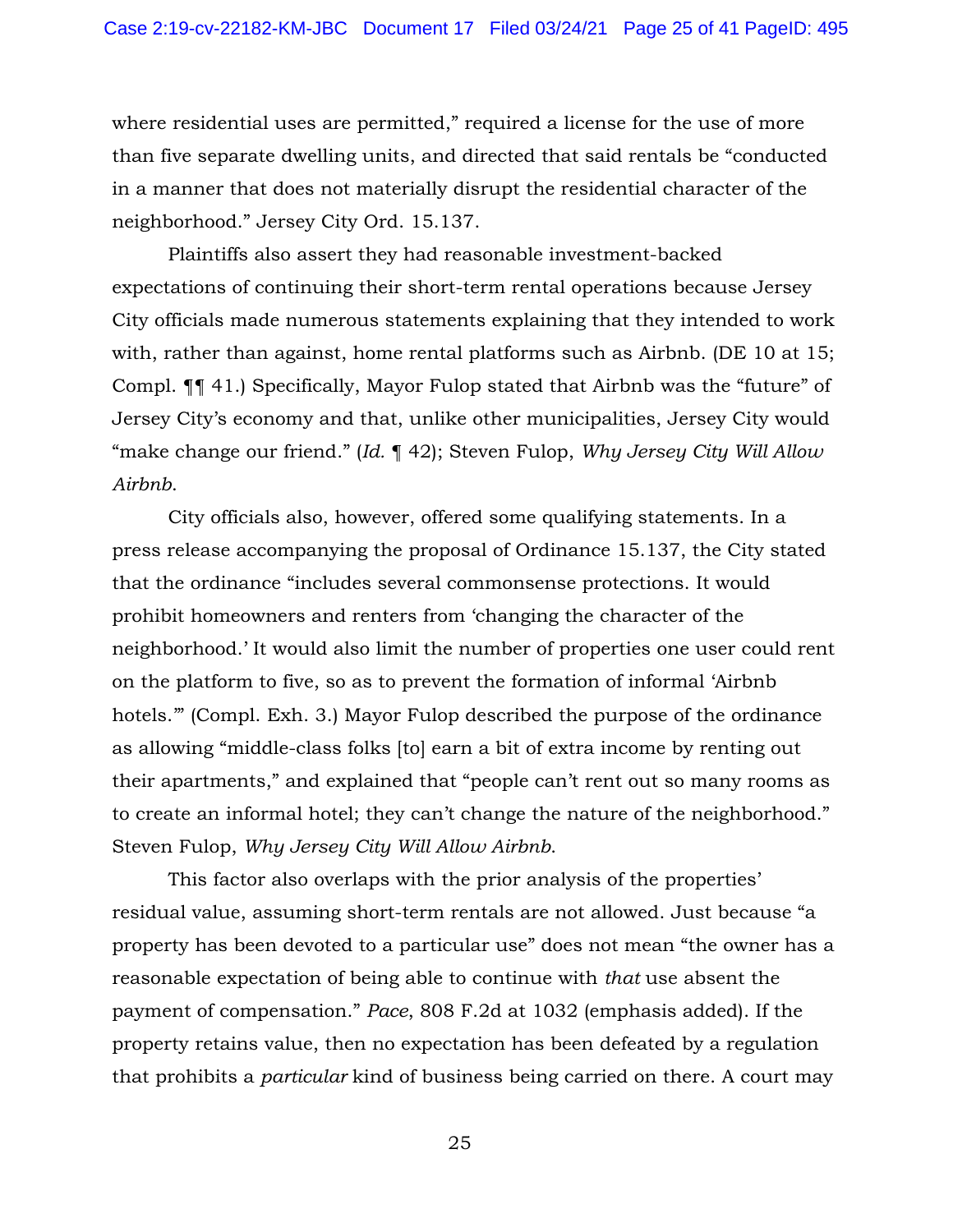assist a person denied the opportunity to clean floors, but not if he won't do windows.

I weigh this factor as leaning against, but not strongly against, the plaintiffs. The allegations of the Complaint do not establish that plaintiffs had reasonable-investment-backed expectations in continuing to operate their short-term rentals, because they do not take into account the power of the state to regulate in the public interest. *Pace*, 808 F.2d at 1033. Plaintiffs' expectations regarding short-term rentals were always necessarily subject to the possibility that the City would regulate those rentals in the future.

Plaintiffs rely on *Monsanto v. Ruckelshaus*[10](#page-25-0) for the proposition that reliance on government actions can give rise to a reasonable investment backed expectation. (DE 1-6 at 19; DE 10 at 14 n.6.) *Ruckelshaus*, however, only highlights what is missing from plaintiffs' allegations. In *Ruckelshaus*, a regulated company submitted trade secrets to the EPA based "explicit assurances" in the statute that they would be kept confidential. 467 U.S. at 1011. As the Court pointed out, the central value of a trade secret is the right to exclude others. The government, however, disclosed and used the information, thereby destroying its value.

No "explicit assurances" akin to those in *Ruckelshaus* were made here; plaintiffs do not identify any provision in Ordinance 15.137 or statement by Jersey City officials which offered assurances that short-term rentals would not be further regulated by the City.[11](#page-25-1) Indeed, to the extent Jersey City permitted short-term rentals, it did so with significant qualifications. For example, short-

<span id="page-25-0"></span><sup>10</sup> They also rely on *Washington Market Enterprises, Inc. v. City of Trenton*, a wholly inapplicable case involving a plaintiff who sought compensation after his property was declared blighted by the city as a step towards an urban renewal project. 68 N.J. 107, 119 (N.J. 1975).

<span id="page-25-1"></span><sup>&</sup>lt;sup>11</sup> Plaintiffs cite a number of quotations from news articles which appear to contrast Jersey City's Ordinance 15.137 with New York's rules, which do not permit short-term rentals on properties which are not owner-occupied. (DE 10 at 19.) Plaintiffs are unable, however, to attribute those quotes to any Jersey City official or press release. They claim, invalidly in my view, that Jersey City must be presumed to have approved the contents of any article in which a Jersey City official was quoted. (*Id.* at 19 n.8.)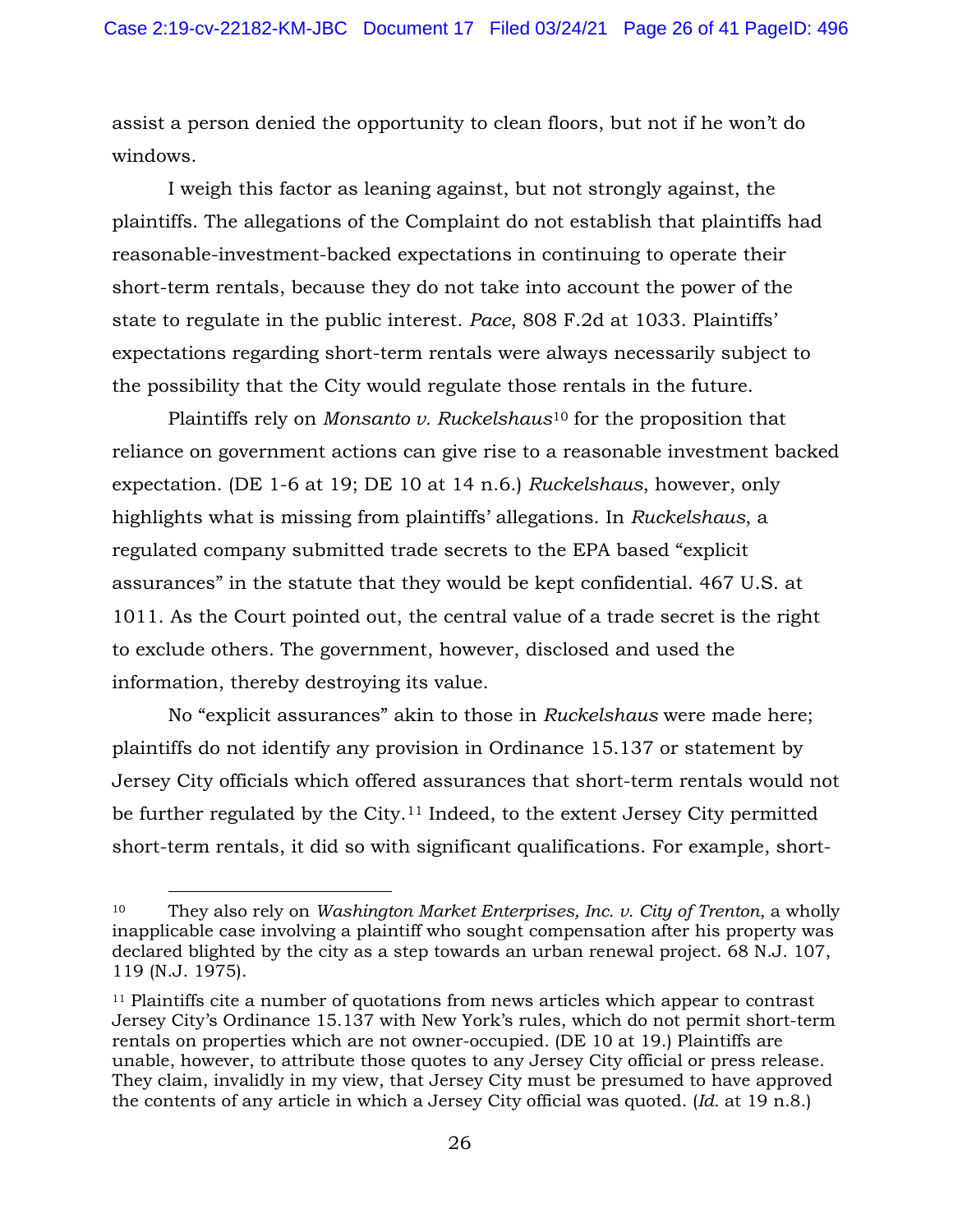term rentals would not be permitted to change the character of neighborhoods or operate as informal hotels. Licenses for the maintenance of more than five separate dwelling units as short-term rentals would be required, indicating that large-scale operations would be subject to more onerous oversight. Indeed, Mayor Fulop explained that the point of the ordinance was to permit individuals to make extra income by renting out their apartments; he did not state that the ordinance permitted large-scale short-term rental investments or significant business operations.

To be sure, the plaintiffs' reliance on Ordinance 15.137 is understandable, and the City did impose onerous regulations on businesses that it had welcomed just four years earlier. "[T]hose who do business in [a] regulated field," however, "cannot object if the legislative scheme is buttressed by subsequent amendments to achieve the legislative end." *Connolly v. Pension Benefit Guar. Corp.*, 475 U.S. 211, 227 (1986). In short, the municipality may, for the general welfare, adjust and revise its prior regulations in light of experience. Jersey City made clear in Ordinance 15.137 that short-term rentals would be tolerated to the extent they did not change neighborhood character or constitute informal hotels; Ordinance 19-077 puts teeth in those general statements of purpose in a way that is consistent with the City's statements of purpose.

Mayor Fulop's statements that home-rental platforms were the "future" and that the City would be a "friend" to change were not specific enough to give rise to a reasonable expectation that Ordinance 15-137 would not be revised. They do not constitute "explicit assurances" that short-term rentals would always be permitted in the City, on the same terms, into the indefinite future.

For completeness, I round out the discussion with some arguments by the City which I found less convincing. They are set out in the margin.[12](#page-26-0)

<span id="page-26-0"></span><sup>12</sup> The City argues that the Nekrilovs lacked any reasonable expectation because they never applied for a license with the City as required under Ordinance 15.137. *See*  Ord. § 15.137 (requiring license issued pursuant to Ordinance 254-82); Ord. § 254-83 (application need only state name and address of manager, location of establishment,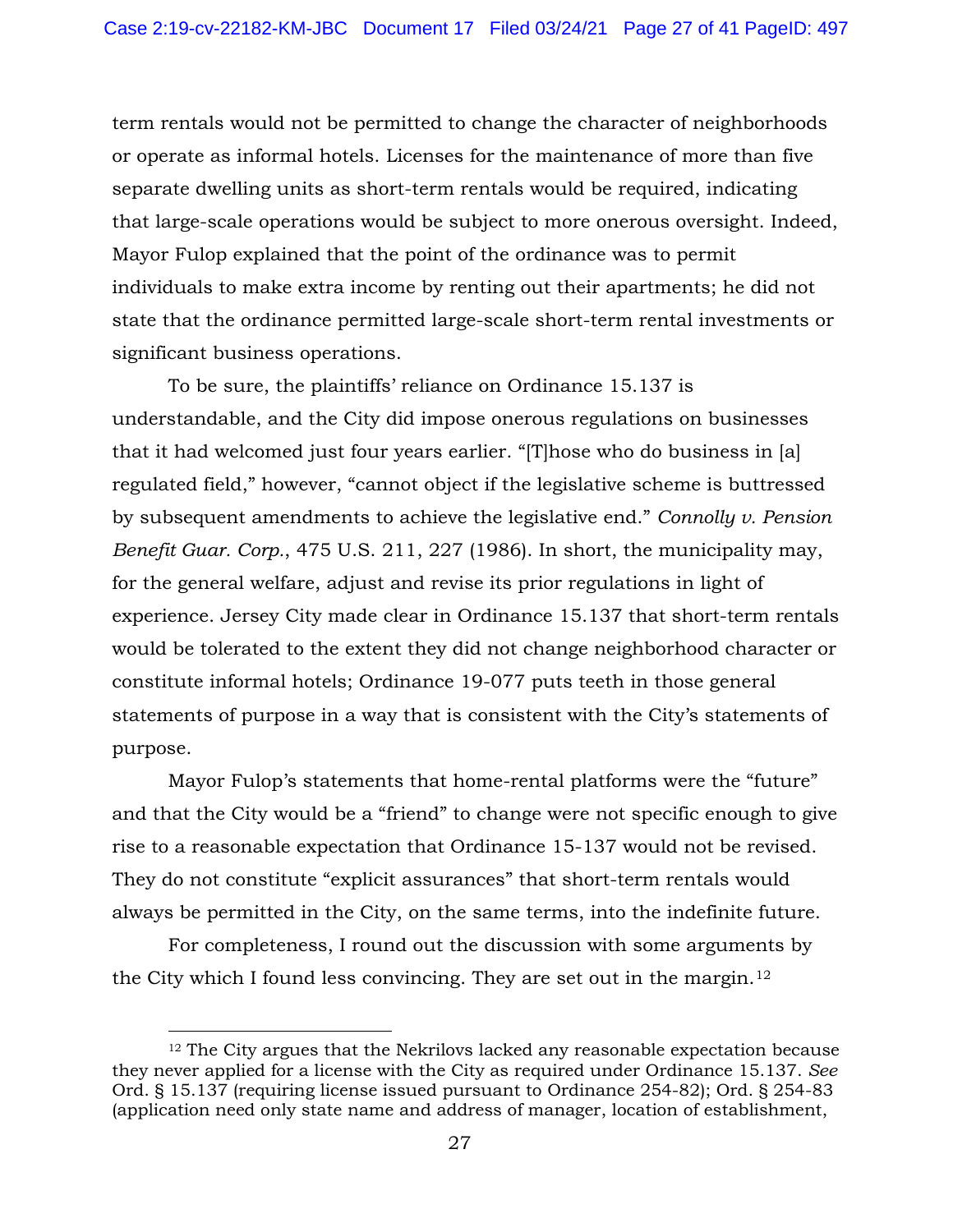All in all, while plaintiff makes significant points here, on balance I find for the City on this factor.

## 3. The Character of the Governmental Action

"A taking may be more readily found when the interference with property can be characterized as a physical invasion by government . . . than when the interference arises from some public program adjusting the benefits and burdens of economic life to promote the common good." *Penn Central*, 438 U.S.

I also reject the City's arguments based on a proposed Ordinance, No. 19-045. Ordinance 19-045, introduced on April 24, 2019, was never enacted, but rather was tabled on a motion by members of the Jersey City Council. (DE 6-3 at 44 (Exh. C).) It would have imposed many of the same restrictions as Ordinance 19-077, which was passed some months later, on June 25, 2019. (DE 11 at 4.) Tang and Jen purchased their property in the interim, after Ordinance 19-045 was introduced but before Ordinance 19-077 was enacted. (They entered into their long-term leases, however, before Ordinance 19-045 was ever proposed. (Compl. ¶¶ 189, 194).) The City claims that Ordinance 19-045, though not passed, should have placed Plaintiffs on notice that regulatory changes were in the offing. I am unconvinced. While plaintiffs are charged with knowledge of the law, they are not required to take into account laws that were never enacted. Indeed, it is easy to argue the contrary, *i.e.,* that an investor might have been encouraged by the tabling of Ordinance 19-045.

Finally, I am not convinced by Jersey City's argument that Ordinance 15.137 should have put plaintiffs on notice that their businesses were contrary to the purpose of the ordinance because it solely permitted short-term rentals as "an accessory use" to principal residential uses. This is misleading. An "accessory use" is a use of a property "implied as a matter of law as a right which accompanies the principal use." *Shim v. Washington Twp. Planning Bd.*, 298 N.J. Super. 395, 401 (App. Div. 1997); *see also Zahn v. Board of Adj.*, 45 N.J. Super. 516, 521–22 (App. Div. 1957) (allowance of a primary use "generally authorizes all uses normally accessory, auxiliary or incidental thereto."). Thus, when Ordinance 15.137 permitted short-term rentals as an accessory use to principal residential uses, it was not permitting short-term rentals as "accessory uses" in the colloquial sense of person a partial or occasional use of the property, but rather it defined short-term rentals as being a method of use of the property which was permitted as a right accompanying any right to use a property for residential purposes.

number of units occupied, and must contain required fee); Ord. § 254-86 (license contingent upon inspection of building); *id.* § 254-87 (license may be denied to individuals who are unfit by reason of criminal convictions or mental or physical unfitness). The City does not assert that this violation would have justified a forfeiture; indeed, the City does not even assert that the Nekrilovs' application would have been denied. It is not enough to identify a violation, unless it was disqualifying in some way. *Compare Midnight Sessions, Ltd. v. Philadelphia*, 945 F.3d 667, 678 (3d Cir. 1991) (where code violations prevented dance hall from receiving certificate of occupancy, no taking resulted from denial of license).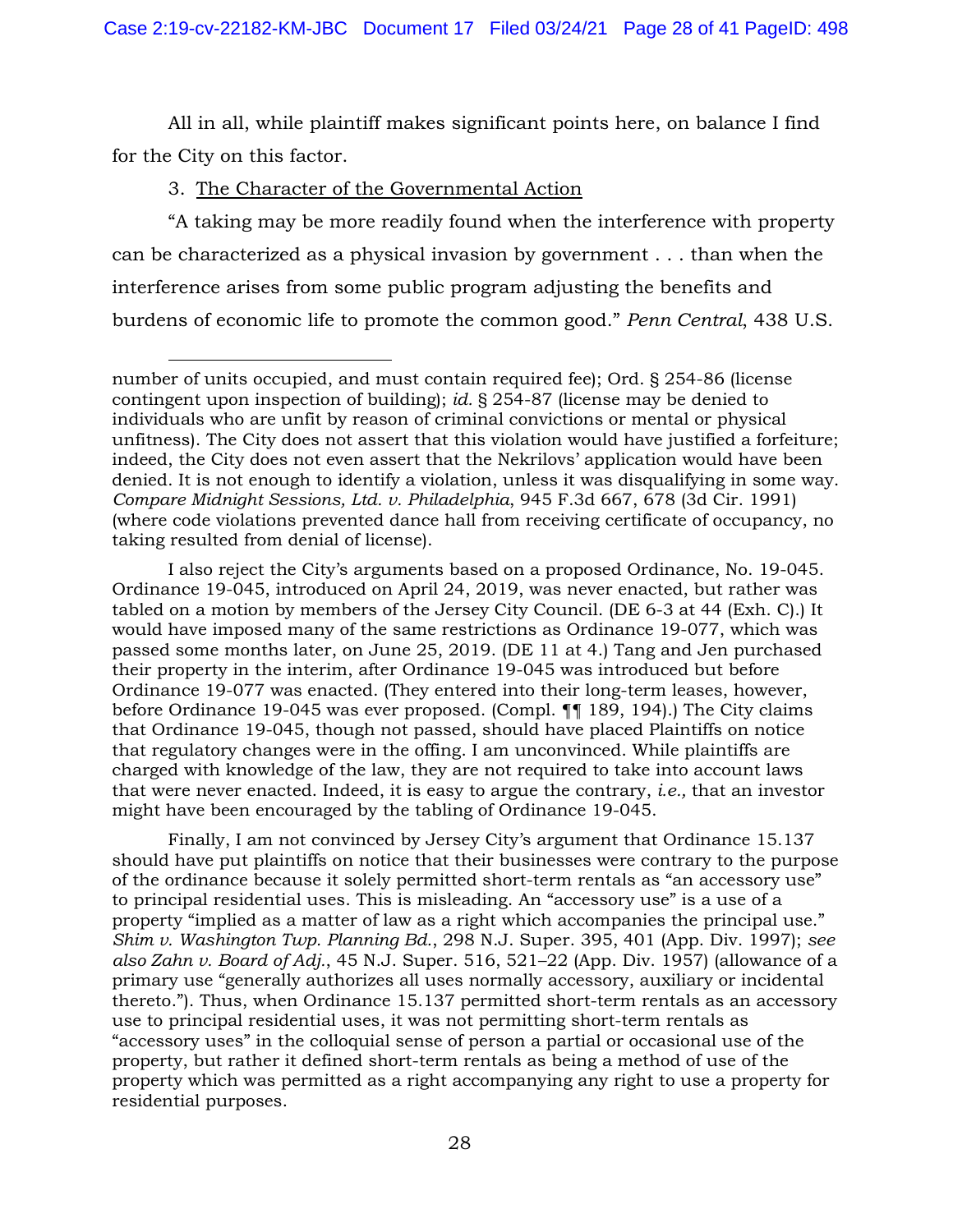at 124; *Midnight Sessions*, 945 F.2d at 676. Thus, "in instances in which a state tribunal reasonably concluded that 'the health, safety, morals, or general welfare' would be promoted by prohibiting particular contemplated uses of land, this Court has upheld land-use regulations that destroyed or adversely affected recognized real property interests." *Penn Central*, 438 U.S. at 125. In the uncommon cases where such regulations have been disallowed, a key consideration has been that they appeared to shift burdens between private parties *without* any obvious connection to public interests. *Compare Pennsylvania Coal Co. v. Mahon*, 260 U.S. 393 (1922) (taking where the government passed law prohibiting mining coal so as to cause subsidence to surface owners because the purpose of the law was solely to benefit the surface owners at the cost of the mining companies), *with Keystone Bituminous Coal Ass'n v. Duncan*, 771 F.2d 707, 716 (3d Cir. 1985) (distinguishing *Mahon* on nearly identical facts because the law in *Keystone* had the public purpose of shoring up municipal tax bases and preserving land). Finally, "if the law at issue 'applies generally to a broad class of properties,' a court is likely to find that no taking has occurred." *Sutton v. Chanceford Twp.*, 186 F. Supp. 3d 342, 349 (M.D. Pa. 2016) (quoting *Rogin*, 616 F.2d at 690).

Ordinance 19-077 is a generally applicable public program seeking to adjust the benefits and burdens of economic life in order to promote the common good. It is aimed at increasing the long-term housing stock in Jersey City and reducing nuisances. I find this factor cuts in favor of a finding that no taking has occurred.

Plaintiffs make two arguments to the contrary.

First, they accuse Mayor Fulop of enacting Ordinance 19-077 for the improper purpose of punishing Airbnb for being insufficiently forthcoming with campaign donations. (DE 1-6 at 26; *see also* DE 10 at 24.) Takings law, of course, must be understood in the context of our political system, which, for better or worse, runs on campaign donations. *See, e.g., McCormick v. United States*, 500 U.S. 257, 272 (1991) (rejecting claim of extortion where legislators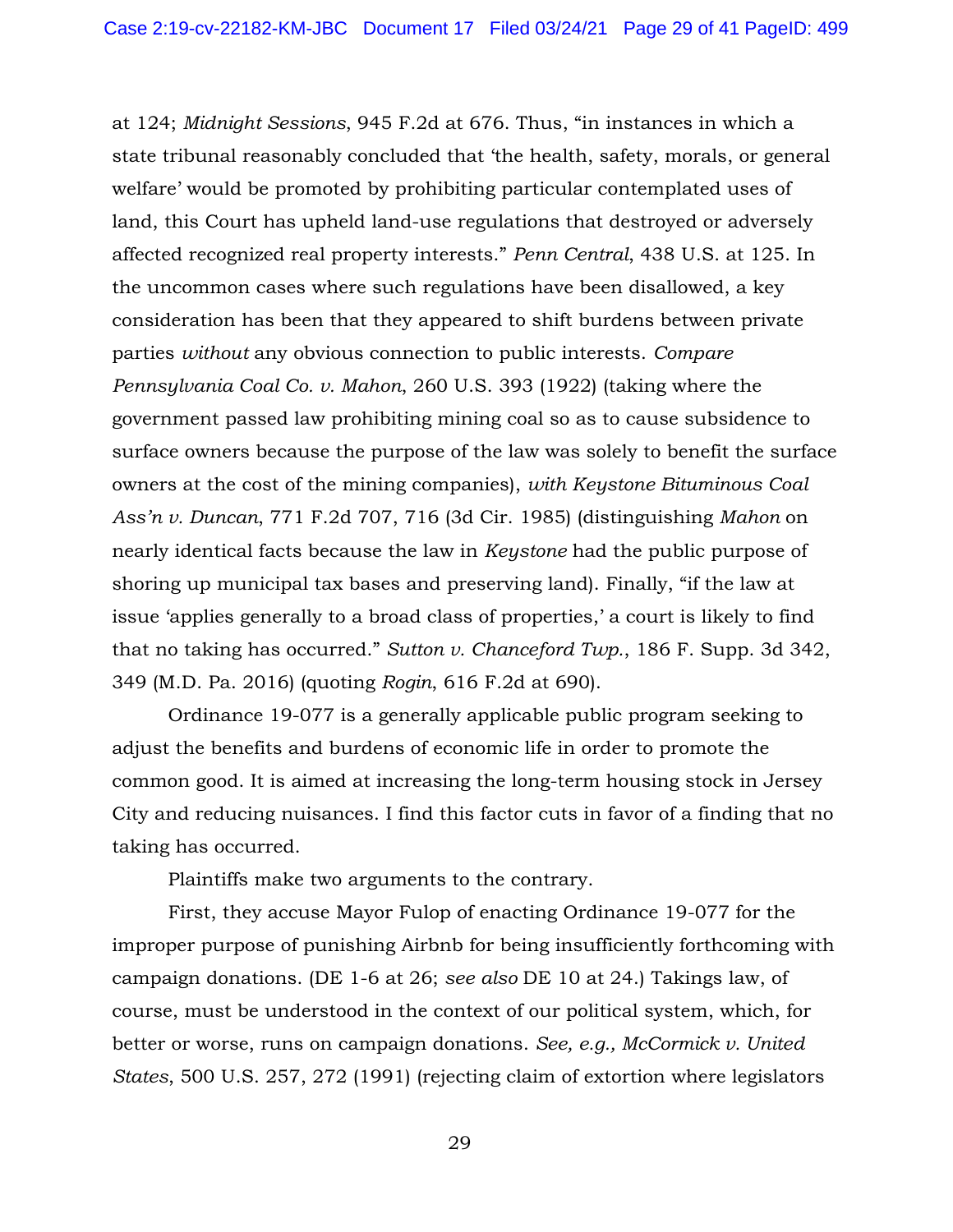"act for the benefit of constituents or support legislation furthering the interest of some of their constituents, shortly before or after campaign contributions are solicited and received from those beneficiaries," reasoning that such conduct has not only "long been thought to be well within the law" but "also conduct that in a very real sense is unavoidable so long as campaigns are financed by private contributions or expenditures, as they have been from the beginning of the Nation."). Indeed, as Justice Kennedy has opined,

> Favoritism and influence are not . . . avoidable in representative politics. It is in the nature of an elected representative to favor certain policies, and, by necessary corollary, to favor the voters and contributors who support those policies. It is well understood that a substantial and legitimate reason, if not the only reason, to cast a vote for, or to make a contribution to, one candidate over another is that the candidate will respond by producing those political outcomes the supporter favors. Democracy is premised on responsiveness.

*Citizens United v. FEC*, 558 U.S. 310, 359 (2010) (quoting *McConnell v. FEC*, 540 U.S. 93, 297 (2003)).[13](#page-29-0) Plaintiffs' evidence, moreover, falls short of persuasive proof of any corrupt quid pro quo, or, to be more precise, withdrawal of a quid for lack of a quo. They note that Mayor Fulop called Airbnb to complain that he had not received any donations, and tie that by innuendo to the Mayor's decision to enact the 2019 ordinance. But this narrative ignores key facts. To begin with, Airbnb sent the Mayor a significant if not munificent donation twelve days later. Even more significantly, the Ordinance was enacted, not by the Mayor himself, but by a "veto-proof" 7-2 vote of the Jersey City Council. (Compl. Exh. 1.) Plaintiffs attribute no untoward motives to those seven Council members.

<span id="page-29-0"></span><sup>13</sup> Those cases, of course, arose in different legal contexts. I cite them only for their observations about the role of campaign contributions. Individuals may give financial support to politicians who support their agendas and withhold it from those who support their rivals' agendas.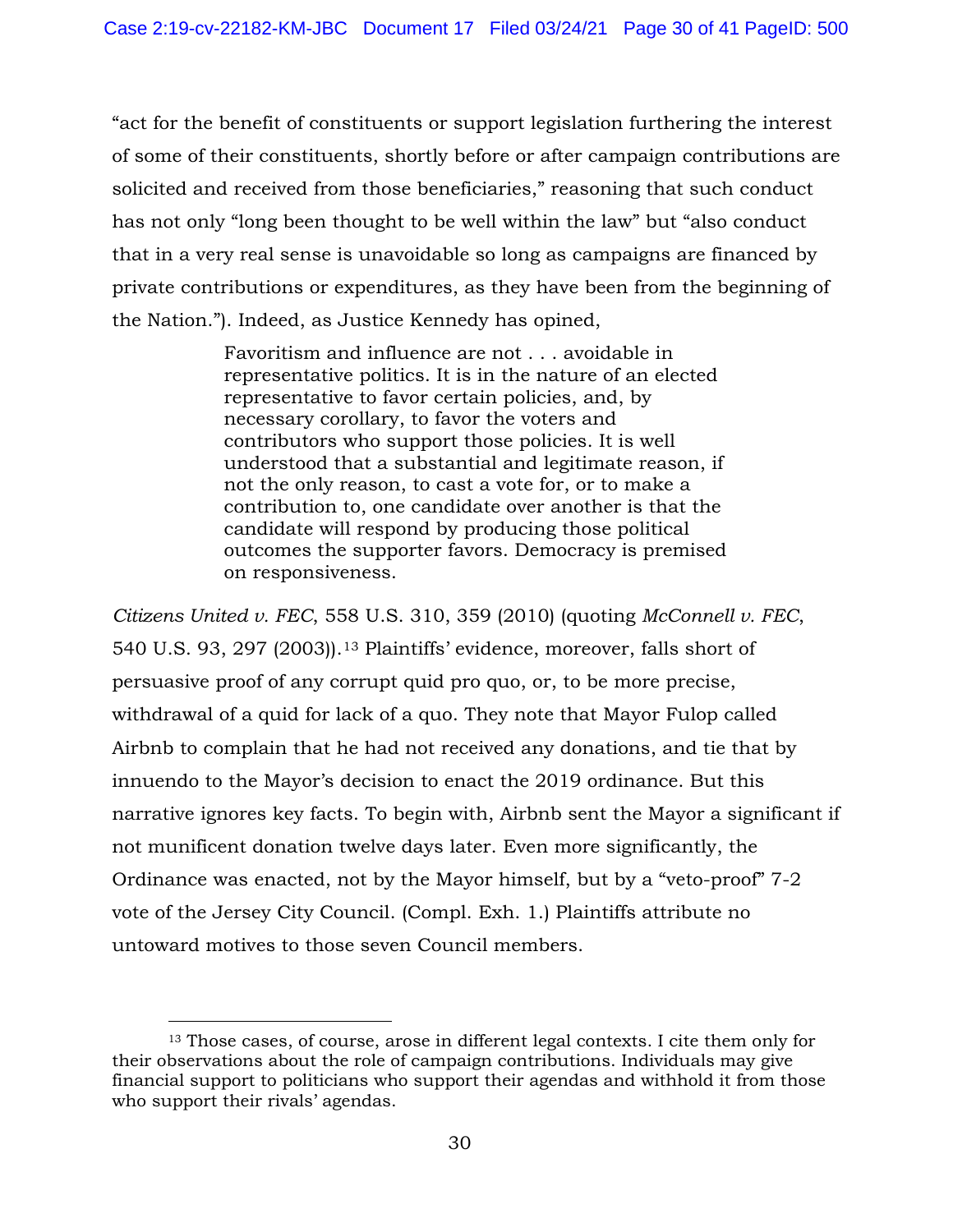Plaintiffs' second argument is that Councilman James Solomon of the Jersey City Council admitted that his purpose in passing Ordinance 19-077 was to benefit trade unions at plaintiffs' expense. (DE 1-6 at 26; DE 10 at 24.) Councilman Solomon stated, among other things, that he was a strong supporter of trade unions. There is nothing wrong, of course, with a particular politician favoring trade unions over others—or, of course, the opposite. Councilman Solomon's statements, moreover, took the form of identifying classes of individual who, in his opinion, were being injured by the Airbnb's style of short-term leasing. He explained that he was in favor of the 2019 Ordinance because: (1) he doubted that Airbnb tourism was significantly benefitting Jersey City, when overnight tourists were far more likely to be visiting New York City; (2) he believed in attracting long-term rather than shortterm residents, because long-term residents would be more motivated to contribute to the culture of the city and the improvement of the community; and (3) he thought Airbnb had a negative impact on housing supply and would increase long-term rental prices. Jersey City Special Council Meeting, Airbnb June 25, 2019,<https://www.youtube.com/watch?v=1aql4y5mRf8&t=30357s> at 8:20:00–8:27:10.[14](#page-30-0) Those statements clearly express a legitimate public purpose unrelated to merely rewarding one private party at the expense of another. And in any event, Councilman Solomon's vote was but one of nine; he was explaining his individual vote, not speaking for the Council.

I therefore find that this third *Penn Central* factor, the nature of the government action, counsels strongly against finding a taking here.

Weighing the three factors of the *Penn Central* test, I conclude that the Complaint fails to allege a valid claim that Ordinance 19-077 effected an unconstitutional taking. I therefore **GRANT** the City's motion insofar as it seeks to dismiss the Takings claim.

<span id="page-30-0"></span><sup>14</sup> As mentioned previously, this video was incorporated by reference in plaintiffs' complaint. *In re Asbestos Products Liability Litig.*, 822 F.3d 125, 134 n.7 (3d Cir. 2016).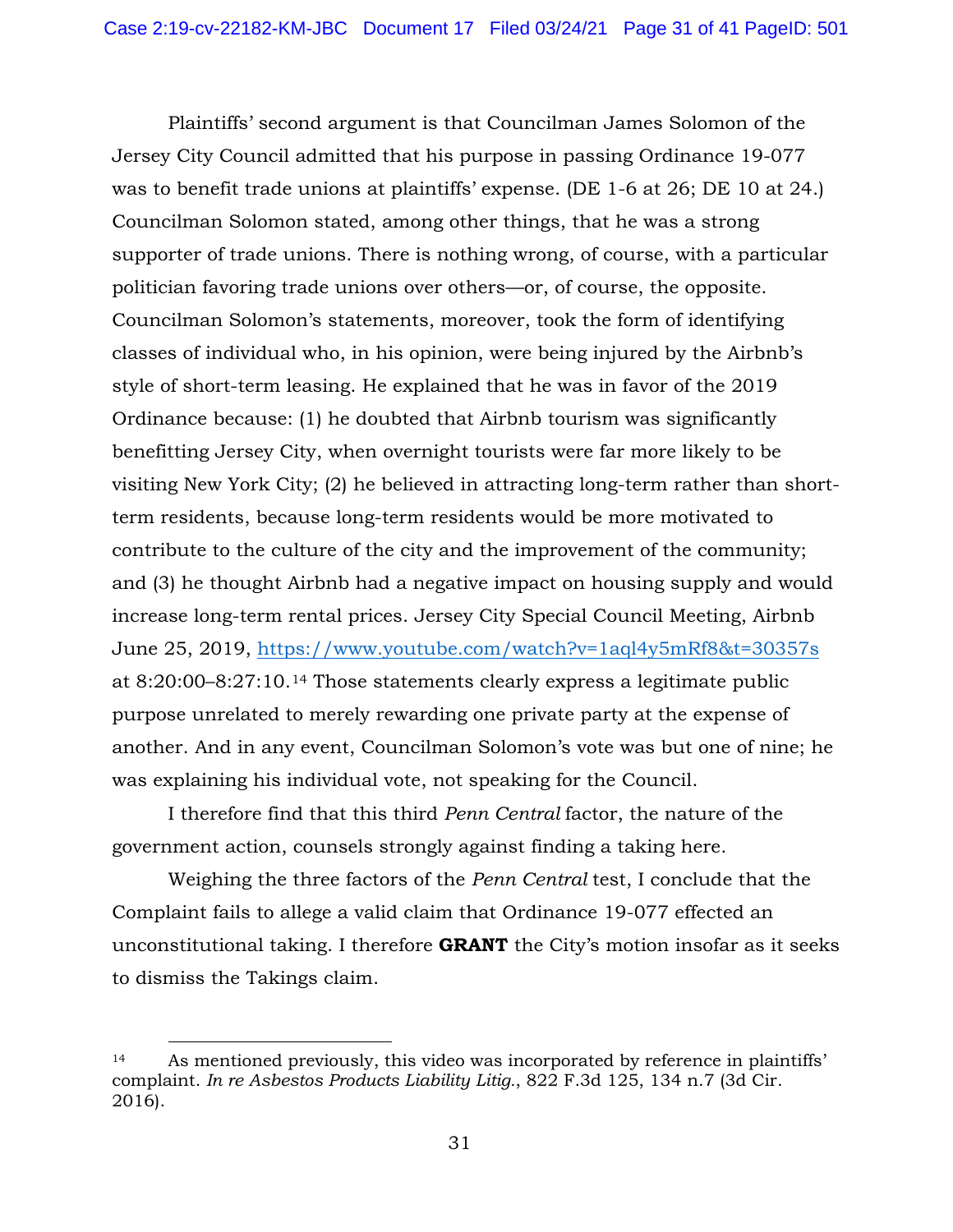#### **c. Contracts Clause**

Plaintiffs assert that Ordinance 19-077 violates the Contracts Clause of the U.S. Constitution because it impairs vested long-term leases and shortterm rental bookings. (DE 1-6 at 27; DE 10 at 23–24.) Specifically, they claim the Ordinance abrogates the 14 short-term contracts for the Nekrilovs, 10 short-term contracts for Tang and Jen, and 20 short-term contracts for Suen. (DE 10 at 23.)[15](#page-31-0) They also assert that Ordinance 19-077 will force the Nekrilovs, Tang and Jen to break their long-term leases, which will no longer be affordable unless they can sublease those properties as short-term leases on the Airbnb model. (*Id.* at 23–24.)

The Contracts Clause of Article I of the United States Constitution provides that "[n]o State shall . . . pass any . . . Law impairing the Obligation of Contracts." U.S. Const. Art. I § 10. The clause is not, however, as broad as it may seem. *ACRA Turf Club, LLC v. Zanzuccki*, 724 F. App'x 102, 107 (3d Cir. 2018). It does not prevent states from "exercising the police powers vested in them 'for the promotion of the common weal, or [that] are necessary for the general good of the public,' even though the contracts previously entered into are affected." *Id.* at 107. Put another way, citizens have no general power to privately agree to exempt themselves from governmental authority. Thus, to "harmoniz[e] the command of the Clause with the necessarily reserved sovereign power of the states to provide for the welfare of their citizens," *United Steel Paper & Forestry Rubber Mfg. Allied Indus. & Serv. Workers Int'l Union AFL-CIO-CLC v. Virgin Islands*, 842 F.3d 201, 210 (3d Cir. 2016), courts apply the following three-part test to determine whether legislation violates the Contracts Clause:

<span id="page-31-0"></span><sup>15</sup> As previously noted in Section II.b.ii, *supra*, plaintiffs originally sought compensation for all of their short-term rental bookings (DE 1-6 at 27), but withdrew that claim *except* as to short-term rental bookings they entered into after June 25, 2019. They acknowledge that Ordinance 19-077 exempted most bookings entered into before that date, (DE 10 at 23.)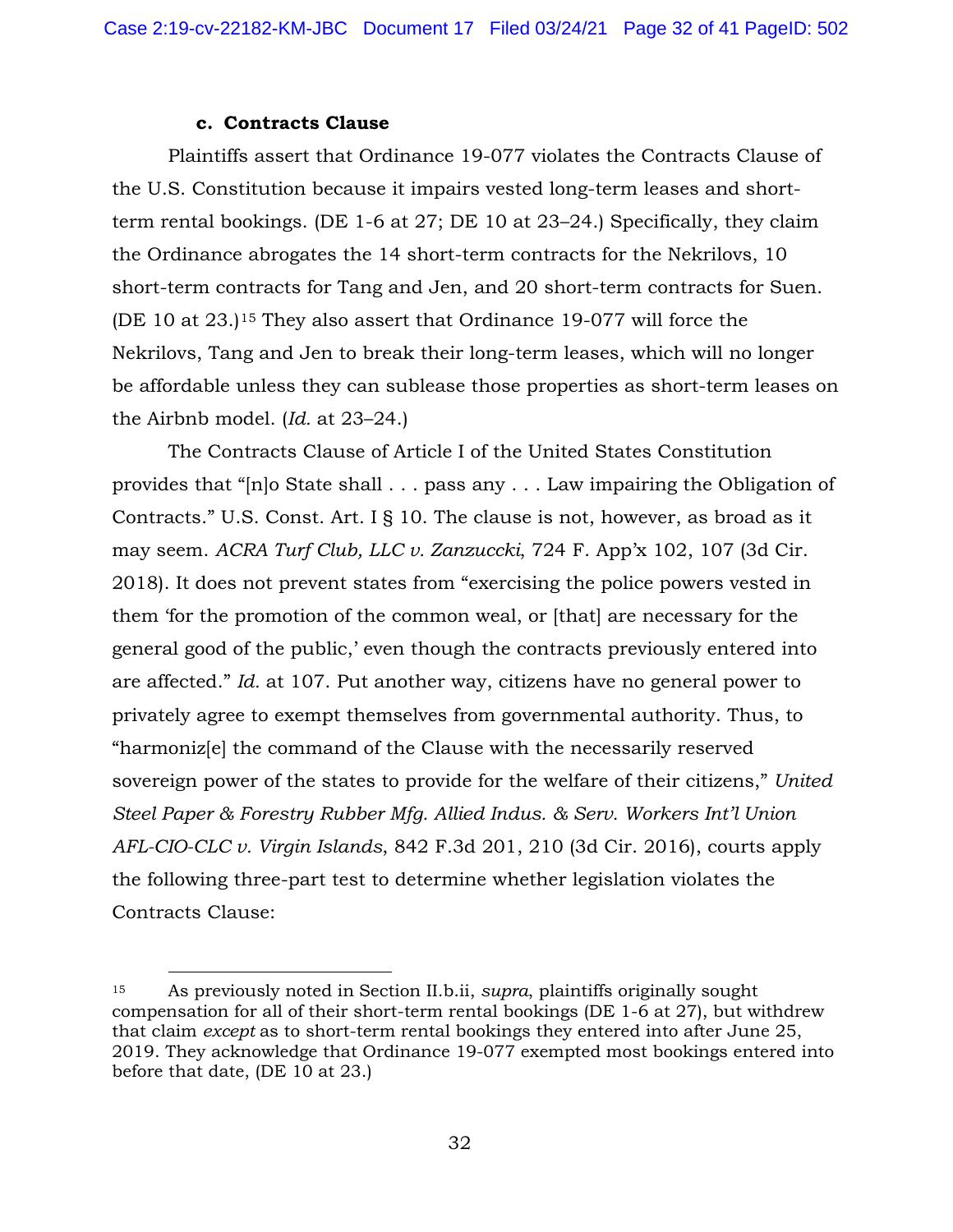[1] [W]hether the law has operated as a substantial impairment of a contractual relationship; [2] whether the government entity, in justification, had a significant and legitimate public purpose behind the regulation; and [3] whether the impairment is reasonable and necessary to serve this important public purposes.

*ACRA Turf Club*, 724 Fed. Appx. at 108. With respect to whether a law is reasonable and necessary, courts generally defer to legislative judgment. *Id.* (citing *Energy Reserves Grp. v. Kan. Power & Light Co.*, 459 U.S. 400, 412–13 (1983)).

 "To determine whether legislation has substantially impaired contract rights, '[courts] ask whether legitimate expectations have been thwarted.'" *Id.* (quoting *United Steel*, 842 F.3d at 210). "After identifying a plaintiff's legitimate expectations, a court then determines 'whether the modification imposes an obligation or liability that was unexpected at the time the parties entered into the contract and relied on its terms.'" *ACRA Turf Club*, 2012 WL 2864402, 2012 U.S. Dist. LEXIS 96017 at \*22; *see also U.S. Trust. Co. of New York v. New Jersey*, 431 U.S. 1, 19 (1977) (substantial impairment where repeal of security provision in contract exposed Port Authority's general reserve fund to depletion).

If I find substantial impairment, my inquiry then "'turns to the means and ends of the legislation'; namely, 'whether the state law is drawn in an appropriate and reasonable way to advance a significant and legitimate public purpose . . . . such as the remedying of a broad and general social or economic problem.'" *ASAH v. N.J. Dep't of Educ.*, 330 F. Supp. 3d 975, 1015 (D.N.J. 2018) (quoting *Energy Reserves Grp*, 459 U.S. at 411). Once such a legitimate public purpose has been identified, "the next inquiry is whether the adjustment of 'the rights and responsibilities of contracting parties [is based] upon reasonable conditions and [is] of a character appropriate to the public purpose justifying [the legislation's] adoption." *Id.* at 1016 (quoting *Energy Reserves Grp.*, 459 U.S. at 412). Where the government is not a party to a contract,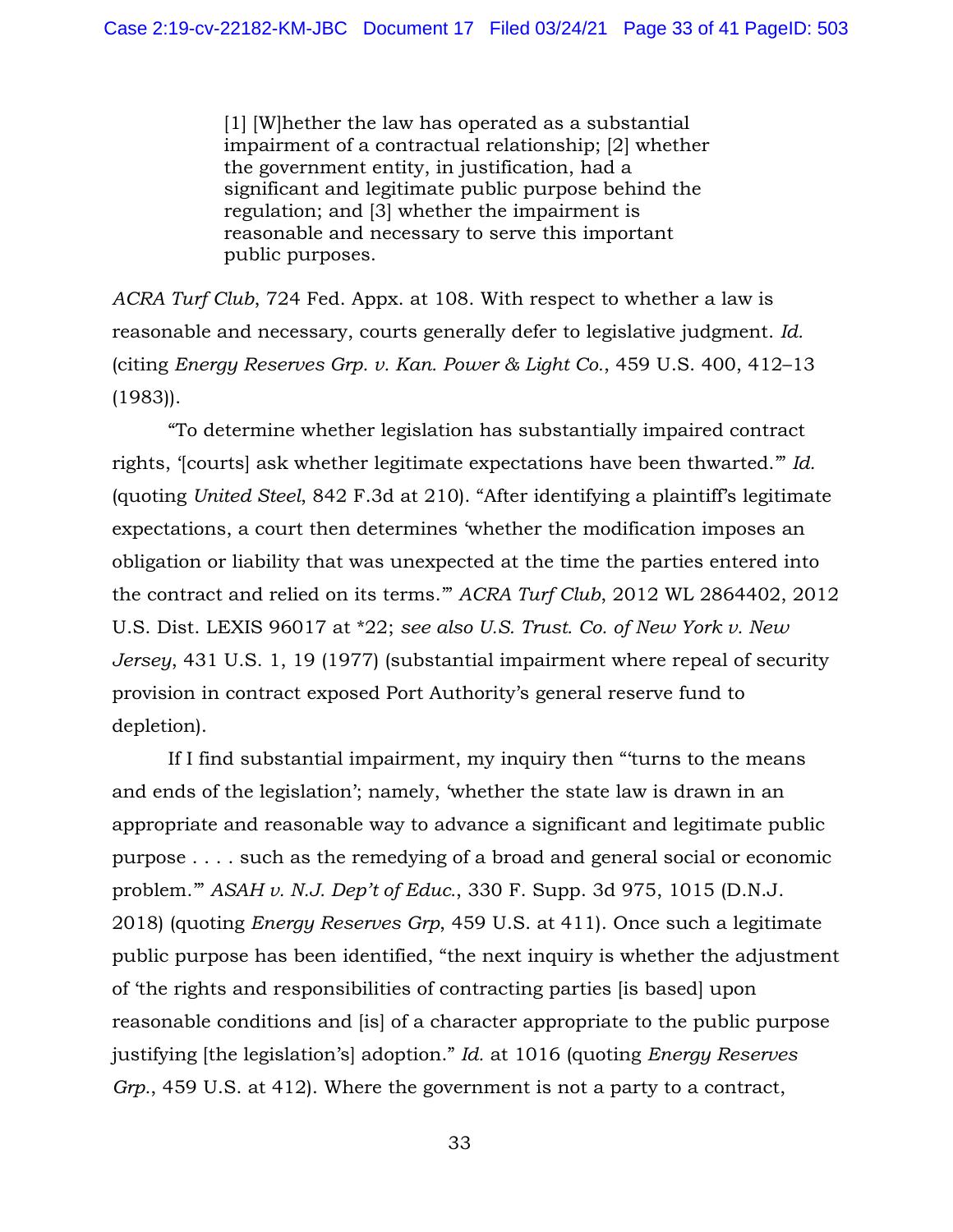courts "properly defer[] to legislative judgment as to the necessity and reasonableness of the act." *Keystone Bituminous Coal Ass'n*, 771 F.2d at 718.

I will dismiss plaintiffs' Contract Clause claims. Even assuming they have demonstrated substantial impairment of their contracts, plaintiffs have failed to show that Jersey City lacked a legitimate public purpose in enacting the Ordinance or that the Ordinance was not a reasonable adjustment of the rights and responsibilities of the contracting parties. As noted in Section II.b.iii, *supra*, I do not credit plaintiffs' allegations that Jersey City officials passed the Ordinance for the purpose of retribution against recalcitrant donors or solely to serve trade unions. Plaintiffs simply have not provided adequate support for that proposition. In contrast, the City's professed reasons for enacting the Ordinance, including increasing the availability of long-term housing for Jersey City residents and reducing nuisance violations, are entitled to deference and appear well supported. (Compl. Exh. 1 at 1–2.)

For instance, a legislator could reasonably believe that Airbnb reduces long-term housing supply and as a result increases long-term housing costs. The Nekrilovs held 17 leases which they made available solely for short-term rentals, (*See* Appendix A); those 17 properties by definition became unavailable for long-term residents of the City. The aggregate effect of numerous individuals going into the short-term rental business<sup>[16](#page-33-0)</sup> could reasonably be expected to substantially impact the housing supply in the City. Basic supplyand-demand economic principles suggest that a reduction in supply, assuming stable demand, should increase prices, thereby increasing housing costs for Jersey City residents. An increase in the percentage of short-term rentals, driven by the higher rents in comparison to long-term rentals (*see* Appendix A), could be expected to exert upward pressure on rents generally, as landlords seek to maximize profits. *A fortiori,* a reasonable legislator could think so. The

<span id="page-33-0"></span><sup>&</sup>lt;sup>16</sup> Plaintiffs do not include any allegations regarding how many short-term rental operators there were in Jersey City at the time Ordinance 19-077 was adopted. They did mention in their brief in support of an order to show cause that they believe it is "potentially [in the] thousands." (DE 1-6 at 16 n.6.)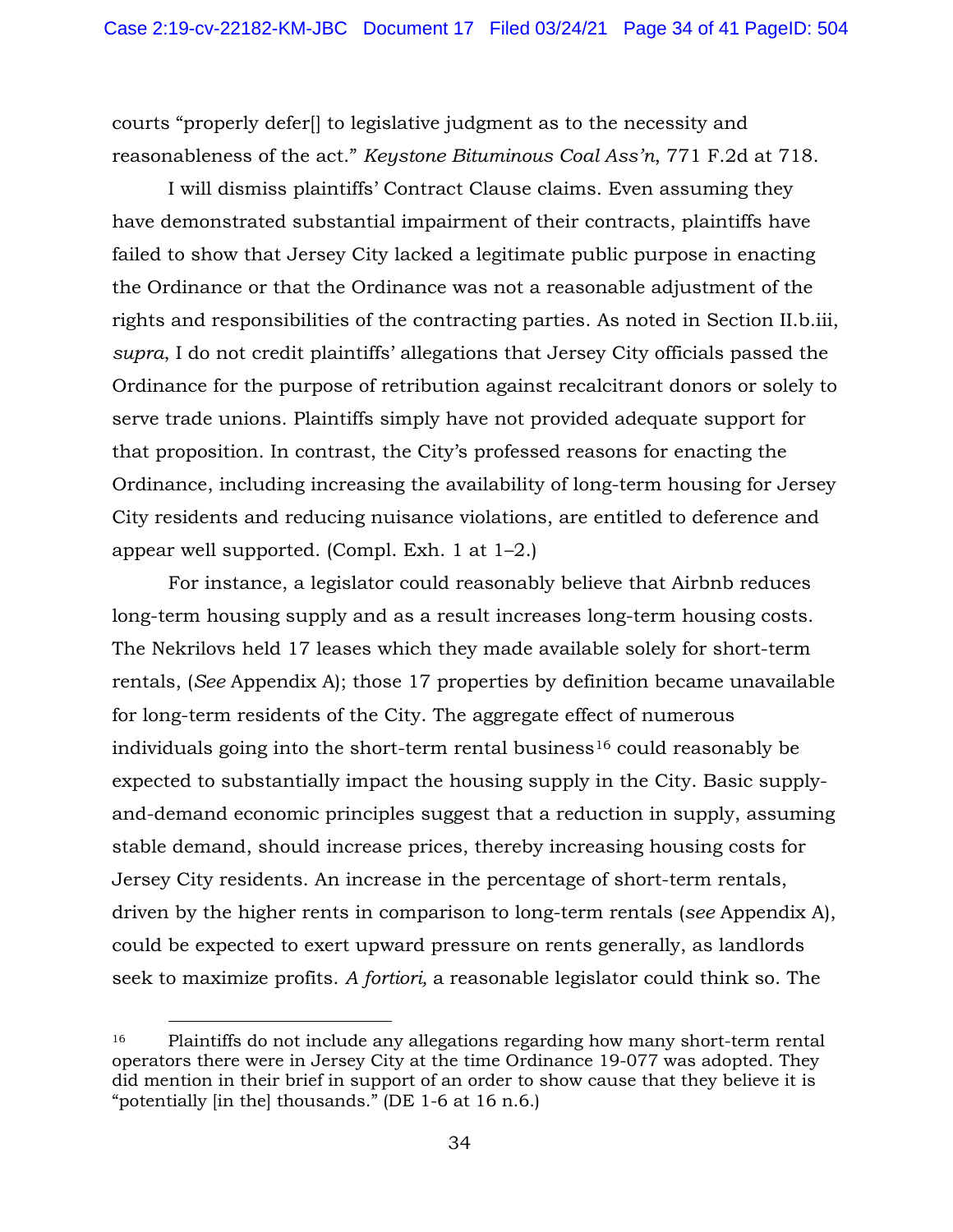City, considering these possibilities, was well within its authority to opt to limit short-term rentals, thus prioritizing the wellbeing of its long-term residents over plaintiffs' business interests.

Furthermore, the City concluded that the presence of short-term rentals could create "nuisance violations, which include, but are not limited to, excessive noise, on-street parking, accumulation of trash, and diminished public safety," and thus, in addition to increasing long-term housing supply, the presence of short-term rentals reduced the quality of life of Jersey City residents. The City was thus permitted to conclude that Ordinance 19-077 was required to "minimize potential deleterious effects of short-term rental properties on other properties in the surrounding neighborhoods in which they are located." (Compl. Exh. 1 at 1–2.) The City was entitled to prioritize its residents' quality of life over the plaintiffs' business.

Last, I find that Jersey City's adjustment of the rights and responsibilities of the parties is of a character appropriate to the public purpose. Again, the City is entitled to deference in its decision, and in any event it appears Ordinance 19-077 was well-designed to serve the City's legitimate purpose. The provision limiting short-term rentals to owner-occupied residences serves the purposes of limiting the total number of short-term rentals. At the same time, owners are likely to be more discerning when deciding whether to permit a tenant to stay in their home as opposed to in a remote property, so the limitation should serve the Ordinance's goal of limiting nuisances, diminished public safety, and excessive noise. In light of the deference Jersey City is entitled to under the framework for evaluating Contract Clause violations, the City clearly acted permissibly here.

On this motion to dismiss, I have credited the plaintiffs' allegations, but considered them in the context of the Ordinance itself and the public purposes therefor. The motion to dismiss is **GRANTED** as to the plaintiffs' Contract Clause claim.

#### **d. Substantive Due Process Clause**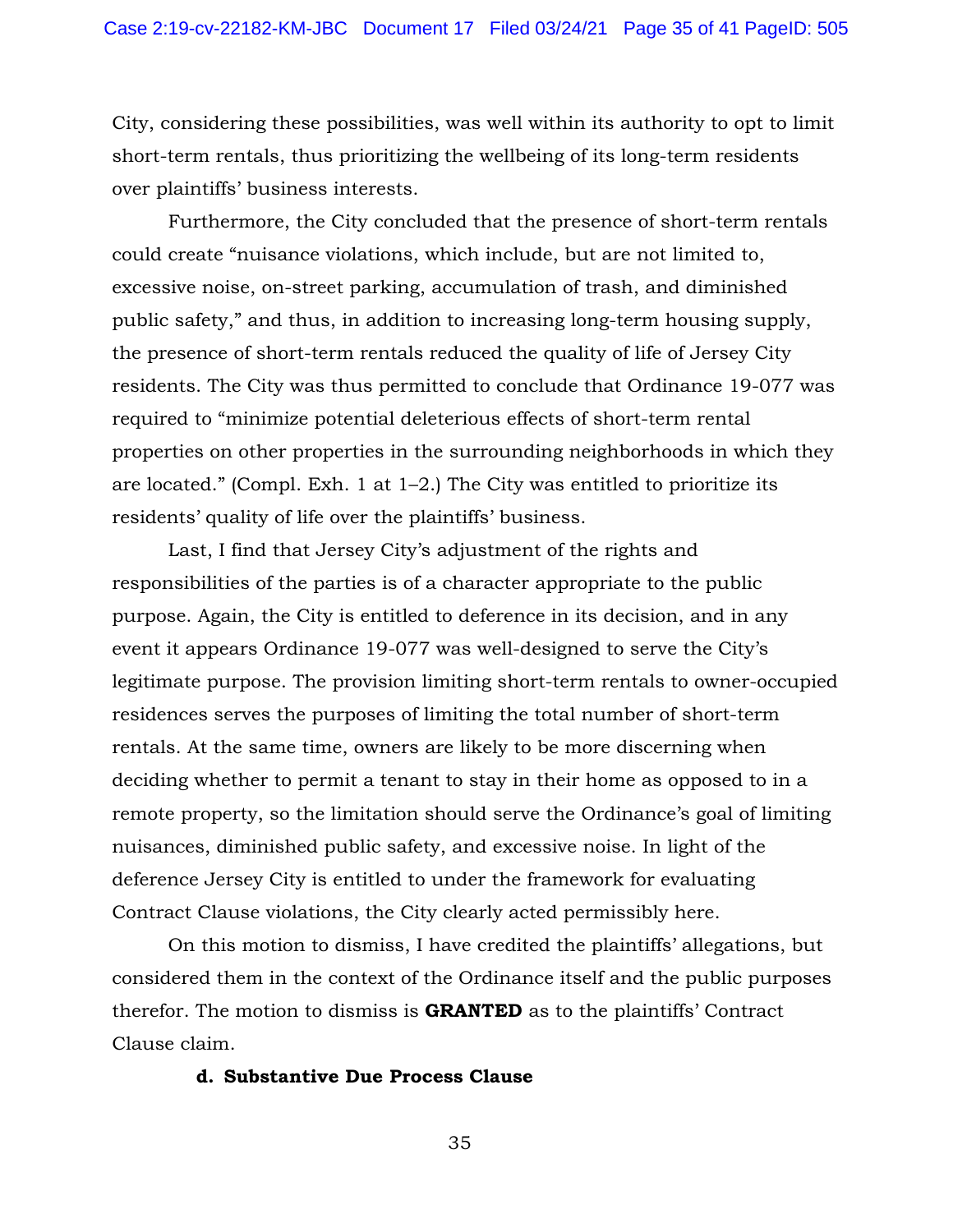Plaintiffs further claim Ordinance 19-077 violates the Substantive Due Process guarantees of the United States Constitution. (DE 22–24.) "When a party lodges a Due Process challenge to a legislative action, as here, the act is subject to rational-basis review and, to establish its legality, 'the defendant must demonstrate (1) the existence of a legitimate state interest that (2) could be rationally furthered by the statute.'" *ACRA Turf Club*, 724 Fed. Appx. at 111. "[O]nly the most egregious official conduct can be said to be 'arbitrary in the constitutional sense.'" *UA Theatre Circuit v. Twp. of Warrington*, 316 F.3d 392, 399 (3d Cir. 2003). "[E]xecutive action violates substantive due process only when it shocks the conscience." *Id.* at 399–400.

As explained regarding plaintiffs' assertions under the Contracts Clause, the City had legitimate interests in increasing the long-term housing supply and reducing public nuisances. Ordinance 19-077 rationally furthers those interests by removing short-term rentals, which reduced the long-term housing supply and made public nuisances more likely. The Ordinance passes rational basis review.

 Plaintiffs assert that Mayor Fulop and the City Council passed the Ordinance to punish Airbnb for its late campaign donations and to benefit trade unions. (DE 10 at 24.) Plaintiffs do not substantiate these claims sufficiently to demonstrate "egregious official conduct" as explained in Section II.b.iii, *supra*. More to the point, the public purposes of the Ordinance were stated by its proponents and are obvious on its face.

The motion to dismiss is **GRANTED** as to the plaintiffs' Substantive Due Process claims.

#### **e. Procedural Due Process Clause**

Finally, the Plaintiffs assert that Ordinance 19-077 violates their due process rights by failing to provide a remedial procedure for the deprivation of their property. (DE 10 at 24–25.) Procedural due process claims are subject to a two-stage analysis: (1) are "the asserted individual interests . . . encompassed within the fourteenth amendment's protection of 'life, liberty, or property?'" and (2) do the procedures available provide a plaintiff whose interests are deprived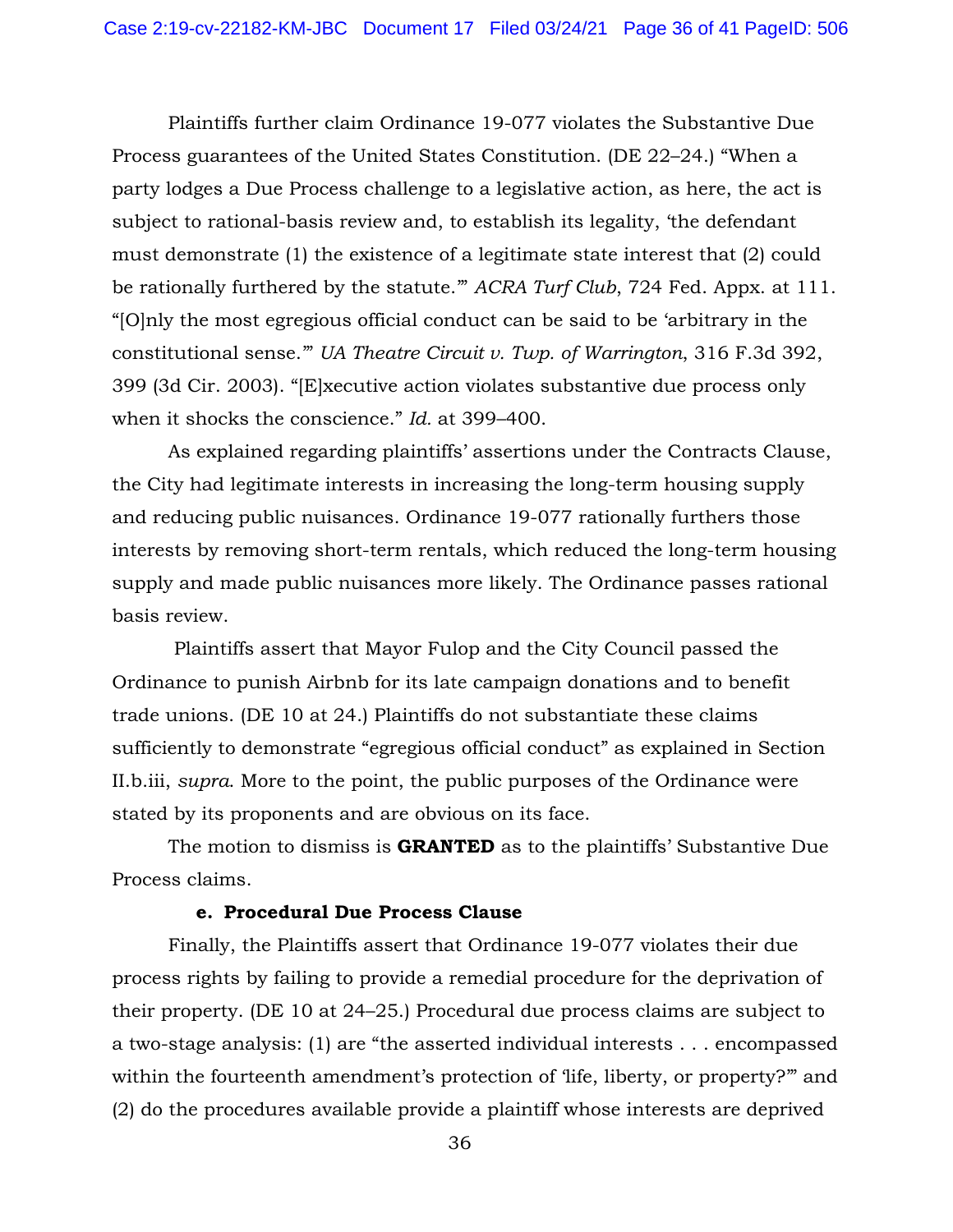"due process of law?" *Robb v. City of Philadelphia*, 733 F.2d 286, 292 (3d Cir. 1984). Remedial procedures are constitutionally inadequate if they "contain a defect so serious [as to] characterize the procedures as fundamentally unfair." *Giuliani v. Springfield Twp.*, 238 F. Supp. 3d, 670, 690 (E.D. Pa. 2017).

"'[A] state provides constitutionally adequate procedural due process when it provides reasonable remedies to rectify a legal error by a local administrative body.'" *Giuliani v. Springfield Twp.*, 726 Fed. Appx. 118, 122 (3d Cir. 2018). "Thus, 'when a state affords a full judicial mechanism with which to challenge the administrative decision in question,' [it] provides adequate procedural due process, whether or not the plaintiff avails himself or herself of the provided appeal mechanism." *Id.*; *see also Custin v. Wirths*, 2020 WL 1466352, 2020 U.S. Dist. LEXIS 52318 at \*20 (D.N.J. Mar. 25, 2020); *DeBlasio v. Zoning Bd. Of Adjustment for Twp of West Amwell*, 53 F.3d 592, 597 (3d Cir. 1995).

Plaintiffs complain that there is no provision in Ordinance 19-077 which creates a remedial procedure for the deprivation of their property interests. (DE 10 at 24–25.) The model of procedural due process is a poor fit for a challenge to the substance of a municipal ordinance of general applicability. But no matter. As it happens, New Jersey, provides that courts may review New Jersey municipal ordinances pursuant to Article VI, Section V, paragraph 4 of the New Jersey Constitution. *Hills Development Company v. Bernards*, 103 N.J. 1, 44– 45 (N.J. 1986). Furthermore, any fines issued by Jersey City municipal courts pursuant to Ordinance 19-077 could be appealed to the New Jersey Law Division under New Jersey Court Rules 7:13-1 and 3:23-1. *State v. Diaz*, 2008 WL 4345847, 2008 N.J. Super. Unpub. LEXIS 244 at \*3 (N.J. App. Div. Sept. 25, 2008). There are therefore several adequate procedural methods available to the plaintiffs.

The motion to dismiss is therefore **GRANTED** as to plaintiff's Procedural Due Process claim.

#### **III. Preliminary Injunction and Temporary Restraining Order**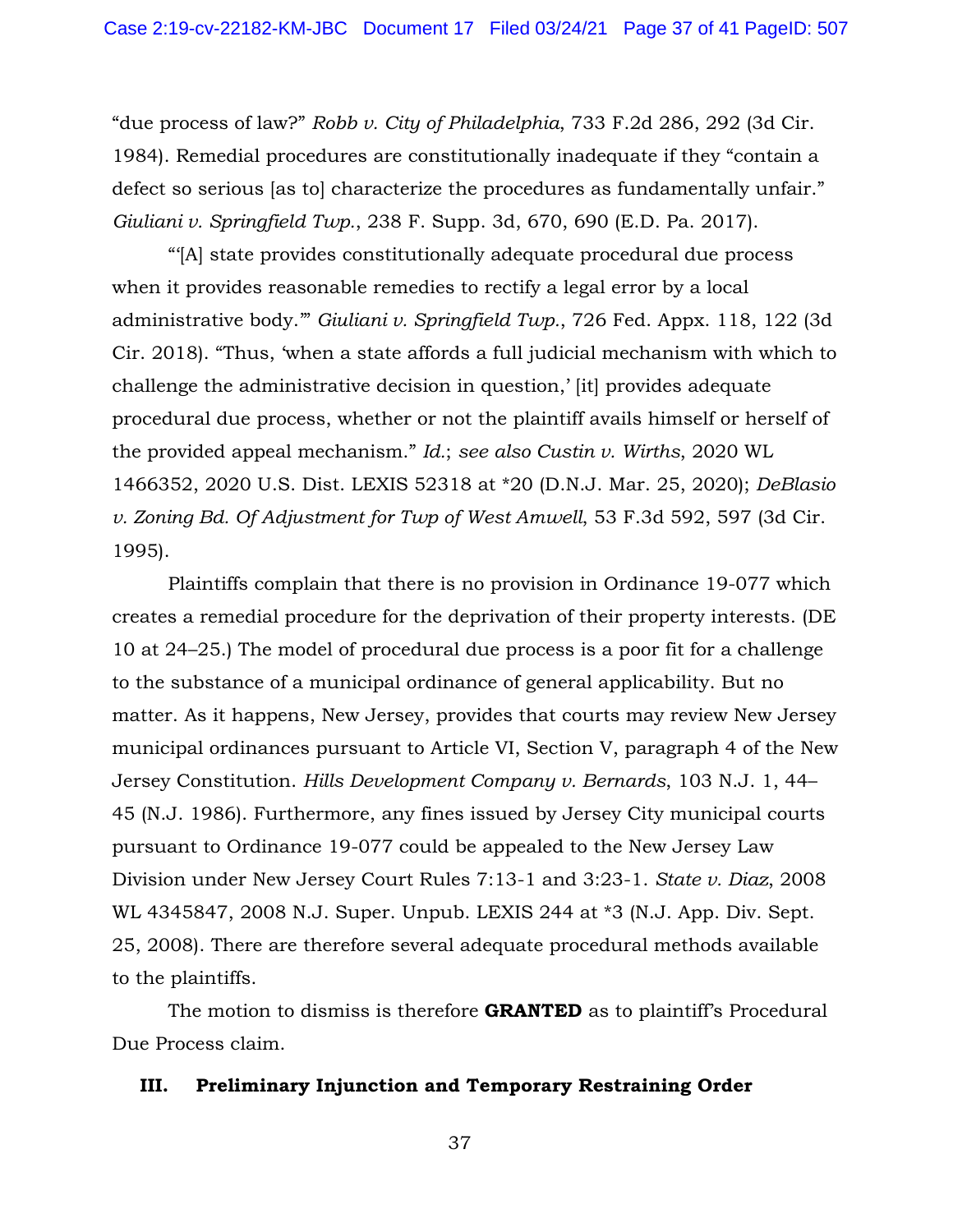Because I have granted Jersey City's motion to dismiss as to all of plaintiffs' counts, I deny plaintiffs' motions for a preliminary injunction and temporary restraining order as moot. *See Argen v. Kessler*, 2018 WL 4676046, 2018 U.S. Dist. LEXIS 168238 at \*32 (D.N.J. Sept. 28, 2018). I have examined the complaint, and found that it fails to state a claim. Even as supplemented by the arguments in favor of the preliminary injunction motion, it fails to set forth an adequate showing of likelihood of success on the merits.

## **IV. Conclusion**

For the reasons set forth above, I will grant Plaintiffs' motion (DE 6) to dismiss the complaint. I further deny plaintiffs' motion for a preliminary injunction and temporary restraining order.

An appropriate order follows. Dated: March 24, 2021

/s/ Kevin McNulty

 **Kevin McNulty United States District Judge**

 $\_$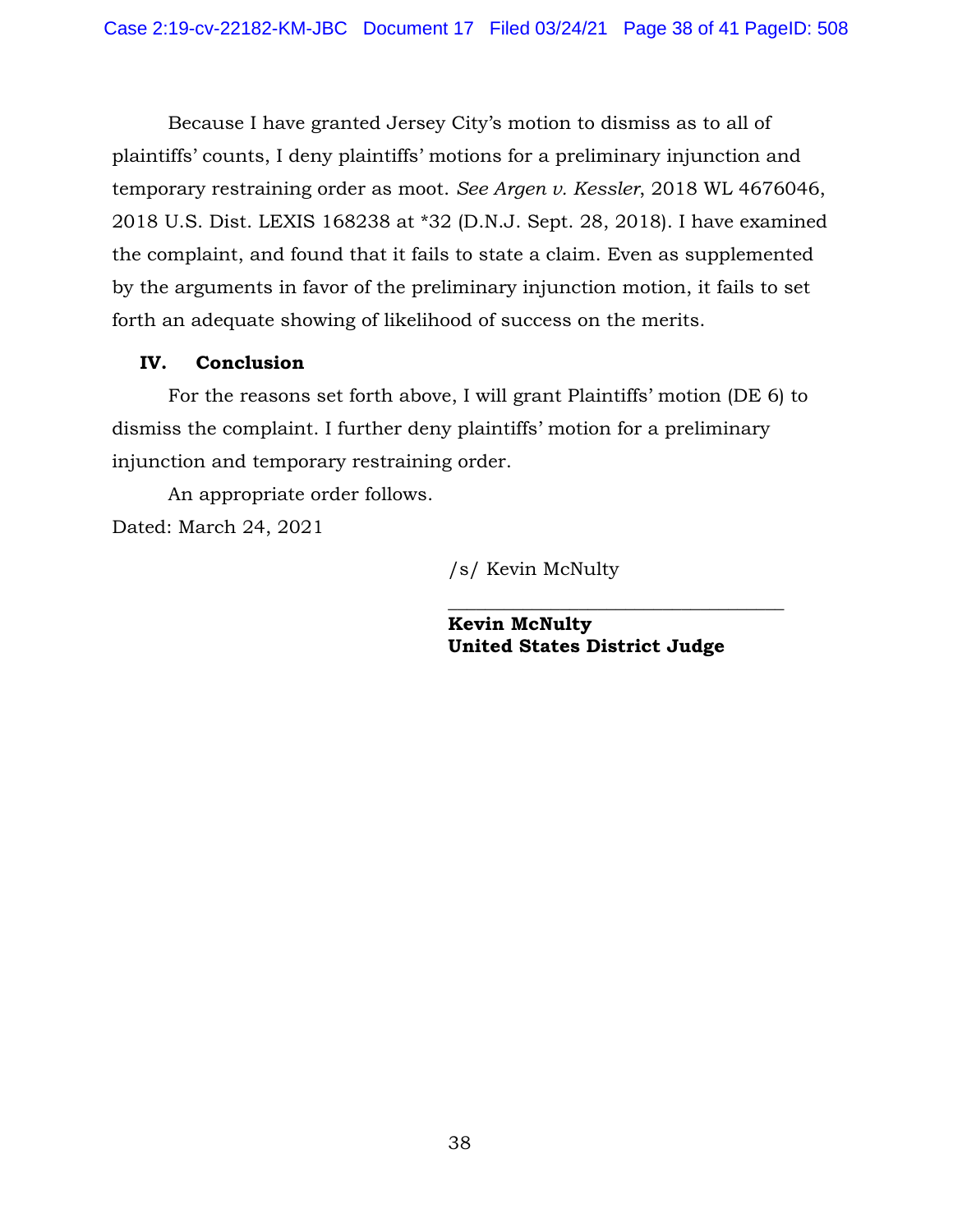# **APPENDIX A**

## **Gennadiy and Eugene Nekrilov:**

| Property Address       | Property | Monthly Cost | Monthly       | Monthly    |
|------------------------|----------|--------------|---------------|------------|
|                        | Type     |              | Income (Short | Income     |
|                        |          |              | Term Rental)  | (Long Term |
|                        |          |              |               | Rental)    |
| 385 Monmouth           | Lease    | \$4,800      | \$8,389.00    |            |
| St. (Compl. $\P$ 111.) |          |              |               |            |
| 42 Mercer St.          | Lease    | \$1,550      | \$3,045       |            |
| (Compl. ¶ 112)         |          |              |               |            |
| 20 Poplar St.          | Lease    | \$2,200      | \$5,700       |            |
| (Compl. ¶ 113)         |          |              |               |            |
| 99 Court House         | Lease    | \$2,700      | \$5,640       |            |
| Pl. (Compl. $\P$ 114.) |          |              |               |            |
| 231 Bay St.            | Lease    | \$1,250      | \$2,200       |            |
| (Compl. ¶ 115)         |          |              |               |            |
| 851 Bergen Ave         | Lease    | \$7,000      | \$12,500      |            |
| (Compl. 145)           |          |              |               |            |
| 16 Poplar St.          | Lease    | \$1,850      | \$4,370       |            |
| (Compl. ¶ 146)         |          |              |               |            |
| 35 Alan Terrace        | Lease    | \$1,650      | \$2,483       |            |
| (Compl. ¶ 147)         |          |              |               |            |
| 304 2nd Street         | Lease    | \$4,400      | \$8,117       |            |
| (Compl. ¶ 148)         |          |              |               |            |
| 520 Manila             | Lease    | \$3,000      | \$6,115       |            |
| Avenue (Compl. ¶       |          |              |               |            |
| 149                    |          |              |               |            |
| 70 Astor Place         | Lease    | \$2,000      | \$4,393       |            |
| (Compl. ¶ 150)         |          |              |               |            |
| 110 Prospect           | Lease    | \$2,250      | \$4,930       |            |
| Street (Compl. ¶       |          |              |               |            |
| 151)                   |          |              |               |            |
| 434 West Side          | Lease    | \$1,600      | \$3,955       |            |
| Avenue (Compl. ¶       |          |              |               |            |
| 152)                   |          |              |               |            |
| 160 South St.          | Owned    | Purchase     | \$9,500       | \$3,800    |
| (Compl. 121)           |          | cost:        |               |            |
|                        |          | $$489,000 +$ |               |            |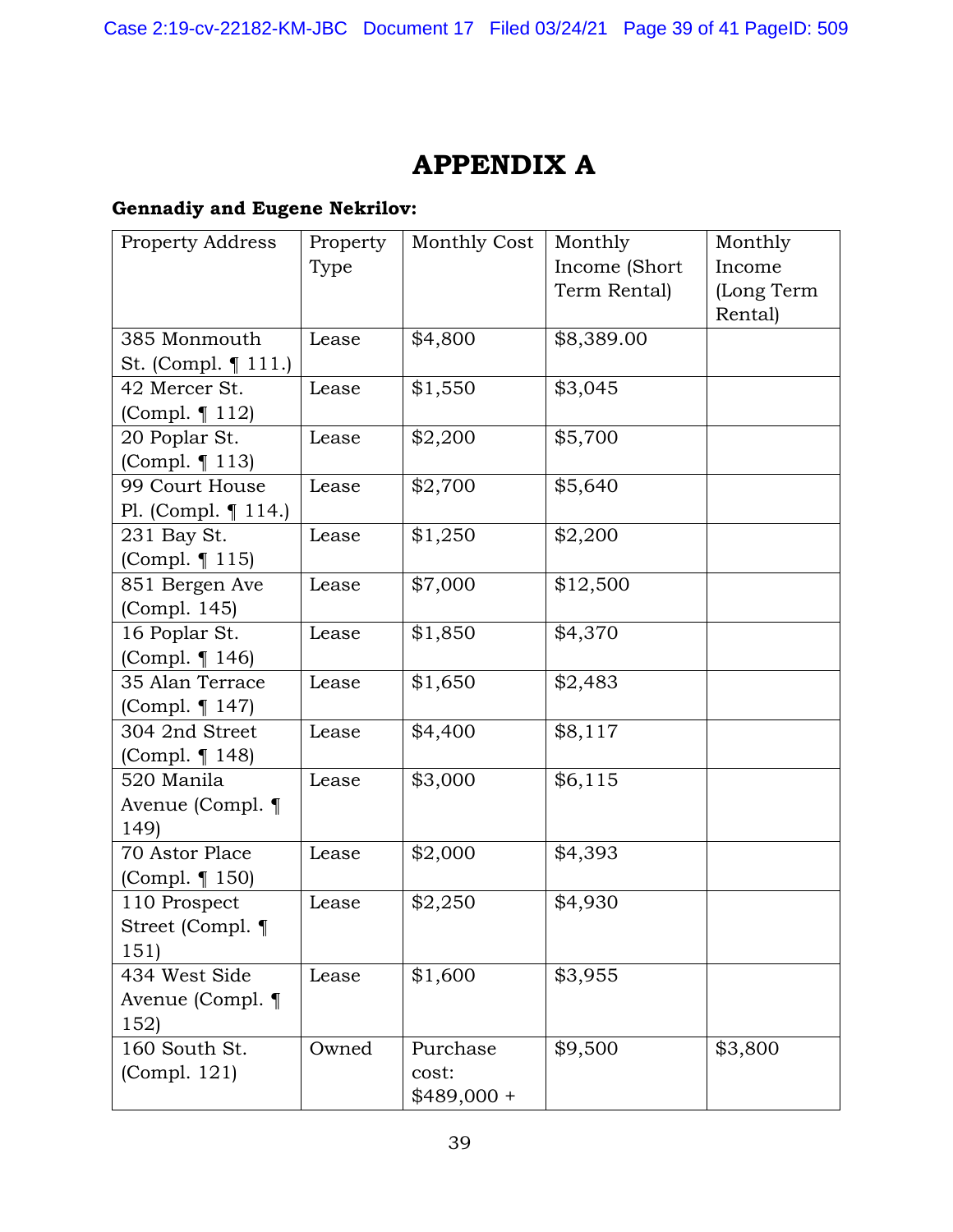|                  |       | 13,570.33    |         |         |
|------------------|-------|--------------|---------|---------|
|                  |       | (closing)    |         |         |
|                  |       | $costs$ ) +  |         |         |
|                  |       | \$60,000     |         |         |
|                  |       | (renovation  |         |         |
|                  |       | costs);      |         |         |
|                  |       | \$2,500      |         |         |
|                  |       | mortgage     |         |         |
| 72 Virginia      | Owned | Purchase     | \$5,183 | \$1,800 |
| Avenue (Compl. ¶ |       | cost:        |         |         |
| 132)             |       | $$310,000 +$ |         |         |
|                  |       | \$10,193.66  |         |         |
|                  |       | (closing)    |         |         |
|                  |       | $costs$ ) +  |         |         |
|                  |       | \$40,000     |         |         |
|                  |       | (renovation  |         |         |
|                  |       | costs);      |         |         |
|                  |       | \$1,725      |         |         |
|                  |       | mortgage     |         |         |

## **Kwan Ho Tang and Jayu Jen**

| <b>Property Address</b> | Property | Monthly         | Monthly        | Monthly      |
|-------------------------|----------|-----------------|----------------|--------------|
|                         | Type     | Cost            | Income (Short) | Income (Long |
|                         |          |                 | Term Rental)   | Term Rental) |
| 162 Steuben St.         | Lease    | \$2,700         | \$4,500        |              |
| Apt. 1 (Compl. $\P$     |          |                 |                |              |
| 189)                    |          |                 |                |              |
| 162 Steuben St.         | Lease    | \$3,000         | \$4,500        |              |
| Apt. 3 (Compl. $\P$     |          |                 |                |              |
| 194)                    |          |                 |                |              |
| 227 Bay St. Apt.        | Owned    | Purchase        | \$4,500        | \$2,600      |
| 1B                      |          | cost:           |                |              |
|                         |          | $$570,500 +$    |                |              |
|                         |          | 16,502          |                |              |
|                         |          | (closing costs) |                |              |
|                         |          | + \$32,574      |                |              |
|                         |          | (renovation     |                |              |
|                         |          | $costs$ ) +     |                |              |
|                         |          | \$8,513         |                |              |
|                         |          | (furnishing     |                |              |